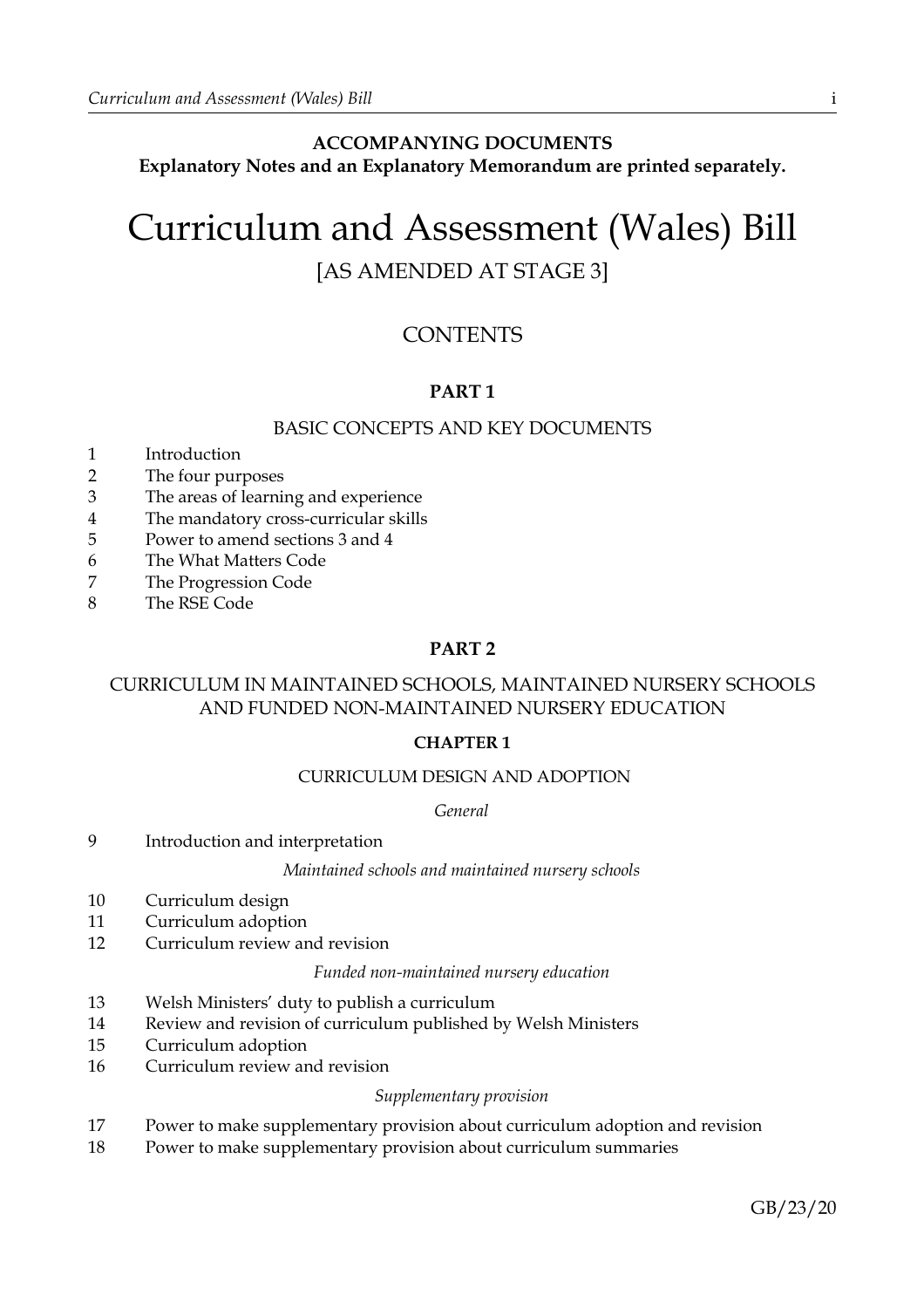# **CHAPTER 2**

# CURRICULUM REQUIREMENTS

#### *General*

### Introduction

#### *Curriculum requirements*

- The four purposes
- Progression
- Suitability
- Breadth and balance
- Areas of learning and experience and cross-curricular skills
- Power to impose further curriculum requirements

### **CHAPTER 3**

### CURRICULUM IMPLEMENTATION

#### *General*

Introduction and interpretation

#### *Maintained schools and maintained nursery schools*

- Duty to ensure implementation of adopted curriculum
- General implementation requirements
- Further implementation requirements for pupils aged 3 to 14
- Further implementation requirements for pupils aged 14 to 16
- Power to disapply duty to implement pupil choice
- Power to disapply duty to implement pupil choice: supplementary
- Reviews and appeals relating to pupil choice

#### *Funded non-maintained nursery education*

- Duty to ensure implementation of adopted curriculum
- General implementation requirements
- Requirements relating to areas of learning and experience and cross-curricular skills

### **CHAPTER 4**

### CURRICULUM IMPLEMENTATION: EXCEPTIONS

- Introduction
- Development work and experiments
- Development work and experiments: conditions
- Development work and experiments: supplementary
- Pupils and children with additional learning needs
- Temporary exceptions for individual pupils and children
- Temporary exceptions for individual pupils and children: supplementary
- Provision of information about temporary exceptions
- Appeals about temporary exceptions for individual pupils
- Appeals about temporary exceptions for individual children
- Exception for pupils for whom arrangements are made under section 19A of the Education Act 1996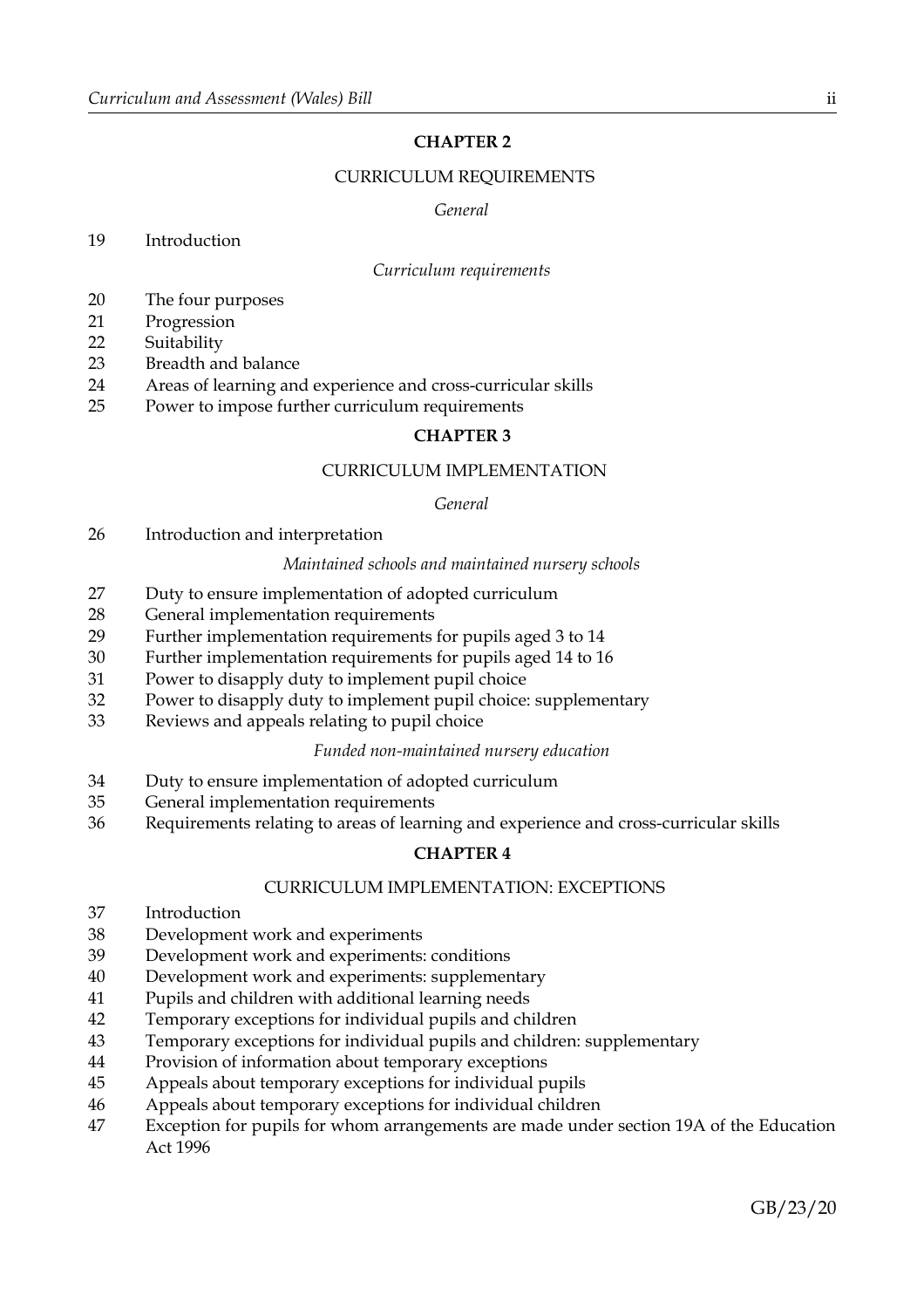48 Power to make provision for further exceptions

# **PART 3**

# CURRICULUM FOR EXCEPTIONAL PROVISION OF EDUCATION IN PUPIL REFERRAL UNITS OR ELSEWHERE

#### *General*

49 Introduction

### *Pupil referral units*

- 50 Curriculum requirements
- 51 Curriculum review and revision
- 52 Curriculum implementation

#### *Other education provided under section 19A of the Education Act 1996*

- 53 Curriculum requirements
- 54 Review and revision
- 55 Curriculum implementation

# **PART 4**

#### ASSESSMENT AND PROGRESSION

- 56 Duty to make provision about assessment arrangements
- 57 Promoting and maintaining understanding of progression

# **PART 5**

### CURRICULUM: POST COMPULSORY EDUCATION IN MAINTAINED SCHOOLS

- 58 Introduction and interpretation
- 59 General curriculum requirement
- 60 Curriculum requirement: Relationships and Sexuality Education
- 61 Curriculum requirement: Religion, Values and Ethics
- 62 Further curriculum requirements

# **PART 6**

### SUPPLEMENTARY

#### *Mental health and emotional well-being*

63 Duty to have regard to mental health and emotional well-being of children and young persons

# *UN Conventions*

64 Duty to promote knowledge and understanding of UN Conventions on the rights of children and persons with disabilities

#### *Co-operation and facilitation*

65 Duty to co-operate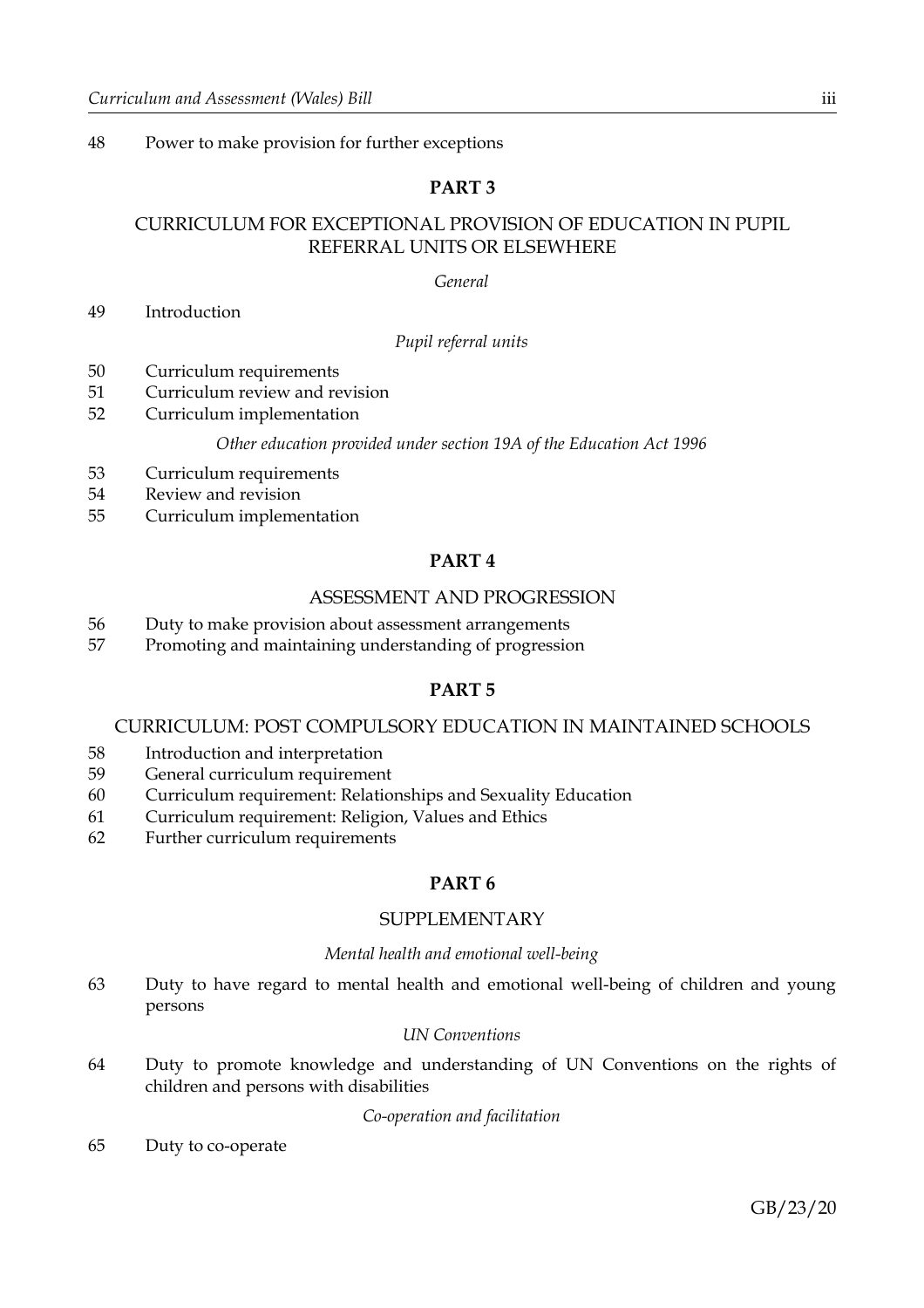- Welsh Ministers' duty to facilitate the performance of functions
- Local authorities' duty to facilitate the performance of functions

#### *Welsh language*

Welsh Ministers' duty to promote access etc to Welsh medium courses of study

# *Specific provision for further settings etc*

- Power to make provision for children receiving education in more than one setting etc
- Power to apply Act to detained children and detained young persons

#### *Guidance*

Duty to have regard to guidance

### **PART 7**

#### GENERAL

- Status of this Act as an Education Act
- Minor and consequential amendments and repeals
- Power to make additional provision to give full effect to this Act etc
- Regulations
- The What Matters Code and the Progression Code: procedure
- The RSE Code: procedure
- Written information, notices and directions
- Meaning of "maintained school", "maintained nursery school" and associated expressions
- Meaning of "funded non-maintained nursery education" and associated expressions
- Meaning of "pupil referral unit" and associated expressions
- General interpretation
- Index of expressions defined in this Act
- Coming into force
- Short title

#### Schedule 1 – Religion, Values and Ethics

- Part 1 Curriculum Design
- Part 2 Curriculum Implementation
- Part 3 Interpretation

# Schedule 2 — Minor and Consequential Amendments and Repeals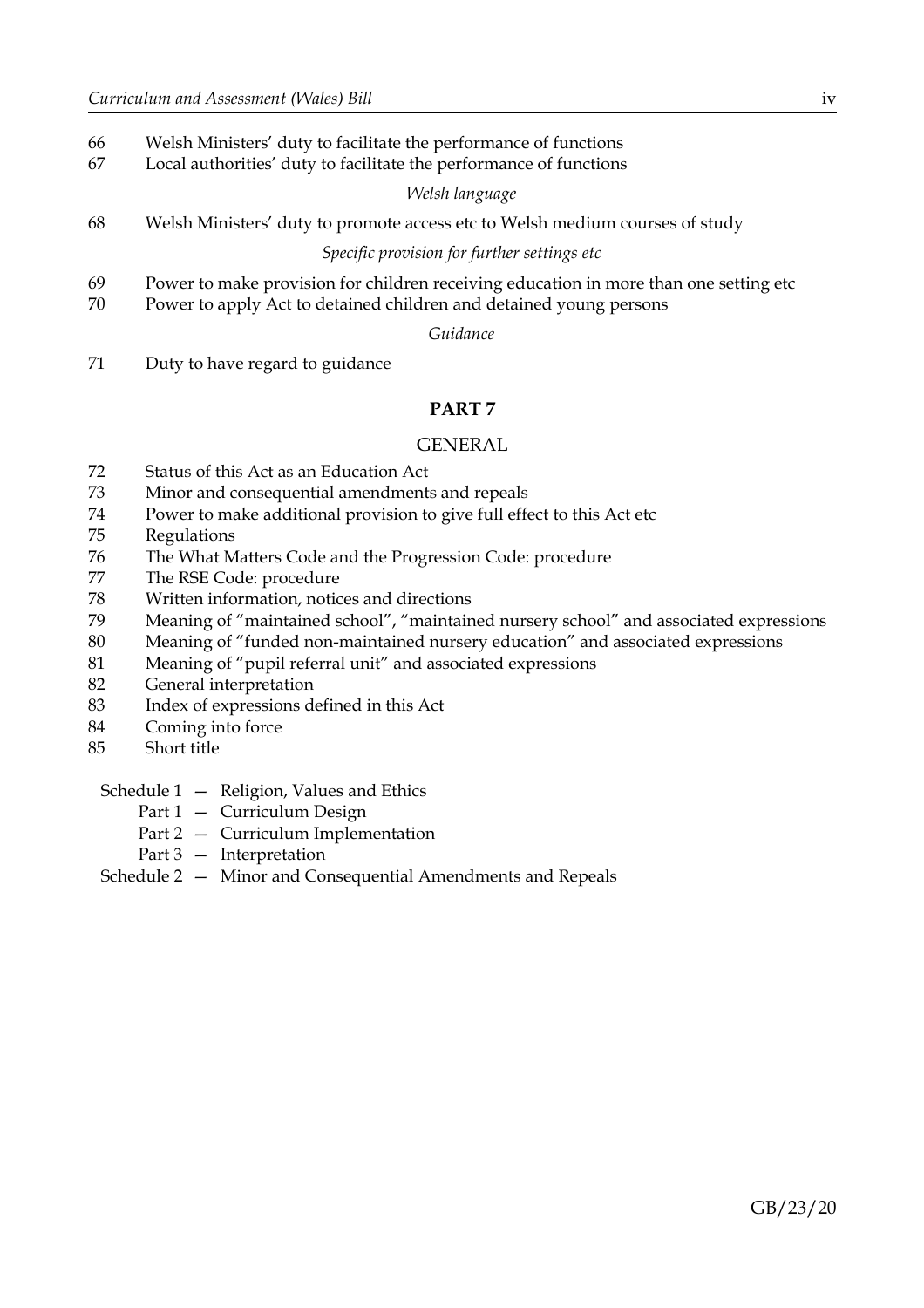# Curriculum and Assessment (Wales) Bill [AS AMENDED AT STAGE 3]

An Act of Senedd Cymru to establish a new framework for a curriculum for pupils of compulsory school age at maintained schools and pupil referral units, for children of compulsory school age for whom education is otherwise arranged by local authorities, for pupils at maintained nursery schools and for certain other children for whom nursery education is provided; to make provision about progression and assessment in connection with a curriculum for those pupils and children; to make provision about a curriculum for pupils above compulsory school age at maintained schools; and for connected purposes.

**Having been passed by Senedd Cymru and having received the assent of Her Majesty, it is enacted as follows:**

### **PART 1**

# BASIC CONCEPTS AND KEY DOCUMENTS

#### **1 Introduction**

- <span id="page-4-0"></span>(1) This Part sets out basic concepts that have effect in relation to a curriculum for any of the following—
	- (a) registered pupils at maintained schools (except those over compulsory school age) and at maintained nursery schools;
	- (b) children for whom funded non-maintained nursery education is provided;
	- (c) children for whom education is provided under arrangements made by a local authority in Wales under section 19A of the Education Act 1996 (c. 56).
- (2) This Part also includes provision about key documents that support a curriculum of that kind.
	- (3) In this Part references to a curriculum are to a curriculum of that kind; and references to pupils and children are to the pupils and children referred to in subsection [\(1\).](#page-4-0)

### <span id="page-4-2"></span>**2 The four purposes**

<span id="page-4-1"></span>(1) The four purposes of a curriculum are—

To enable pupils and children to develop as ambitious, capable learners, ready to learn throughout their lives;

To enable pupils and children to develop as enterprising, creative contributors, ready to play a full part in life and work;

To enable pupils and children to develop as ethical, informed citizens of Wales and the world;

GB/23/20

*10*

*5*

*15*

*20*

*25*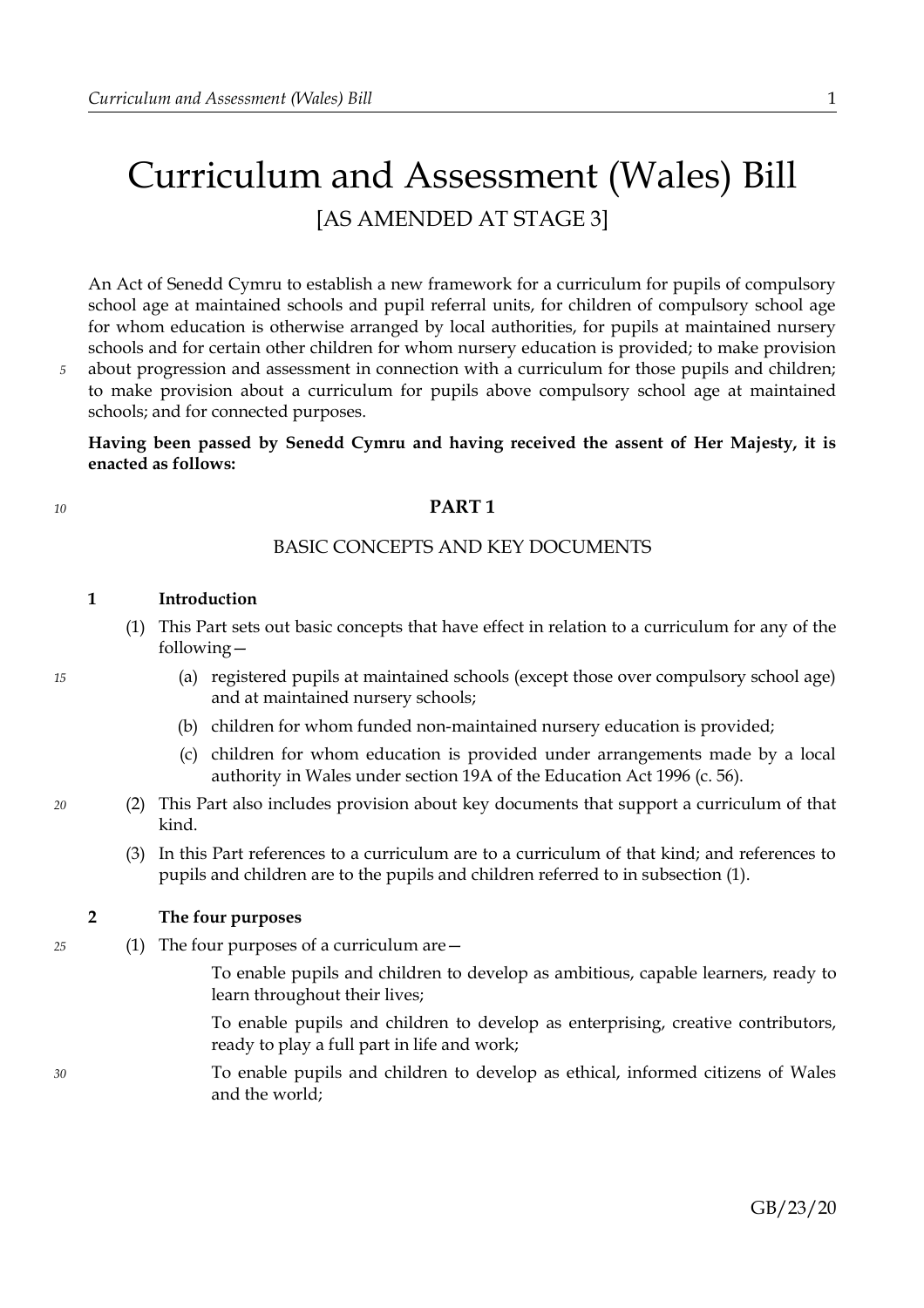To enable pupils and children to develop as healthy, confident individuals, ready to live fulfilling lives as valued members of society.

(2) References in this Act to the four purposes are to those purposes.

*5*

*10*

# <span id="page-5-2"></span>**3 The areas of learning and experience**

<span id="page-5-0"></span>(1) The areas of learning and experience for a curriculum are—

Expressive Arts

Health and Well-being

Humanities

Languages, Literacy and Communication

Mathematics and Numeracy

Science and Technology.

<span id="page-5-4"></span>(2) Within the areas of learning and experience, the following are mandatory elements—

English

Relationships and Sexuality Education

Religion, Values and Ethics

Welsh.

- (3) But English is not to be treated as a mandatory element, for the purposes of this Act, for a curriculum within subsection (4).
- (4) A curriculum is within this subsection if it is  $-$ 
	- (a) a curriculum for registered pupils at a school who have not completed the school year in which the majority of the pupils in their class attain the age of 7;
	- (b) a curriculum for funded non-maintained nursery education;
	- (c) a curriculum for education provided under section 19A of the Education Act 1996 (c. 56) (exceptional provision of education at pupil referral units or elsewhere: Wales) for pupils or children who have not attained the age of 7.
- (5) References in this Act to the areas of learning and experience are to the areas listed in subsection [\(1\).](#page-5-0)
- (6) References in this Act to the mandatory elements are to be interpreted in accordance with this section.

#### <span id="page-5-1"></span>**4 The mandatory cross-curricular skills** *30*

<span id="page-5-3"></span>(1) The mandatory cross-curricular skills for a curriculum are—

Digital Competence Literacy

Numeracy.

*20*

*25*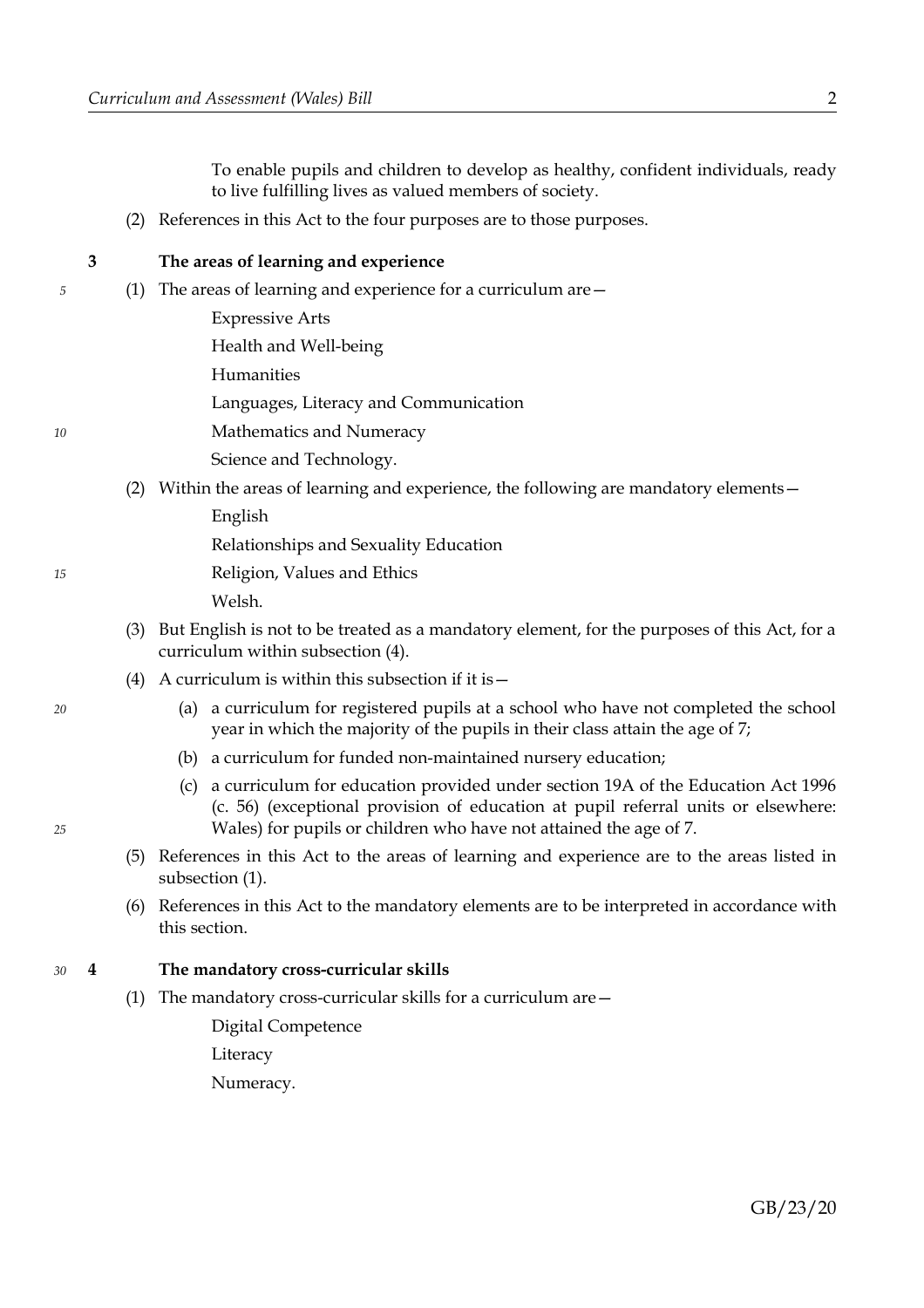(2) References in this Act to the mandatory cross-curricular skills are to the skills listed in subsection [\(1\).](#page-5-3)

#### <span id="page-6-0"></span>**5 Power to amend sections [3](#page-5-2) and [4](#page-5-1)**

Regulations may amend sections [3](#page-5-2) and [4.](#page-5-1)

<span id="page-6-11"></span>**6 The What Matters Code** *5*

- <span id="page-6-12"></span>(1) The Welsh Ministers must issue a code (the "What Matters Code") that sets out key concepts for each area of learning and experience.
- <span id="page-6-10"></span>(2) A curriculum does not encompass an area of learning and experience unless it encompasses those concepts as set out in the What Matters Code.
- <span id="page-6-9"></span>(3) Teaching and learning does not encompass an area of learning and experience unless it encompasses those concepts as set out in the What Matters Code.
	- (4) The Welsh Ministers—
		- (a) must keep the What Matters Code under review, and
		- (b) may revise it.
- (5) For further provision about the What Matters Code, see section [76.](#page-38-0)

*15*

*10*

# <span id="page-6-3"></span>**7 The Progression Code**

- <span id="page-6-6"></span>(1) The Welsh Ministers must issue a code (the "Progression Code") that sets out the way in which a curriculum is to make provision for progression by pupils and children.
- <span id="page-6-2"></span>(2) A curriculum does not make provision for appropriate progression unless it accords with the Progression Code.
- <span id="page-6-1"></span>(3) Teaching and learning does not make provision for appropriate progression unless it accords with the Progression Code.
- (4) The Welsh Ministers—
	- (a) must keep the Progression Code under review, and
	- (b) may revise it.
- (5) For further provision about the Progression Code, see section [76.](#page-38-0)

### <span id="page-6-5"></span>**8 The RSE Code**

- <span id="page-6-4"></span>(1) The Welsh Ministers must issue a code (the "RSE Code") setting out themes and matters to be encompassed by the mandatory element of Relationships and Sexuality Education.
- <span id="page-6-8"></span><span id="page-6-7"></span>(2) A curriculum does not encompass the mandatory element of Relationships and Sexuality Education unless it accords with the provision in the RSE Code.
	- (3) Teaching and learning does not encompass the mandatory element of Relationships and Sexuality Education unless it accords with the provision in the RSE Code.
	- (4) For further provision about the RSE Code, see section [77.](#page-39-0)

*20*

*30*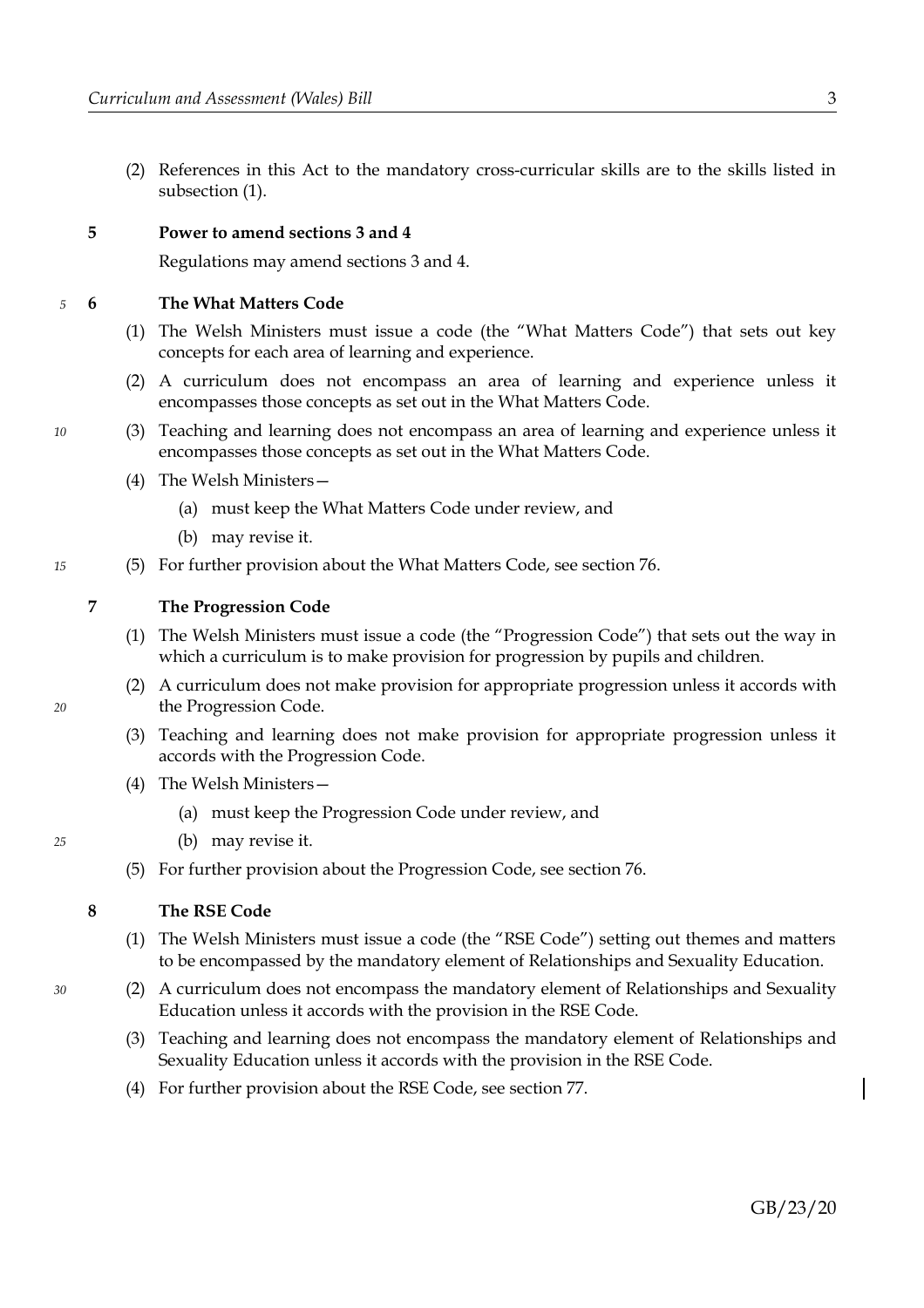# <span id="page-7-1"></span>**PART 2**

# CURRICULUM IN MAINTAINED SCHOOLS, MAINTAINED NURSERY SCHOOLS AND FUNDED NON-MAINTAINED NURSERY EDUCATION

#### <span id="page-7-4"></span>**CHAPTER 1**

#### CURRICULUM DESIGN AND ADOPTION

*General*

- <span id="page-7-3"></span>**9 Introduction and interpretation**
	- (1) This Chapter makes provision about the design and adoption of a curriculum for any of the following—
		- (a) registered pupils at a maintained school, except those over compulsory school age;
		- (b) registered pupils at a maintained nursery school;
		- (c) children for whom funded non-maintained nursery education is provided.
	- (2) References in this Chapter to a school are to—
		- (a) a maintained school, or
		- (b) a maintained nursery school.
	- (3) In this Chapter—
		- (a) references to pupils, in relation to a school, are to registered pupils at the school, except those over compulsory school age;
		- (b) references to children, in relation to funded non-maintained nursery education, are to children for whom that education is provided;
		- (c) references to the adopted curriculum, in relation to a school, are to the curriculum adopted under section [11](#page-8-1) by the head teacher and governing body of the school (and if that curriculum is revised under section [12,](#page-8-0) to the curriculum as revised);
		- (d) references to the adopted curriculum, in relation to funded non-maintained nursery education, are to the curriculum adopted under section [15](#page-9-1) by the provider of the education (and if that curriculum is revised under section [16,](#page-9-0) to the curriculum as revised).

*Maintained schools and maintained nursery schools*

# <span id="page-7-0"></span>**10 Curriculum design**

- (1) The head teacher of a school must design a curriculum for the school's pupils.
	- (2) That curriculum must comply with the requirements in sections [20](#page-10-0) to [24,](#page-11-1) and any requirement imposed under section [25.](#page-11-0)

*10*

*5*

<span id="page-7-5"></span><span id="page-7-2"></span>*15*

*20*

*25*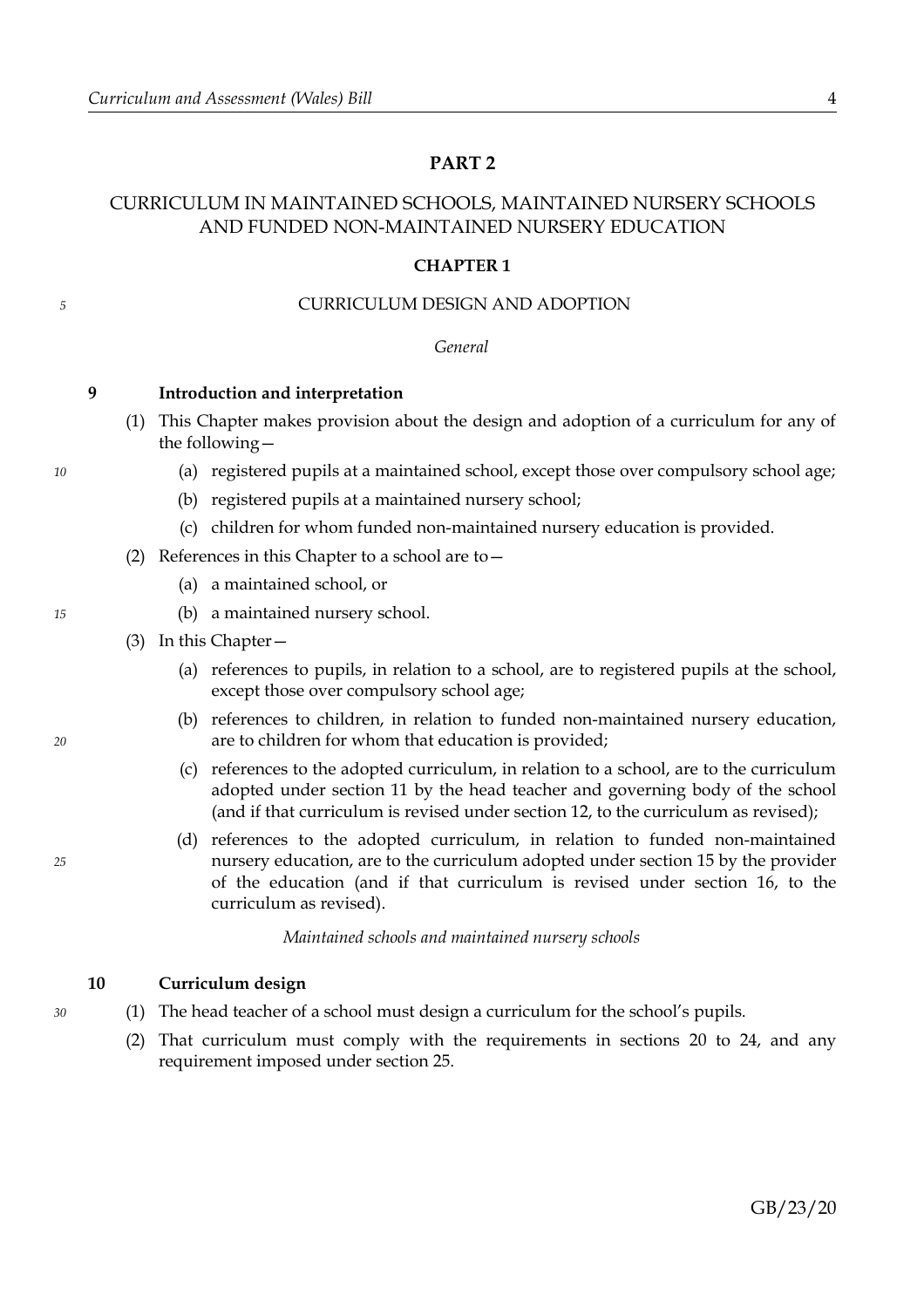# <span id="page-8-1"></span>**11 Curriculum adoption**

- (1) The head teacher and governing body of a school must—
	- (a) adopt the curriculum designed under section [10](#page-7-0) as the curriculum for the school's pupils, and
	- (b) publish a summary of the adopted curriculum.
- (2) But a curriculum may not be adopted under this section unless it complies with the requirements in sections [20](#page-10-0) to [24,](#page-11-1) and any requirement imposed under section [25.](#page-11-0)

#### <span id="page-8-0"></span>**12 Curriculum review and revision**

- <span id="page-8-4"></span>(1) The head teacher and governing body of a school must—
	- (a) keep the adopted curriculum under review, and
	- (b) ensure that it continues to comply with the requirements in sections [20](#page-10-0) to [24,](#page-11-1) and any requirement imposed under section [25.](#page-11-0)
- <span id="page-8-3"></span>(2) In considering whether the adopted curriculum continues to comply with the requirements referred to in subsection  $(1)(b)$ , the head teacher and governing body must have regard to information derived from any assessment arrangements implemented by them under regulations made under section [56.](#page-28-0)
- (3) The head teacher and governing body of a school must revise the adopted curriculum if they consider it necessary to do so to ensure that it continues to comply with the requirements referred to in subsection [\(1\)](#page-8-4)[\(b\).](#page-8-3)
- (4) The head teacher and governing body of a school may also revise the adopted curriculum if they consider it appropriate to do so at any time.
- (5) If the head teacher and governing body of a school revise the adopted curriculum, they must publish a summary of the revised curriculum.

*Funded non-maintained nursery education*

#### <span id="page-8-2"></span>**13 Welsh Ministers' duty to publish a curriculum** *25*

- <span id="page-8-8"></span>(1) The Welsh Ministers must publish a curriculum (the "section [13](#page-8-2) curriculum") that they consider suitable for children for whom funded non-maintained nursery education is provided.
- (2) The section [13](#page-8-2) curriculum must comply with the requirements in sections [20](#page-10-0) to [24,](#page-11-1) and any requirement imposed under section [25.](#page-11-0)

#### <span id="page-8-5"></span>**14 Review and revision of curriculum published by Welsh Ministers**

- <span id="page-8-7"></span><span id="page-8-6"></span>(1) The Welsh Ministers must—
	- (a) keep the section [13](#page-8-2) curriculum under review, and
	- (b) ensure that it continues to comply with sections [20](#page-10-0) to [24,](#page-11-1) and any requirement imposed under section [25.](#page-11-0)

*10*

*5*

*15*

*20*

# GB/23/20

*35*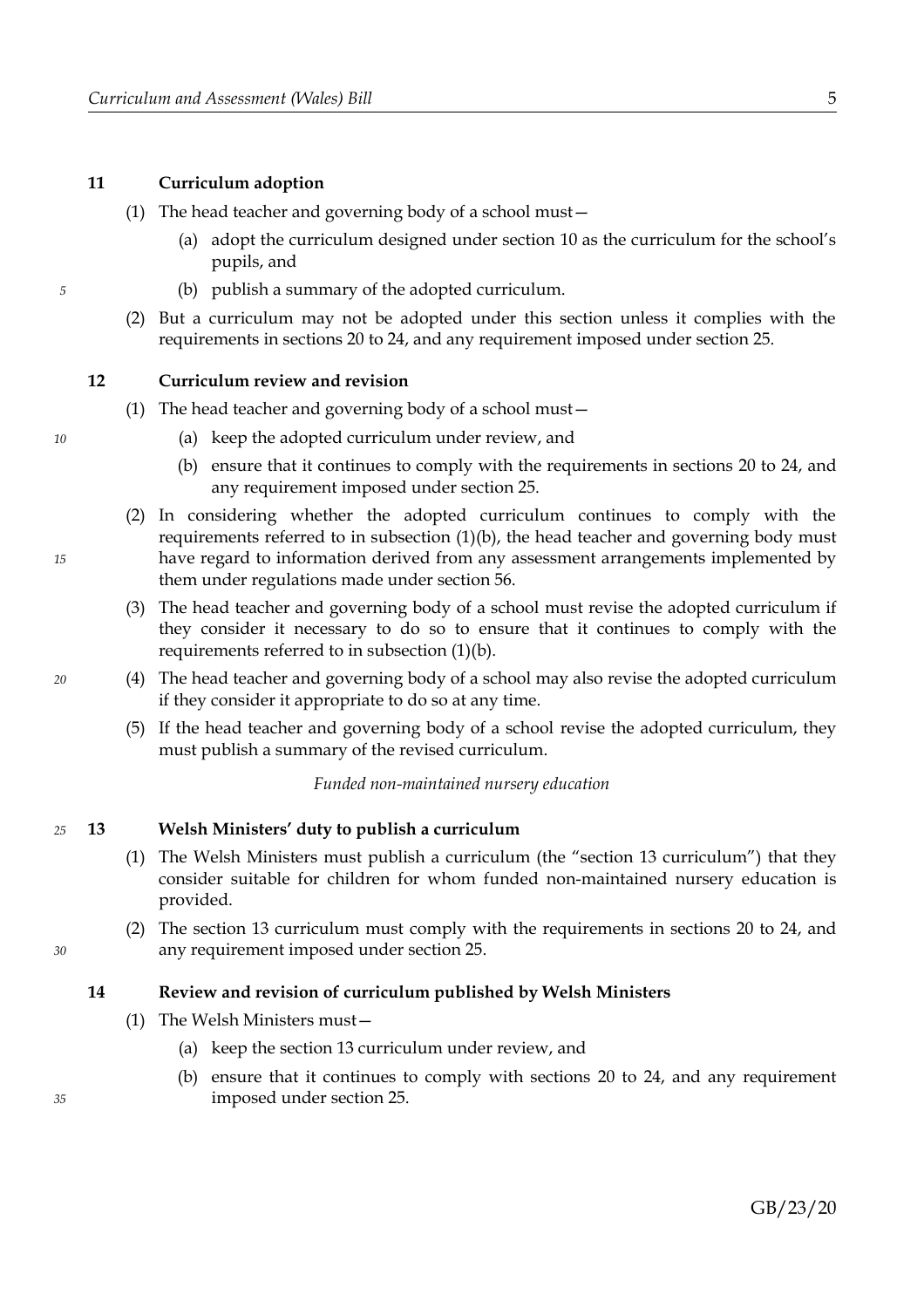- (2) The Welsh Ministers must revise the section [13](#page-8-2) curriculum if they consider it necessary to do so to ensure that it continues to comply with the requirements referred to in subsection [\(1\)](#page-8-7)[\(b\).](#page-8-6)
- (3) The Welsh Ministers may also revise the section [13](#page-8-2) curriculum if they consider it appropriate to do so at any time.
- (4) If the Welsh Ministers revise the section [13](#page-8-2) curriculum, they must publish the revised curriculum.

# <span id="page-9-1"></span>**15 Curriculum adoption**

- (1) A provider of funded non-maintained nursery education must—
	- (a) adopt a curriculum for children for whom that education is provided (whether the section [13](#page-8-2) curriculum or another curriculum the provider considers suitable), and
	- (b) publish a summary of the adopted curriculum.
- (2) But a curriculum may not be adopted under this section unless it complies with the requirements in sections [20](#page-10-0) to [24,](#page-11-1) and any requirement imposed under section [25.](#page-11-0)

#### <span id="page-9-0"></span>**16 Curriculum review and revision** *15*

- <span id="page-9-4"></span><span id="page-9-3"></span>(1) A provider of funded non-maintained nursery education must—
	- (a) keep the adopted curriculum under review, and
	- (b) ensure that it continues to comply with sections [20](#page-10-0) to [24,](#page-11-1) and any requirement imposed under section [25.](#page-11-0)
- (2) In considering whether the adopted curriculum continues to comply with the requirements referred to in subsection [\(1\)](#page-9-4)[\(b\),](#page-9-3) the provider must have regard to information derived from any assessment arrangements implemented by the provider under regulations made under section [56.](#page-28-0)
	- (3) The provider must revise the adopted curriculum if the provider considers it necessary to do so to ensure that it continues to comply with the requirements referred to in subsection [\(1\)](#page-9-4)[\(b\).](#page-9-3)
	- (4) The provider may also revise the adopted curriculum if the provider considers it appropriate to do so at any time.
	- (5) If the provider has adopted the section [13](#page-8-2) curriculum, and the Welsh Ministers revise that curriculum under section [14,](#page-8-5) the provider must consider whether it is appropriate to revise the adopted curriculum under subsection [\(4\)](#page-9-2) so as to reflect the revisions made under section [14.](#page-8-5)
	- (6) If the provider revises the adopted curriculum, the provider must publish a summary of the revised curriculum.

#### *Supplementary provision*

**17 Power to make supplementary provision about curriculum adoption and revision**

Regulations may make provision about—

*10*

*5*

*25*

*20*

<span id="page-9-2"></span>

*30*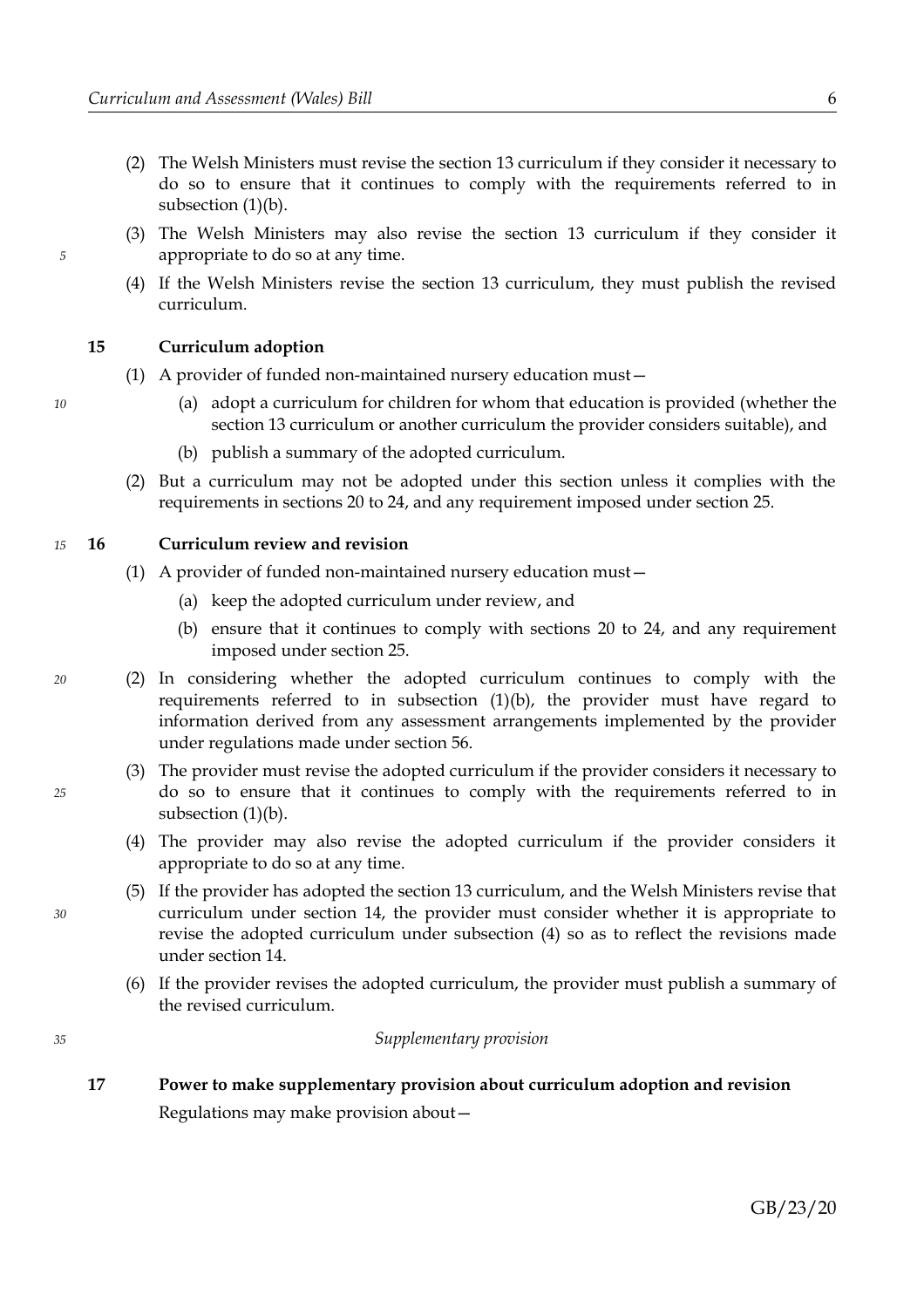- (a) steps to be taken before a curriculum is adopted under this Part (including provision about steps to be taken in order to determine whether a proposed curriculum is suitable for adoption);
- (b) the date by which a curriculum must be adopted under this Part;
- (c) additional circumstances in which an adopted curriculum must be revised.

#### **18 Power to make supplementary provision about curriculum summaries**

Regulations may make provision—

- (a) about information that is to be included in a summary of an adopted curriculum published under this Part;
- (b) about the publication of a summary of an adopted curriculum (including provision about how publication must take place, and the date by which it must take place).

#### **CHAPTER 2**

#### CURRICULUM REQUIREMENTS

#### *General*

#### **19 Introduction**

- (1) This Chapter sets out curriculum requirements.
- (2) References in this Chapter to a curriculum are to a curriculum for any of the following—
	- (a) registered pupils at a maintained school, except those over school age;
	- (b) registered pupils at a maintained nursery school;
	- (c) children for whom funded non-maintained nursery education is provided.
- (3) In this Chapter—
	- (a) references to pupils are to registered pupils at a maintained school or maintained nursery school, except those over compulsory school age;
	- (b) references to children, in relation to funded non-maintained nursery education, are to children for whom that education is provided.

*Curriculum requirements*

### <span id="page-10-0"></span>**20 The four purposes**

The curriculum must enable pupils, or children, to develop in the ways described in the four purposes.

### **21 Progression**

The curriculum must provide for appropriate progression.

*20*

*15*

*5*

*10*

*25*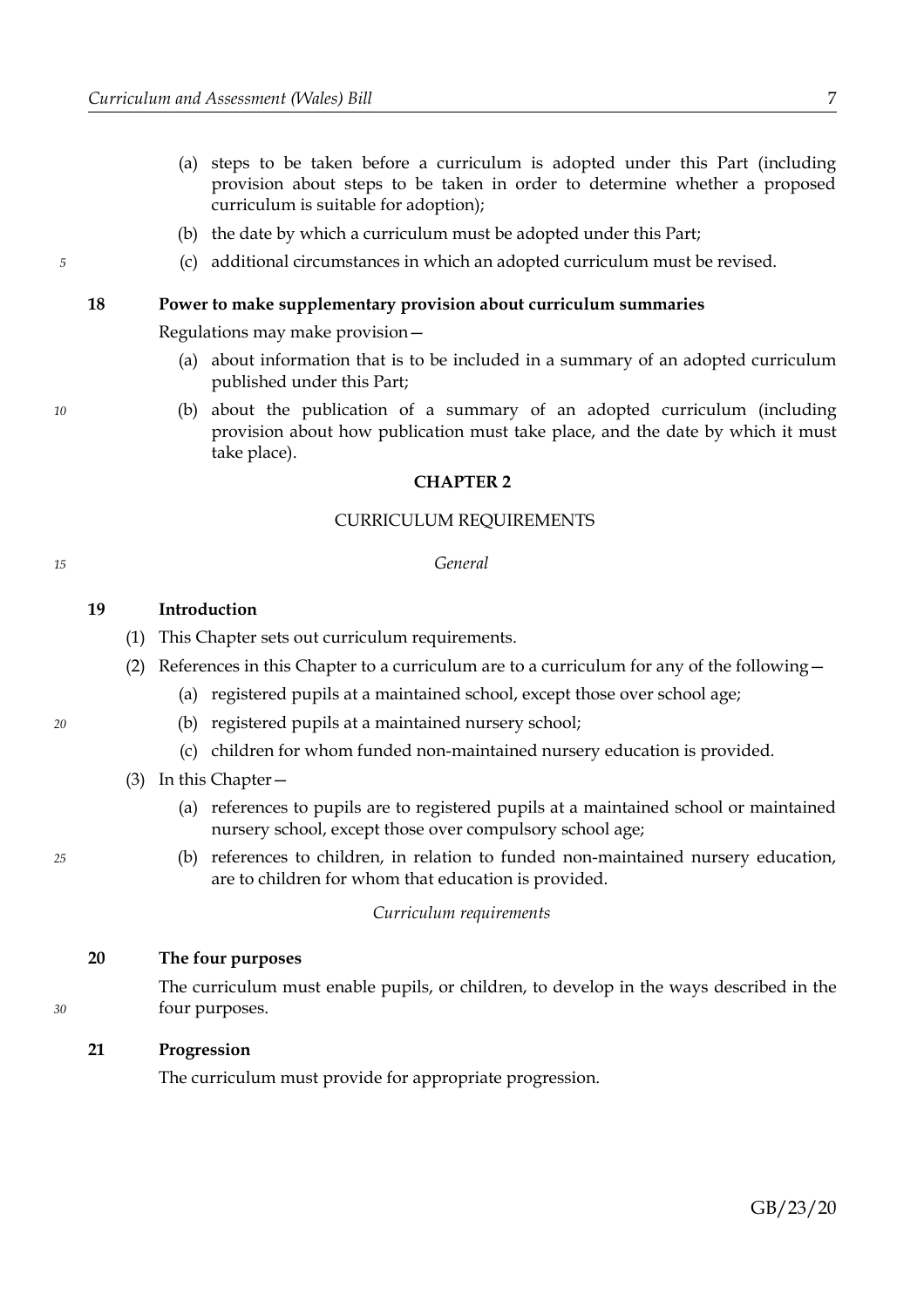#### **22 Suitability**

The curriculum must be suitable for pupils, or children, of differing ages, abilities and aptitudes.

#### **23 Breadth and balance**

The curriculum must be broad and balanced.

#### <span id="page-11-1"></span>**24 Areas of learning and experience and cross-curricular skills**

- (1) The curriculum must make provision for teaching and learning that—
	- (a) encompasses each of the areas of learning and experience, including the mandatory elements within the areas of learning and experience, and
	- (b) develops the mandatory cross-curricular skills.
- (2) The provision for teaching and learning encompassing the mandatory element of Relationships and Sexuality Education must be developmentally appropriate for pupils, or children.
- <span id="page-11-5"></span>(3) The provision for teaching and learning encompassing the mandatory element of Religion, Values and Ethics must accord with Part [1](#page-45-1) of Schedule [1,](#page-45-0) except where subsection [\(4\)](#page-11-3) applies.
- <span id="page-11-3"></span>(4) This subsection applies where the provision for teaching and learning is made—
	- (a) for pupils in a class in which the majority of the pupils are below compulsory school age at the beginning of the school year;
	- (b) for children for whom funded non-maintained nursery education is provided.
- (5) If the curriculum applies to pupils who have completed the school year in which the majority of the pupils in their class attained the age of 14, it must offer those pupils a choice of teaching and learning within each area of learning and experience.

#### <span id="page-11-0"></span>**25 Power to impose further curriculum requirements**

- <span id="page-11-2"></span>(1) Regulations may specify further requirements with which a curriculum for a maintained school must comply so far as it applies to pupils within subsection [\(2\).](#page-11-2)
	- (2) The pupils are those who have completed the school year in which the majority of the pupils in their class attained the age of 14, but are still of compulsory school age.
	- (3) The regulations may, among other things, specify provision—
		- (a) that must be made in a curriculum;
		- (b) that must not be made in a curriculum.
	- (4) The regulations may make provision by reference to courses of study (for example, so as to require a curriculum to make provision for a minimum number of courses of study, or for courses of study specified in the regulations).
- <span id="page-11-4"></span>(5) In this section, "course of study" means a course of education or training that—

*10*

*15*

*5*

*20*

### *25*

*30*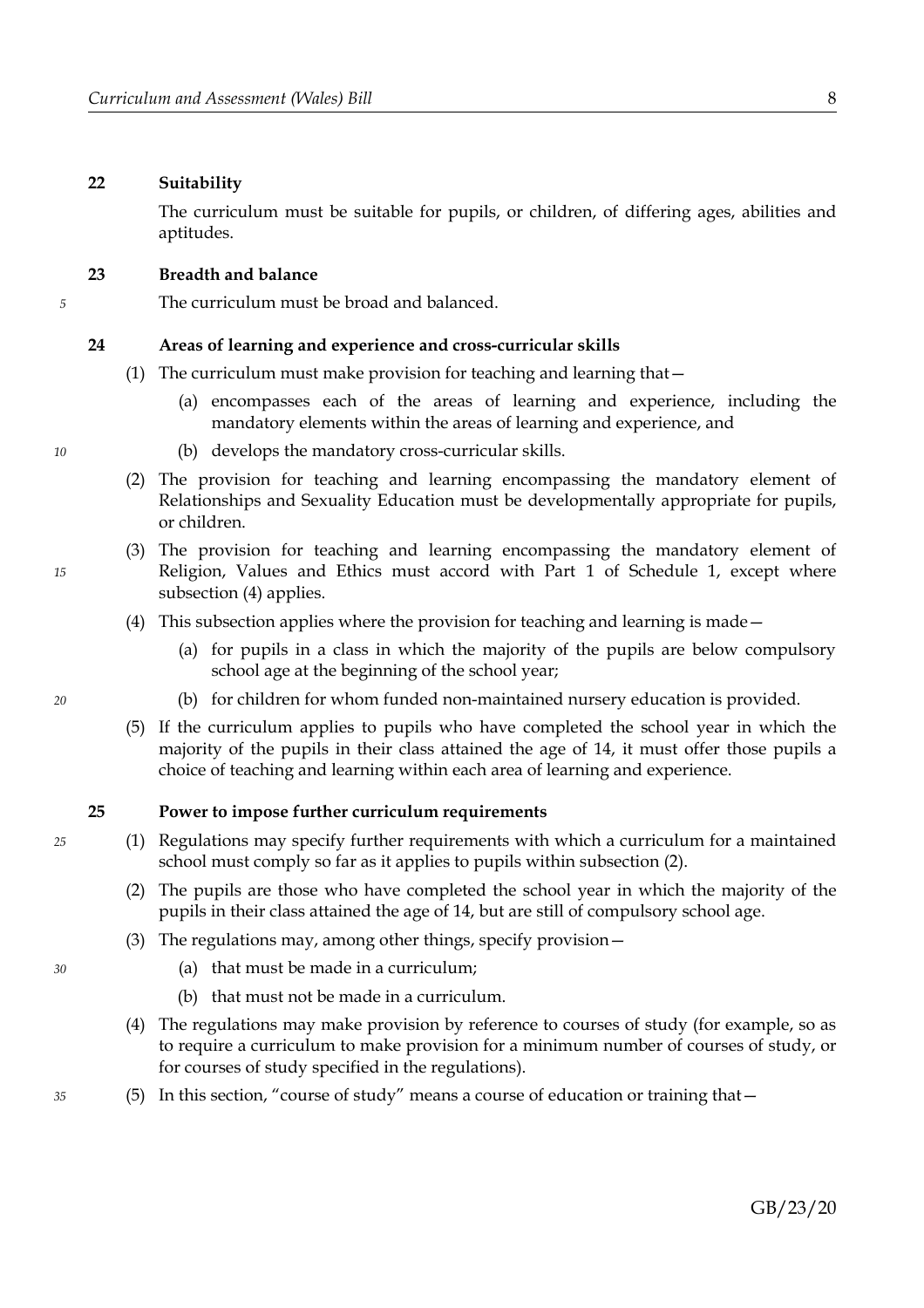*5*

*10*

*15*

*20*

*25*

*30*

- (a) leads to a form of qualification or set of forms of qualification approved under Part 4 of the Qualifications Wales Act 2015 (anaw 5) or designated under Part 5 of that Act, or
- (b) is designated by the Welsh Ministers under section 34(8) of that Act.

#### <span id="page-12-2"></span>**CHAPTER 3**

### CURRICULUM IMPLEMENTATION

#### *General*

#### <span id="page-12-1"></span>**26 Introduction and interpretation**

- (1) This Chapter makes provision about the implementation of a curriculum for any of the following—
	- (a) registered pupils at a maintained school, except those over compulsory school age;
	- (b) registered pupils at a maintained nursery school;
	- (c) children for whom funded non-maintained nursery education is provided.
- <span id="page-12-4"></span>(2) Chapter [4](#page-17-0) sets out exceptions to the curriculum implementation duties in this Chapter.
- <span id="page-12-3"></span>(3) References in this Chapter and in Chapter [4](#page-17-0) to a school are to—
	- (a) a maintained school, or
	- (b) a maintained nursery school.
	- (4) In this Chapter and in Chapter [4—](#page-17-0)
		- (a) references to pupils, in relation to a school, are to registered pupils at the school, except those over compulsory school age;
		- (b) references to children, in relation to funded non-maintained nursery education, are to children for whom that education is provided;
		- (c) references to the adopted curriculum, in relation to a school, are to the curriculum adopted under section [11](#page-8-1) by the head teacher and governing body of the school (and if that curriculum is revised under section [12,](#page-8-0) to the curriculum as revised);
		- (d) references to the adopted curriculum, in relation to funded non-maintained nursery education, are to the curriculum adopted under section [15](#page-9-1) by the provider of the education (and if that curriculum is revised under section [16,](#page-9-0) to the curriculum as revised).

*Maintained schools and maintained nursery schools*

# <span id="page-12-0"></span>**27 Duty to ensure implementation of adopted curriculum**

(1) The head teacher of a school must ensure that the adopted curriculum is implemented for the school's pupils in accordance with sections [28,](#page-13-2) [29](#page-13-1) and [30.](#page-13-0)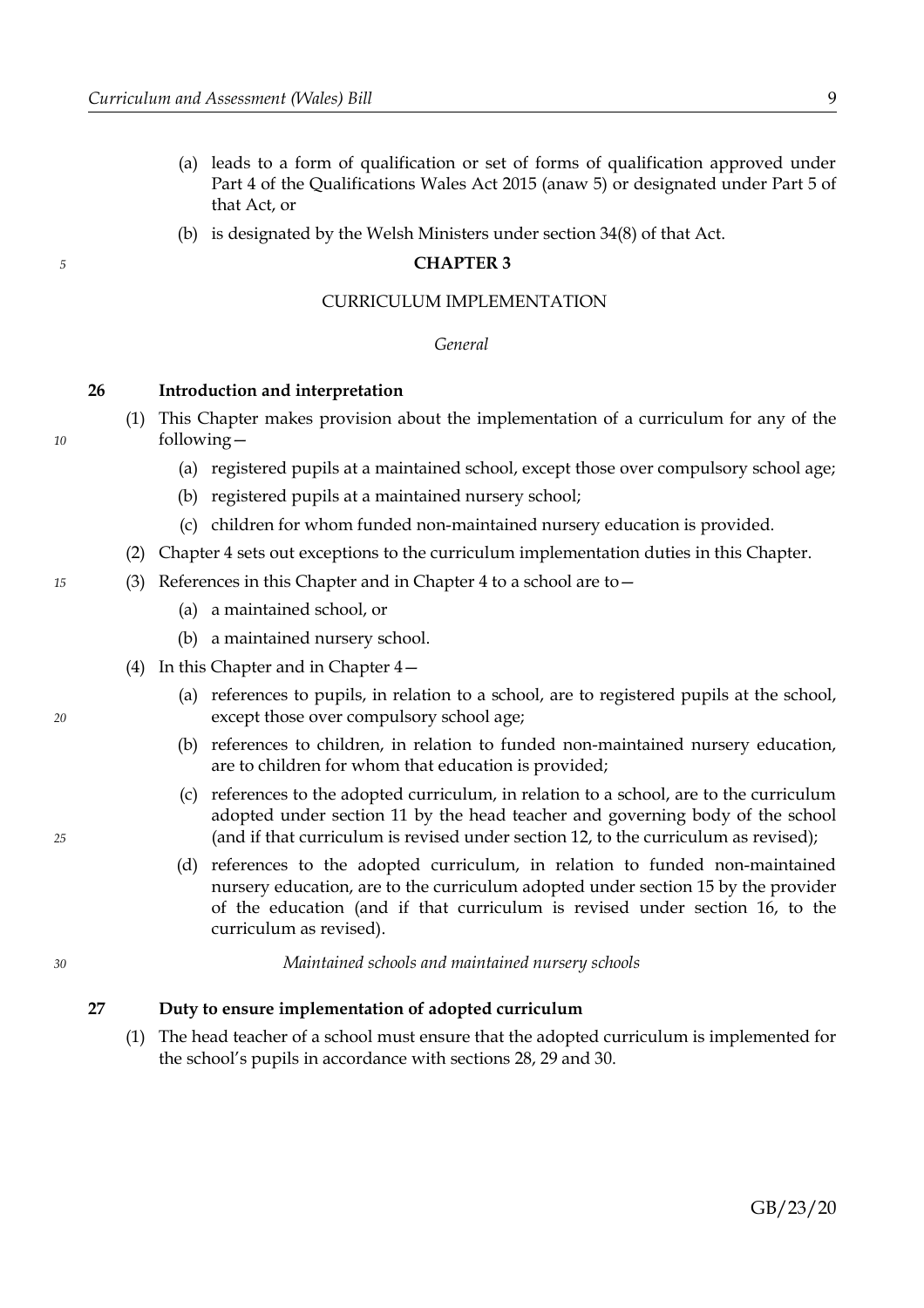(2) The governing body of a school must exercise its functions with a view to ensuring that the adopted curriculum is implemented for the school's pupils in accordance with sections [28,](#page-13-2) [29](#page-13-1) and [30.](#page-13-0)

# <span id="page-13-2"></span>**28 General implementation requirements**

The adopted curriculum must be implemented in a way that—

- (a) enables each pupil to develop in the ways described in the four purposes,
- (b) secures teaching and learning that offers appropriate progression for each pupil,
- (c) is suitable for each pupil's age, ability and aptitude,
- (d) takes account of each pupil's additional learning needs (if any), and
- (e) secures broad and balanced teaching and learning for each pupil.

### <span id="page-13-1"></span>**29 Further implementation requirements for pupils aged 3 to 14**

- (1) The adopted curriculum must be implemented in accordance with subsection [\(2\)](#page-13-5) for pupils who have not yet completed the school year in which the majority of the pupils in their class attain the age of 14.
- <span id="page-13-5"></span>(2) The adopted curriculum must be implemented in a way that secures teaching and learning for each pupil that—
	- (a) encompasses the areas of learning and experience (including the mandatory elements within those areas), and
	- (b) develops the mandatory cross-curricular skills.
- <span id="page-13-7"></span>(3) The teaching and learning secured under subsection  $(2)$  -
	- (a) in respect of the mandatory element of Relationships and Sexuality Education, must be suitable for the pupil's stage of development, and
	- (b) in respect of the mandatory element of Religion, Values and Ethics, must accord with Part [2](#page-46-0) of Schedule [1,](#page-45-0) except where subsection [\(4\)](#page-13-4) applies.
- <span id="page-13-6"></span><span id="page-13-4"></span>(4) This subsection applies where the teaching and learning is for pupils in a class in which the majority of the pupils are below compulsory school age at the beginning of the school year.

### <span id="page-13-0"></span>**30 Further implementation requirements for pupils aged 14 to 16**

- (1) The adopted curriculum must be implemented in accordance with subsection [\(2\)](#page-13-3) for pupils who have completed the school year in which the majority of the pupils in their class attained the age of 14.
- <span id="page-13-3"></span>(2) The adopted curriculum must be implemented in a way that—
	- (a) secures teaching and learning for each pupil that encompasses the mandatory elements within the areas of learning and experience, and
	- (b) secures other teaching and learning for each pupil in each area of learning and experience.
- (3) The teaching and learning secured under subsection [\(2\)](#page-13-3) must develop the mandatory cross-curricular skills.

*5*

*15*

*10*

*25*

*20*

*30*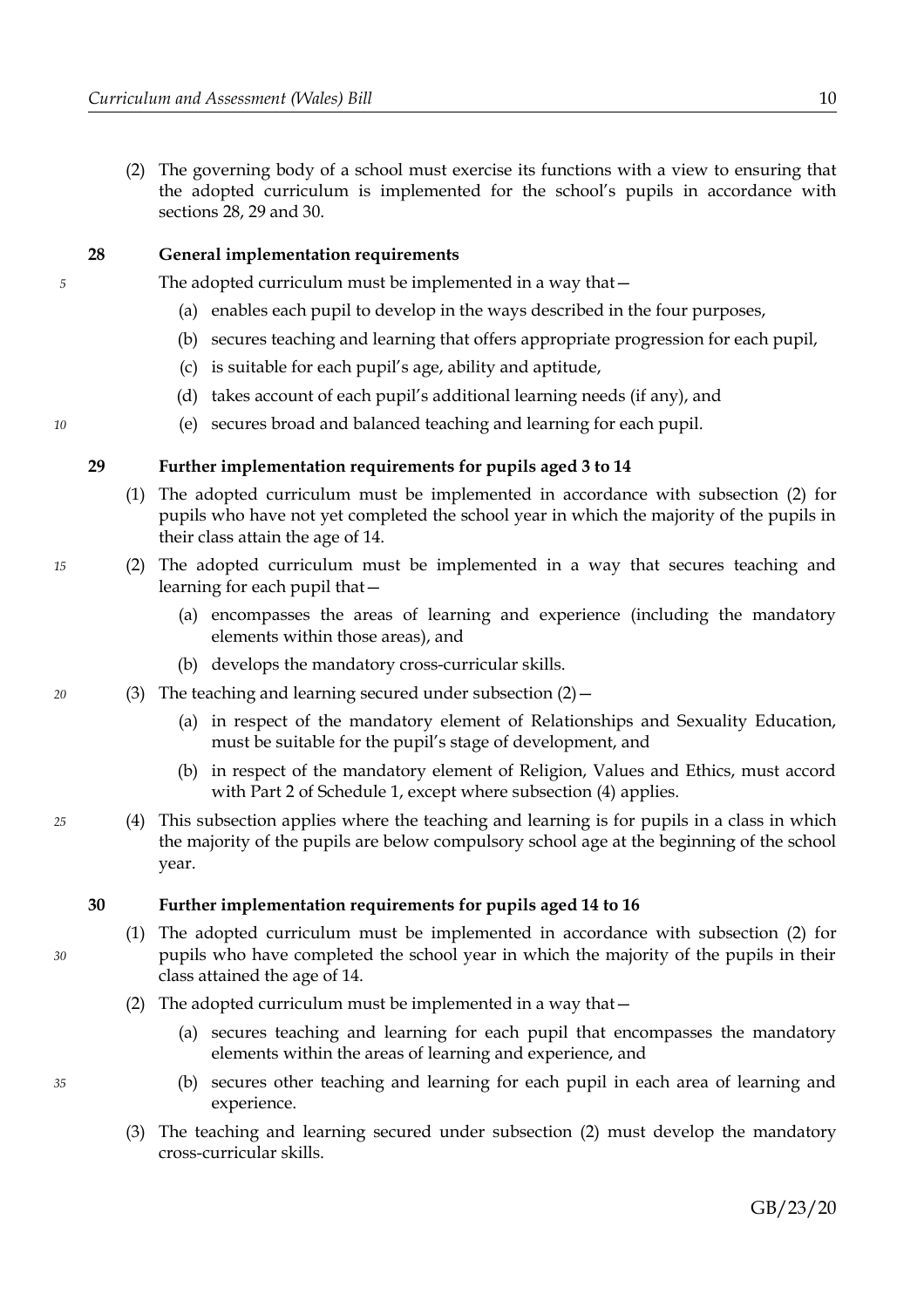- (4) The teaching and learning secured under subsection [\(2\)](#page-13-3) must include—
	- (a) teaching and learning in respect of any provision made in the curriculum, so far as it applies to the pupil, by virtue of regulations made under section [25](#page-11-0)*,* and
	- (b) the teaching and learning chosen by the pupil by virtue of section [24.](#page-11-1)
- (5) For an exception to the duty to secure the teaching and learning chosen by the pupil, see section [31.](#page-14-2)
- <span id="page-14-5"></span><span id="page-14-4"></span>(6) The teaching and learning secured under subsection  $(2)$  -
	- (a) in respect of the mandatory element of Relationships and Sexuality Education, must be suitable for the pupil's stage of development, and
	- (b) in respect of the mandatory element of Religion, Values and Ethics, must accord with Part [2](#page-46-0) of Schedule [1.](#page-45-0)

#### <span id="page-14-2"></span>**31 Power to disapply duty to implement pupil choice**

- (1) This section applies to the teaching and learning chosen by a pupil by virtue of section [24.](#page-11-1)
- (2) If the head teacher of a maintained school is satisfied that a relevant ground applies, the head teacher may determine that the duty to secure the teaching and learning does not apply.
- <span id="page-14-1"></span>(3) In the case of a determination made before the pupil begins the relevant school year, the relevant grounds are that—
	- (a) the teaching and learning is not suitable for the pupil, due to the pupil's level of educational attainment;
	- (b) it is not reasonably practicable to secure the teaching and learning for the pupil, due to other choices made by the pupil by virtue of section [24;](#page-11-1)
	- (c) the amount of time likely to be spent travelling to the place at which the teaching is likely to be delivered would be detrimental to the pupil's education;
	- (d) disproportionate expenditure would be incurred if the teaching and learning were to be secured for the pupil;
	- (e) the pupil or another person's health or safety would be placed unacceptably at risk if the teaching and learning were to be secured for the pupil.
- <span id="page-14-0"></span>(4) In the case of a determination made after the pupil has begun the relevant school year, the relevant grounds are that—
	- (a) disproportionate expenditure would be incurred if the teaching and learning were to continue to be secured for the pupil;
	- (b) the pupil's or another person's health or safety would be placed unacceptably at risk if the teaching and learning were to continue to be secured for the pupil.
- <span id="page-14-3"></span>(5) In subsections [\(3\)](#page-14-1) and [\(4\),](#page-14-0) the "relevant school year" is the school year in which the majority of the pupils in the pupil's class will attain the age of 15.
- (6) Regulations may amend subsections [\(3\)](#page-14-1) and [\(4\).](#page-14-0)

*10*

*5*

*20*

*15*

*30*

*35*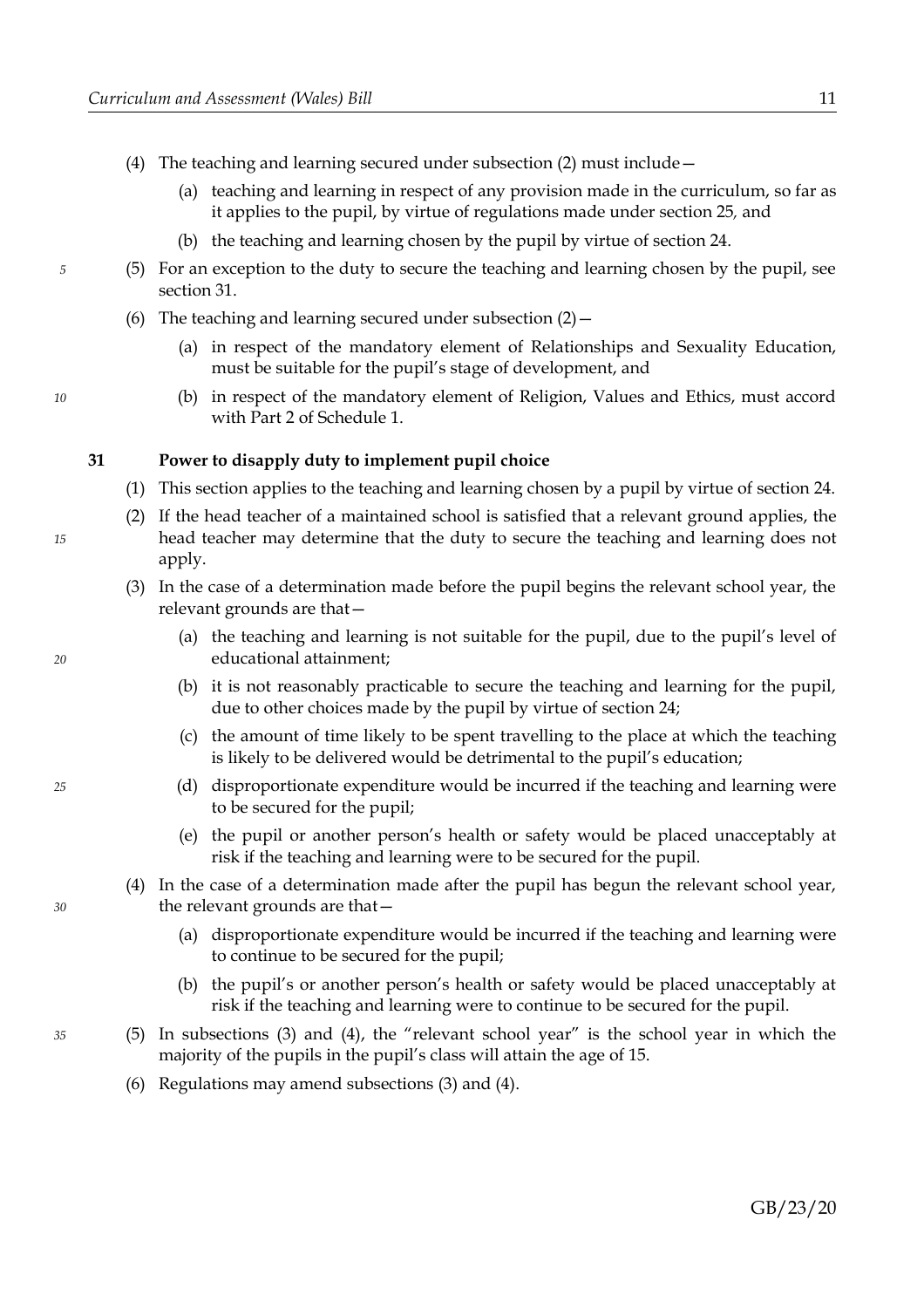# **32 Power to disapply duty to implement pupil choice: supplementary**

- <span id="page-15-7"></span><span id="page-15-6"></span>(1) A head teacher who makes a determination under section [31](#page-14-2) must give the information described in subsection [\(2\)](#page-15-8) to—
	- (a) the pupil to whom the determination relates, and
	- (b) the pupil's parent.
- <span id="page-15-8"></span>(2) The information is  $-$ 
	- (a) the fact that the determination has been made,
	- (b) the effect of the determination,
	- (c) the head teacher's reasons for making the determination,
	- (d) information about the teaching and learning that will be secured for the pupil in place of the teaching and learning in respect of which the determination has been made, and
	- (e) information about the right to request a review, or make an appeal, under section [33.](#page-15-5)
- (3) The information must be given in writing.
	- (4) The duty in subsection [\(1\)](#page-15-7)[\(a\)](#page-15-6) does not apply if the head teacher considers that the pupil in question does not have the capacity to understand—
		- (a) the information that would be given, or
		- (b) what it means to exercise the rights conferred by section [33.](#page-15-5)
	- (5) Regulations may make further provision in connection with determinations under section [31.](#page-14-2)

#### <span id="page-15-5"></span>**33 Reviews and appeals relating to pupil choice**

- <span id="page-15-1"></span>(1) A pupil or parent who is given information about a determination made by a head teacher under section [31—](#page-14-2)
	- (a) may require the head teacher to review the determination, and
	- (b) if dissatisfied with the head teacher's decision on the review, may appeal to the governing body of the school against that decision.
- <span id="page-15-4"></span><span id="page-15-3"></span><span id="page-15-2"></span><span id="page-15-0"></span>(2) On a review, the head teacher—
	- (a) may confirm, vary or revoke the determination, and
	- (b) must give written notice of that decision to—
		- (i) the pupil,
		- (ii) the pupil's parent, and
		- (iii) the governing body.
- (3) But subsection  $(2)(b)(i)$  $(2)(b)(i)$  $(2)(b)(i)$  does not apply if the head teacher considers that the pupil does not have the capacity to understand—
	- (a) the information that would be given, or
	- (b) what it means to exercise the right conferred by subsection [\(1\)](#page-15-1)[\(b\).](#page-15-0)

*35*

*30*

*15*

*20*

*25*

*10*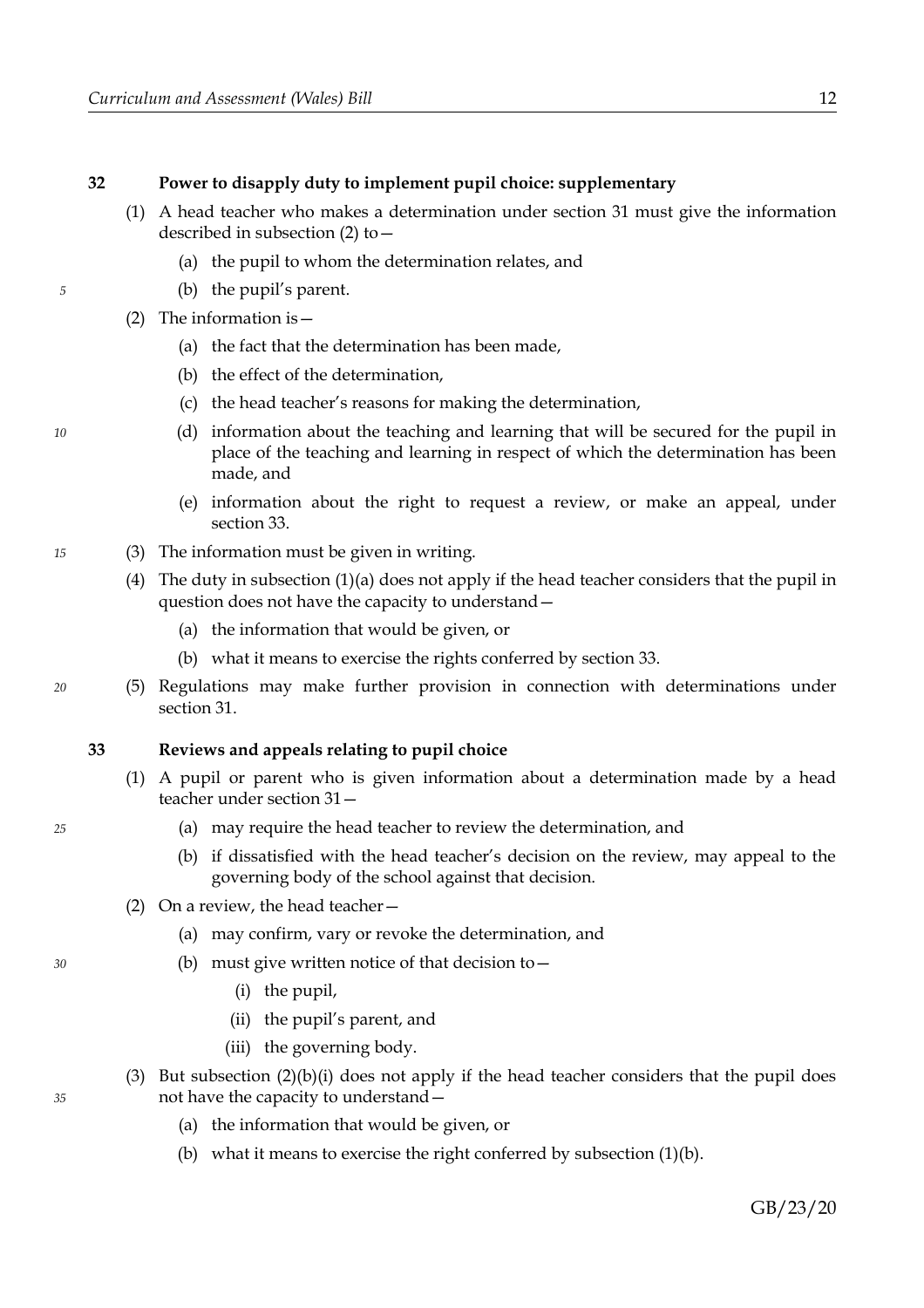- <span id="page-16-6"></span><span id="page-16-4"></span><span id="page-16-3"></span>(4) On an appeal, the governing body—
	- (a) may confirm the head teacher's decision on the review or direct the head teacher to take the action that it considers appropriate, and
	- (b) must give written notice of its decision to—
		- (i) the pupil,
		- (ii) the pupil's parent, and
		- (iii) the head teacher.
- <span id="page-16-5"></span>(5) But subsection [\(4\)](#page-16-4)[\(b\)](#page-16-6)[\(i\)](#page-16-5) does not apply if the governing body considers that the pupil does not have the capacity to understand the information that would be given.
- (6) The head teacher must comply with a direction given under subsection  $(4)(a)$ .
- (7) The head teacher and governing body of a school within subsection [\(8\)](#page-16-2) must publish information setting out a procedure for reviews and appeals under this section.
- <span id="page-16-2"></span>(8) A school is within this subsection if the adopted curriculum applies to pupils who have completed the school year in which the majority of the pupils in their class attained the age of 14.

#### *Funded non-maintained nursery education*

# <span id="page-16-8"></span>**34 Duty to ensure implementation of adopted curriculum**

- (1) A provider of funded non-maintained nursery education must ensure that the adopted curriculum is implemented for children in accordance with sections [35](#page-16-1) and [36.](#page-16-0)
- (2) A local authority that secures funded non-maintained nursery education must exercise its functions with a view to ensuring that the adopted curriculum is implemented in accordance with sections [35](#page-16-1) and [36](#page-16-0) for children for whom that education is provided.
- <span id="page-16-1"></span>**35 General implementation requirements**

The adopted curriculum must be implemented in a way that—

- (a) enables each child to develop in the ways described in the four purposes,
- (b) secures teaching and learning that offers appropriate progression for each child,
- (c) is suitable for each child's age, ability and aptitude,
- (d) takes account of each child's additional learning needs (if any), and
- (e) secures broad and balanced teaching and learning for each child.

#### <span id="page-16-0"></span>**36 Requirements relating to areas of learning and experience and cross-curricular skills**  *30*

- <span id="page-16-7"></span>(1) The adopted curriculum must be implemented in a way that secures teaching and learning for each child that—
	- (a) encompasses the areas of learning and experience (including the mandatory elements within those areas), and
	- (b) develops the mandatory cross-curricular skills.

*10*

*15*

*5*

*20*

*25*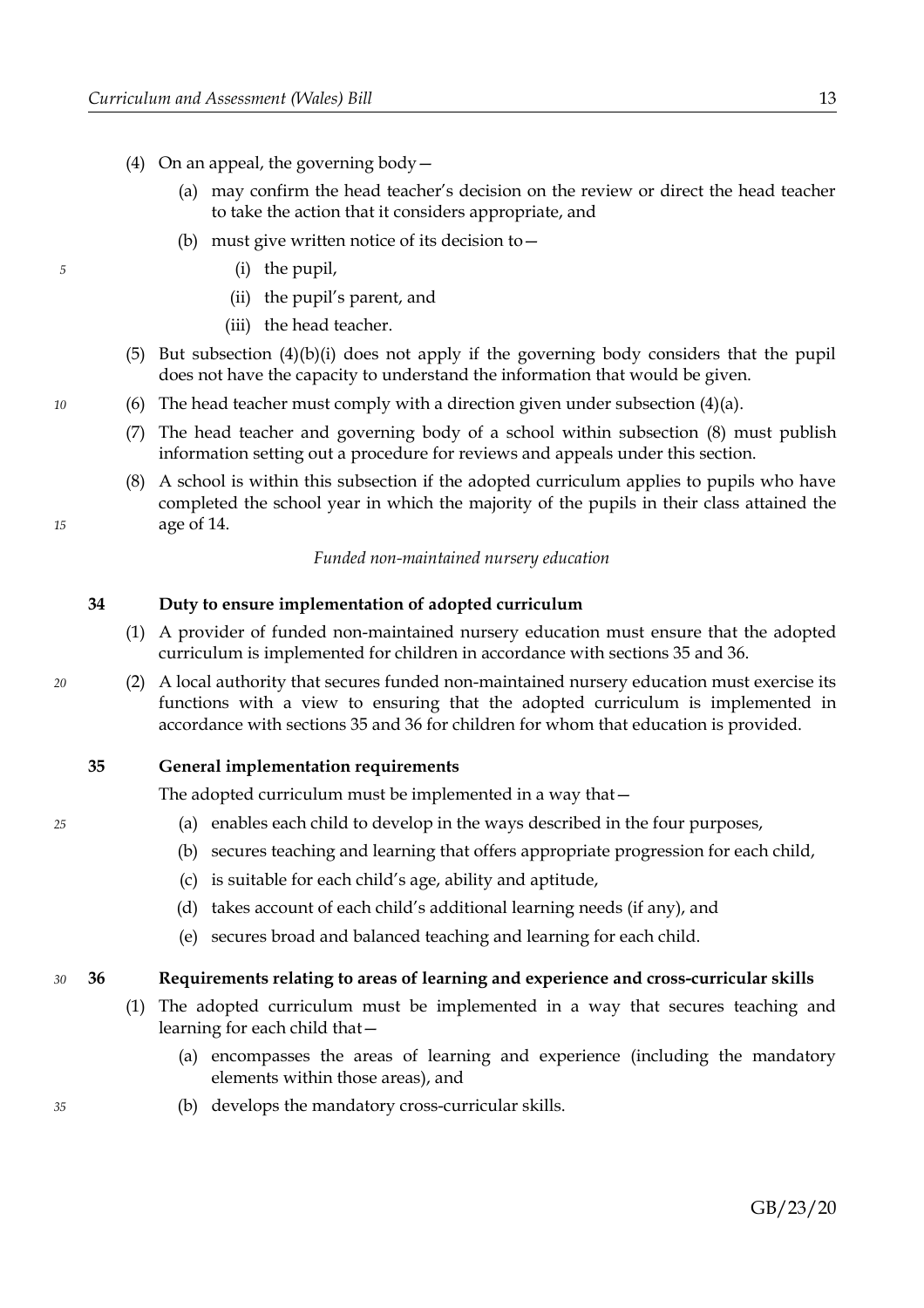(2) Teaching and learning secured for a child under subsection [\(1\)](#page-16-7) in respect of the mandatory element of Relationships and Sexuality Education must be suitable for the child's stage of development.

#### <span id="page-17-0"></span>**CHAPTER 4**

# CURRICULUM IMPLEMENTATION: EXCEPTIONS

#### **37 Introduction**

- (1) This Chapter sets out exceptions to the curriculum implementation duties in Chapter [3.](#page-12-2)
- (2) Section [26](#page-12-1) explains the meaning of certain expressions used in this Chapter.

#### <span id="page-17-1"></span>**38 Development work and experiments**

- (1) The Welsh Ministers may give a direction under this section in order to enable development work or experiments to be carried out.
	- (2) A direction may be given in relation to  $-$ 
		- (a) a school specified in the direction;
		- (b) schools of a description specified in the direction;
		- (c) funded non-maintained nursery education of a description specified in the direction.
	- (3) A direction given in relation to a school must be given—
		- (a) to the head teacher and the governing body of the school, and
		- (b) to the local authority that maintains the school (unless the school is a foundation or voluntary aided school).
	- (4) A direction given in relation to a school may, for a period specified in the direction—
		- (a) disapply sections [27,](#page-12-0) [28,](#page-13-2) [29](#page-13-1) and [30,](#page-13-0) or any of those sections, in relation to the school;
		- (b) provide that sections [27,](#page-12-0) [28,](#page-13-2) [29](#page-13-1) and [30,](#page-13-0) or any of those sections, apply in relation to the school with the modifications specified in the direction.
	- (5) A direction given in relation to a school may also require—
		- (a) the head teacher and the governing body of the school, and
		- (b) the local authority that maintains the school (unless the school is a foundation or voluntary aided school),
	- to report to the Welsh Ministers on any matters specified in the direction at times or intervals specified in the direction.
	- (6) A direction given in relation to funded non-maintained nursery education must be given  $to-$ 
		- (a) the provider of the education, and

*10*

*5*

*20*

*25*

*30*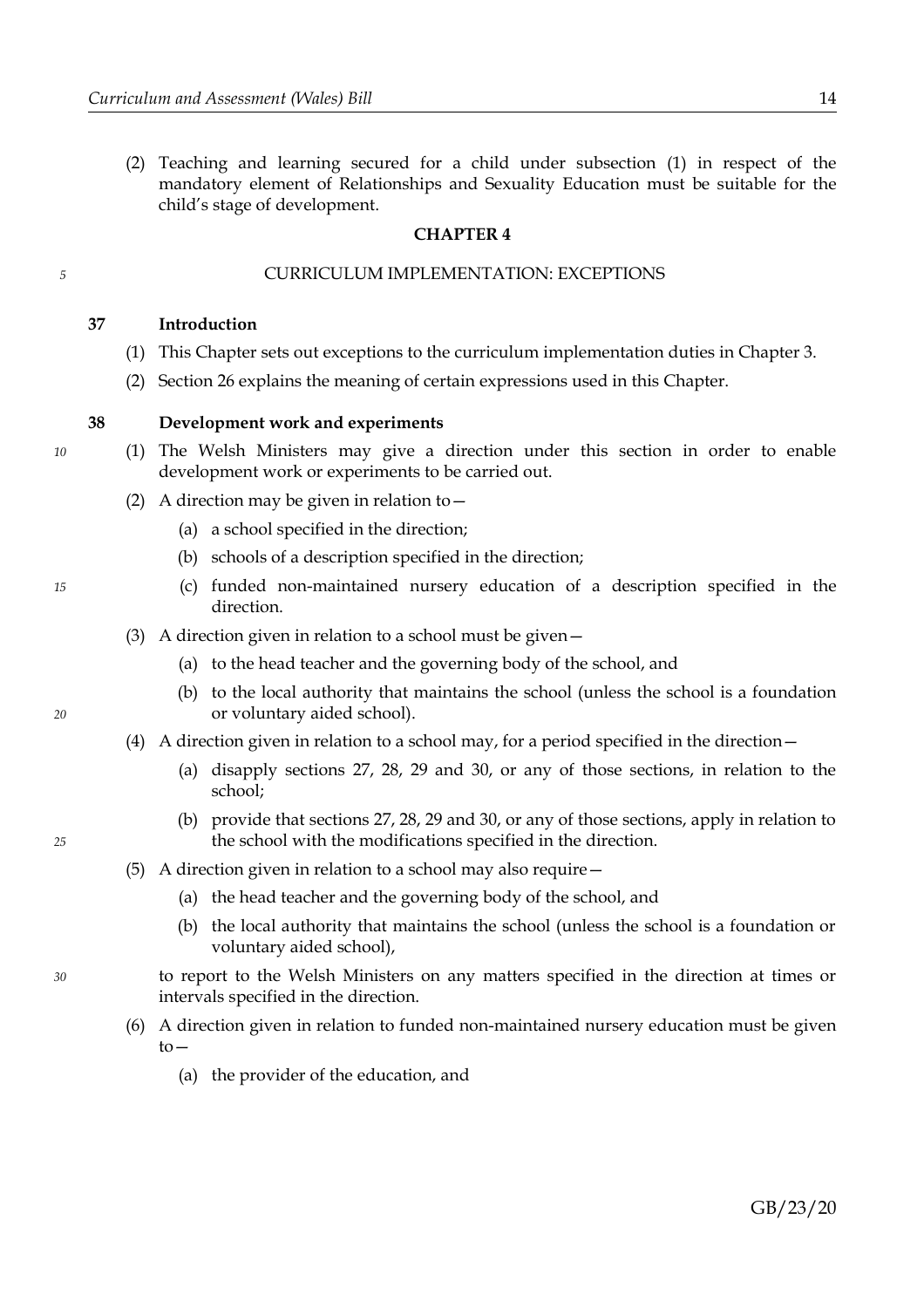- (b) the local authority that secures the education.
- (7) A direction given in relation to funded non-maintained nursery education may, for a period specified in the direction—
	- (a) disapply sections [34,](#page-16-8) [35](#page-16-1) and [36,](#page-16-0) or any of those sections, in relation to that education;
	- (b) provide that sections [34,](#page-16-8) [35](#page-16-1) and [36,](#page-16-0) or any of those sections, apply in relation to that education with the modifications specified in the direction.
- (8) A direction given in relation to funded non-maintained nursery education may also require—
	- (a) the provider of the education, and
	- (b) the local authority that secures the education,

to report to the Welsh Ministers on any matters specified in the direction at times or intervals specified in the direction.

(9) A person to whom a direction is given under this section must comply with the direction.

#### **39 Development work and experiments: conditions** *15*

- (1) The Welsh Ministers may give a direction under section [38](#page-17-1) only if the conditions in this section are met.
- (2) The first condition is that the Welsh Ministers are satisfied that the curriculum that will be implemented for the pupils or children as a result of the direction will—
	- (a) enable each pupil or child to develop in the ways described in the four purposes,
	- (b) secure teaching and learning that offers appropriate progression for each pupil or child,
	- (c) be suitable for each pupil or child's age, ability and aptitude,
	- (d) take account of each pupil's or child's additional learning needs (if any), and
	- (e) secure broad and balanced teaching and learning for each pupil or child.
- (3) The second condition, in the case of a direction relating to a community school, voluntary controlled school, community special school or maintained nursery school, is that the direction is given—
	- (a) on an application made by the governing body with the local authority's agreement,
	- (b) on an application made by the local authority with the governing body's agreement, or
	- (c) on a proposal made by the Welsh Ministers with the agreement of the governing body and the local authority.
- (4) The second condition, in the case of a direction relating to a foundation school or voluntary aided school, is that the direction is given—
	- (a) on an application made by the governing body, or

*20*

*5*

*10*

*25*

*30*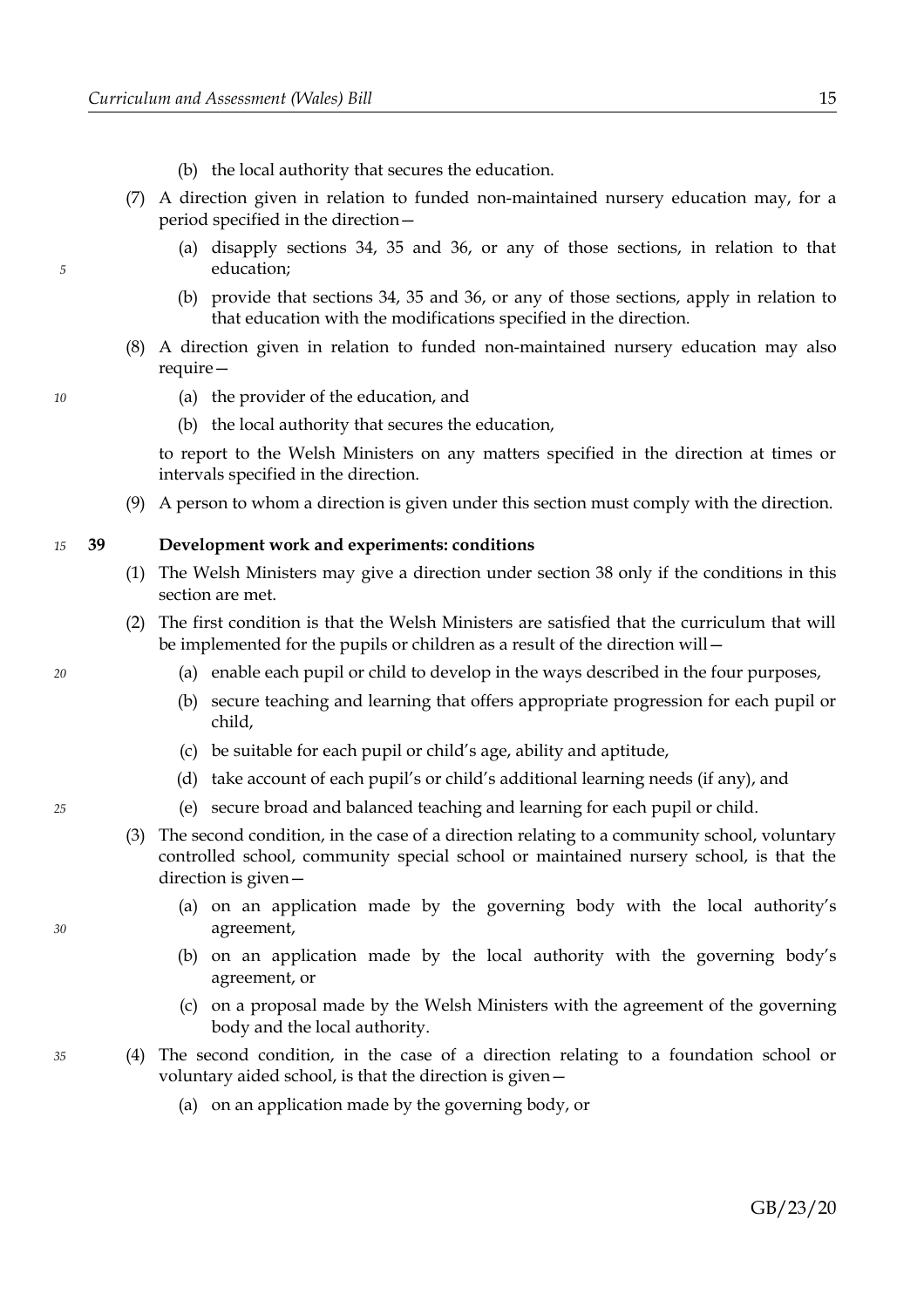- (b) with the governing body's agreement.
- (5) The second condition, in the case of a direction relating to funded non-maintained nursery education, is that the direction is given—
	- (a) on an application made by the local authority with the agreement of the provider of the education, or
	- (b) on a proposal made by the Welsh Ministers with the agreement of the local authority and the provider of the education.
- (6) In this section—
	- (a) references to the local authority, in relation to a school, are to the local authority that maintains the school;
	- (b) references to the local authority, in relation to funded non-maintained nursery education, are to the local authority that secures the education.

#### **40 Development work and experiments: supplementary**

- (1) This section applies in relation to a direction given under section [38.](#page-17-1)
- (2) The direction must be given in writing.
	- (3) The Welsh Ministers must publish the direction.
	- (4) Where the direction relates to a school—
		- (a) the head teacher and governing body of the school must publish a summary of the curriculum that will be implemented as a result of the direction, and
		- (b) section [12](#page-8-0) applies in relation to the school only to the extent that the exercise of functions under that section is compatible with the direction.
	- (5) Where the direction relates to funded non-maintained nursery education—
		- (a) the provider of the education must publish a summary of the curriculum that will be implemented as a result of the direction, and
		- (b) section [16](#page-9-0) applies in relation to the education only to the extent that the exercise of functions under that section is compatible with the direction.

#### <span id="page-19-1"></span>**41 Pupils and children with additional learning needs**

- <span id="page-19-0"></span>(1) The additional learning provision described in an individual development plan prepared or maintained by a local authority under Part 2 of the Additional Learning Needs and Education Tribunal (Wales) Act 2018 (anaw 2) may include provision—
	- (a) that disapplies sections [27,](#page-12-0) [28,](#page-13-2) [29](#page-13-1) and [30,](#page-13-0) or any of those sections, in relation to a pupil;
	- (b) that applies sections [27,](#page-12-0) [28,](#page-13-2) [29](#page-13-1) and [30,](#page-13-0) or any of those sections, in relation to a pupil with the modifications specified in the plan;
	- (c) that disapplies sections [34,](#page-16-8) [35](#page-16-1) and [36,](#page-16-0) or any of those sections, in relation to a child;
	- (d) that applies sections [34,](#page-16-8) [35](#page-16-1) and [36,](#page-16-0) or any of those sections, in relation to a child with the modifications specified in the plan.

*20*

*15*

*5*

*10*

*25*

*30*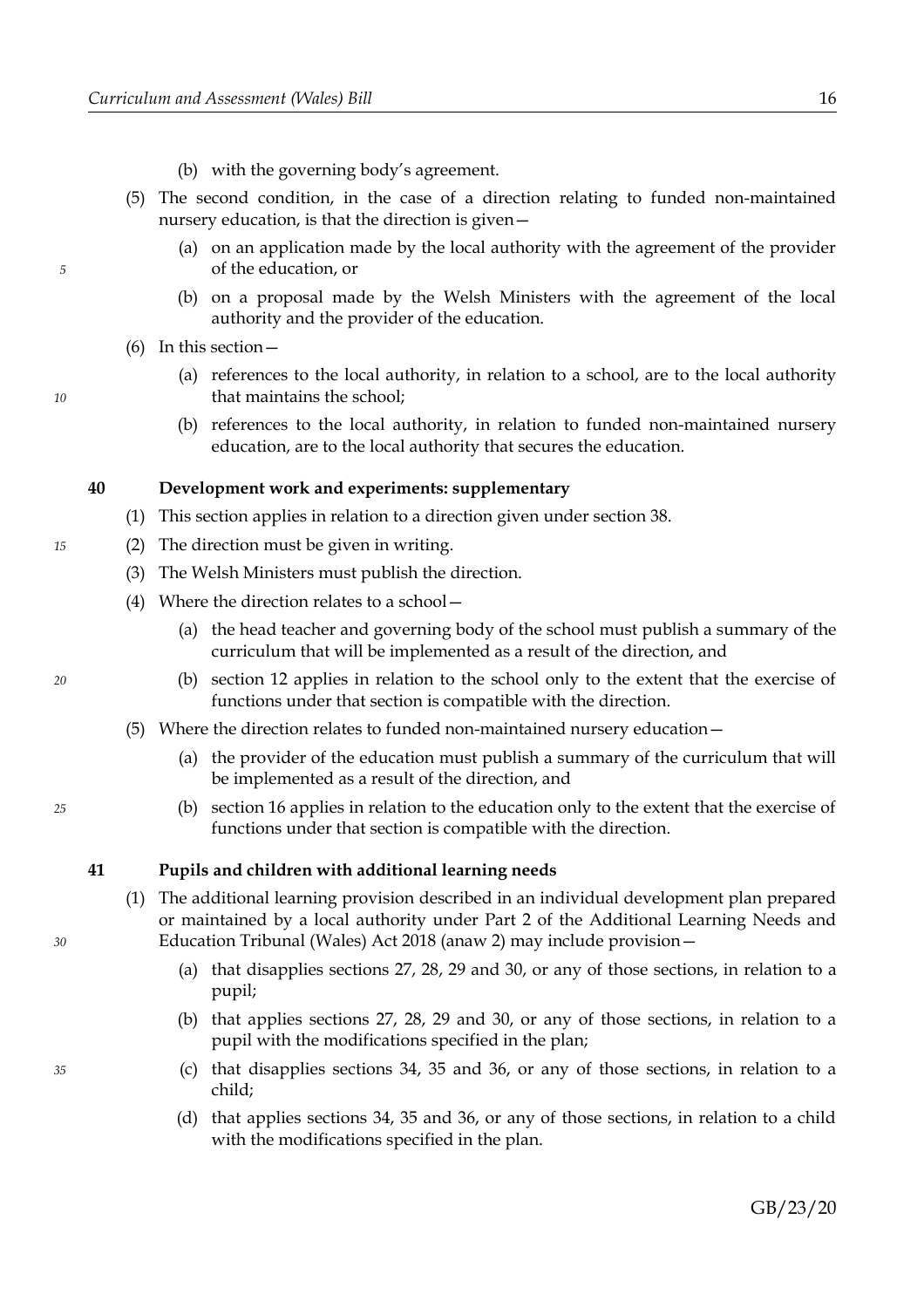*5*

*10*

*15*

*20*

*30*

*35*

- <span id="page-20-0"></span>(2) The special educational provision specified in an EHC plan under section 37 of the Children and Families Act 2014 (c. 6) (education, health and care plans) may include provision—
	- (a) that disapplies sections [27,](#page-12-0) [28,](#page-13-2) [29](#page-13-1) and [30,](#page-13-0) or any of those sections, in relation to a pupil;
	- (b) that applies sections [27,](#page-12-0) [28,](#page-13-2) [29](#page-13-1) and [30,](#page-13-0) or any of those sections, in relation to a pupil with the modifications specified in the plan;
	- (c) that disapplies sections [34,](#page-16-8) [35](#page-16-1) and [36,](#page-16-0) or any of those sections, in relation to a child;
	- (d) that applies sections [34,](#page-16-8) [35](#page-16-1) and [36,](#page-16-0) or any of those sections, in relation to a child with the modifications specified in the plan.
- (3) But an individual development plan or EHC plan may include provision referred to in subsection [\(1\)](#page-19-0) or [\(2\)](#page-20-0) only if the local authority is satisfied that the curriculum that will be implemented for the child as a result of the disapplication or modification will—
	- (a) enable the pupil or child to develop in the ways described in the four purposes,
	- (b) secure teaching and learning that offers appropriate progression for the pupil or child,
	- (c) be suitable for the pupil or child's age, ability and aptitude, and
	- (d) secure broad and balanced teaching and learning for the pupil or child.
- (4) Regulations may specify further conditions that must be satisfied before an individual development plan or EHC plan may include provision referred to in subsection [\(1\)](#page-19-0) or [\(2\).](#page-20-0)
	- (5) In this section, the reference to the local authority is to the local authority that prepares or maintains the individual development plan or that secures the preparation, amendment or replacement of the EHC plan.

#### <span id="page-20-1"></span>**42 Temporary exceptions for individual pupils and children** *25*

- (1) Regulations may enable the head teacher of a maintained school or maintained nursery school to determine, in cases or circumstances specified in the regulations—
	- (a) that sections [27,](#page-12-0) [28,](#page-13-2) [29](#page-13-1) and [30,](#page-13-0) or any of those sections, are to be disapplied in relation to a registered pupil at the school during the period specified in the determination, or
	- (b) that sections [27,](#page-12-0) [28,](#page-13-2) [29](#page-13-1) and [30,](#page-13-0) or any of those sections, are to be applied in relation to a registered pupil at the school, during the period specified in the determination, with the modifications specified in the determination.
- (2) Regulations may enable a provider of funded non-maintained nursery education to determine, in cases or circumstances specified in the regulations—
	- (a) that sections [34,](#page-16-8) [35](#page-16-1) and [36,](#page-16-0) or any of those sections, are to be disapplied, during the period specified in the determination, in relation to a child for whom the education is provided, or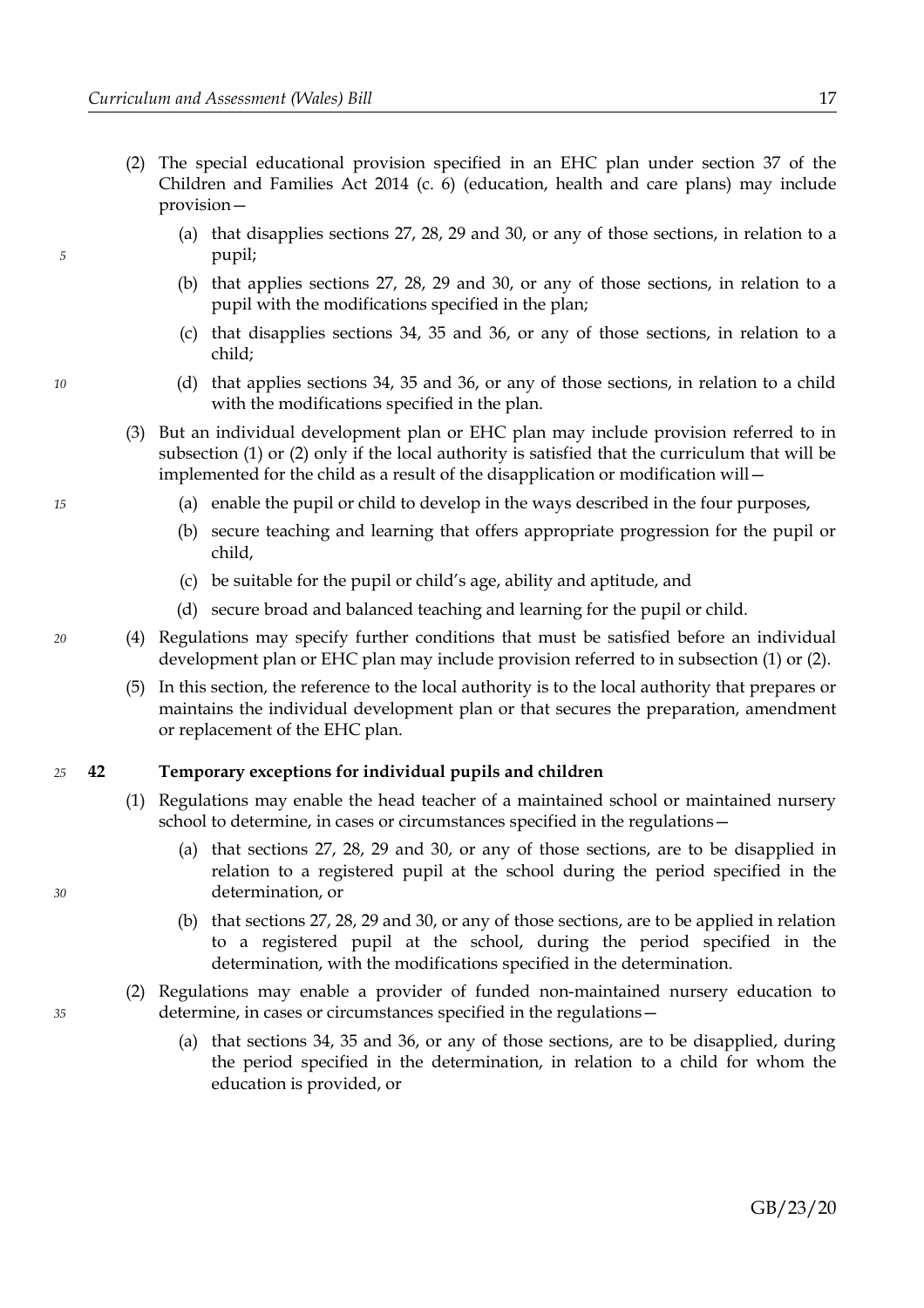- (b) that sections [34,](#page-16-8) [35](#page-16-1) and [36,](#page-16-0) or any of those sections, are to be applied in relation to such a child, during the period specified in the determination, with the modifications specified in the determination.
- (3) If regulations are made under this section, they must provide that a person may make a determination under the regulations only if satisfied that the curriculum that will be implemented for the pupil or child as a result of the determination will—
	- (a) enable the pupil or child to develop in the ways described in the four purposes,
	- (b) secure teaching and learning that offers appropriate progression for each pupil or child,
	- (c) be suitable for the pupil or child's age, ability and aptitude,
	- (d) take account of the pupil's or child's additional learning needs (if any), and
	- (e) secure broad and balanced teaching and learning for the pupil or child.
- (4) Regulations made under this section may specify further conditions that must be met before a determination may be made under the regulations.

#### **43 Temporary exceptions for individual pupils and children: supplementary** *15*

- (1) This section makes further provision about regulations made under section [42.](#page-20-1)
- (2) The regulations must not allow a determination to be made under the regulations on the grounds that a pupil or child has, or may have, additional learning needs (see, instead, section [41\)](#page-19-1).
- (3) The regulations must specify that that the operative period of a determination made under the regulations is either—
	- (a) a fixed period specified in the determination that does not exceed 6 months, or
	- (b) a period that must be brought to an end (in accordance with the regulations) no later than 6 months from its beginning.
- (4) But the regulations may specify a different operative period for a determination if that operative period is to begin—
	- (a) immediately after the end of the operative period of a previous determination, or
	- (b) before the end of a period, specified in the regulations, that begins with the end of the operative period of a previous determination.
- (5) The regulations may enable a person who makes a determination under the regulations—
	- (a) to vary the determination, except in relation to its operative period, or
	- (b) to revoke the determination.
	- (6) The regulations may specify—
		- (a) cases or circumstances in which a determination made under the regulations may be varied or revoked;
		- (b) conditions which must be met before a determination made under the regulations may be varied or revoked.

*35*

*20*

*25*

*30*

*5*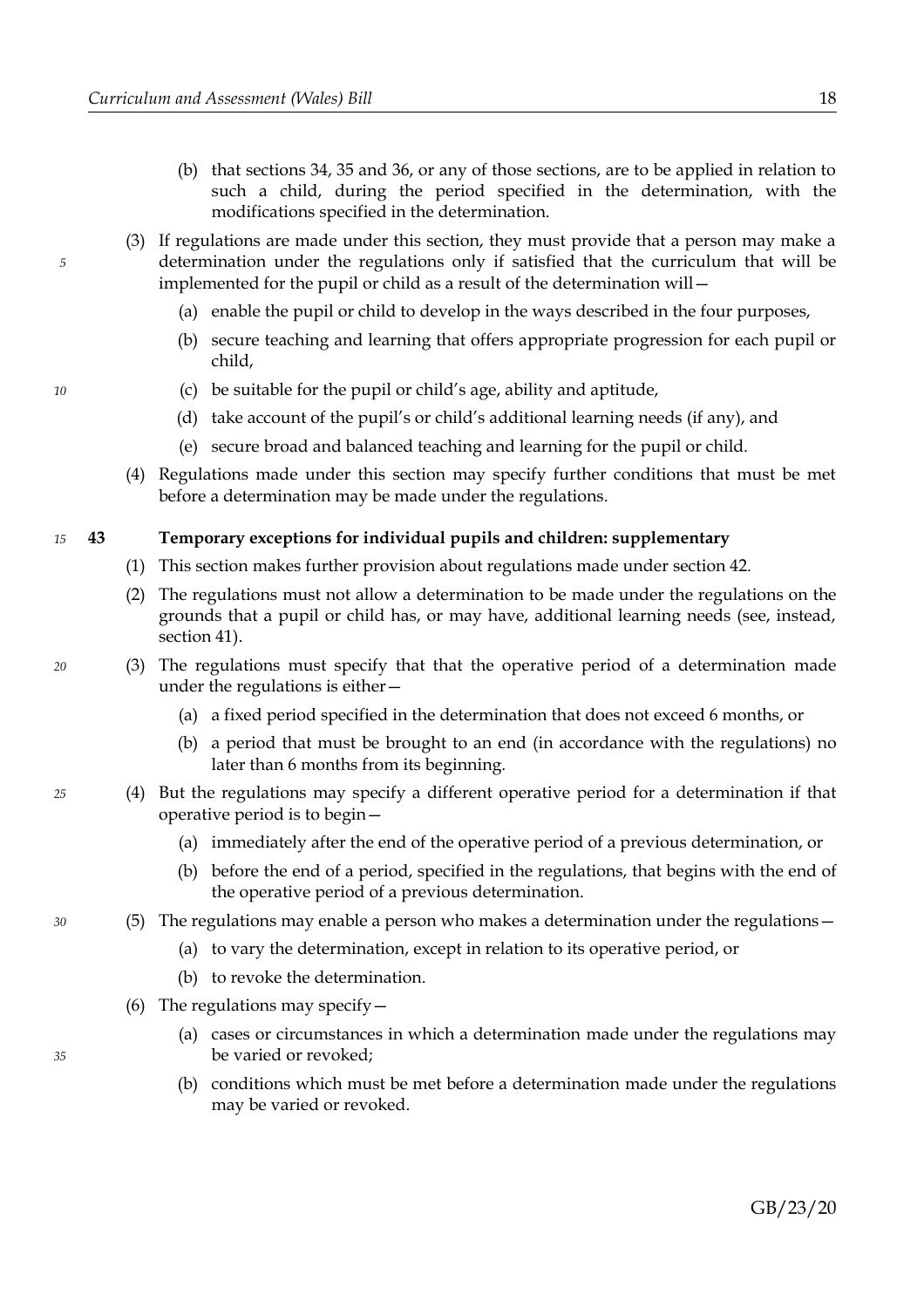(7) In this section, the "operative period" of a determination means the period for which the determination has effect.

#### **44 Provision of information about temporary exceptions**

- <span id="page-22-2"></span><span id="page-22-1"></span>(1) A head teacher who makes, varies or revokes a determination under regulations made under section [42](#page-20-1) must give the information described in subsections [\(3\)](#page-22-4) and [\(4\),](#page-22-3) in writing, to—
	- (a) the pupil to whom the determination relates,
	- (b) the pupil's parent,
	- (c) the governing body of the school, and
	- (d) the local authority that maintains the school.
- (2) A provider of funded non-maintained nursery education who makes, varies or revokes a determination under regulations made under section [42](#page-20-1) must give the information described in subsections  $(3)$  and  $(4)$ , in writing, to –
	- (a) the parent of the child to whom the determination relates, and
	- (b) the local authority that secures the education.
- <span id="page-22-4"></span>(3) The information is—
	- (a) the fact that the determination has been made, varied or revoked;
	- (b) the effect of the determination, variation or revocation;
	- (c) the reasons for making, varying or revoking the determination;
	- (d) information about—
		- (i) the right to make an appeal under section [45](#page-22-0) (in the case of a determination that relates to a pupil);
		- (ii) the right to make an appeal under section [46](#page-23-0) (in the case of a determination that relates to any other child).
- <span id="page-22-3"></span>(4) Where a determination is made or varied, the information must also include—
	- (a) a description of the provision that will be made for the pupil or child's education during the period specified in the determination;
	- (b) a description of the way in which the head teacher or provider proposes to ensure that the adopted curriculum is implemented for the pupil or child at the end of that period.
	- (5) The duty in subsection [\(1\)](#page-22-2)[\(a\)](#page-22-1) does not apply if the head teacher considers that the pupil does not have the capacity to understand—
		- (a) the information that would be given, or
		- (b) what it means to exercise the right conferred by section [45.](#page-22-0)

#### <span id="page-22-0"></span>**45 Appeals about temporary exceptions for individual pupils** *35*

<span id="page-22-5"></span>(1) This section applies where—

*15*

*10*

*5*

*20*

*25*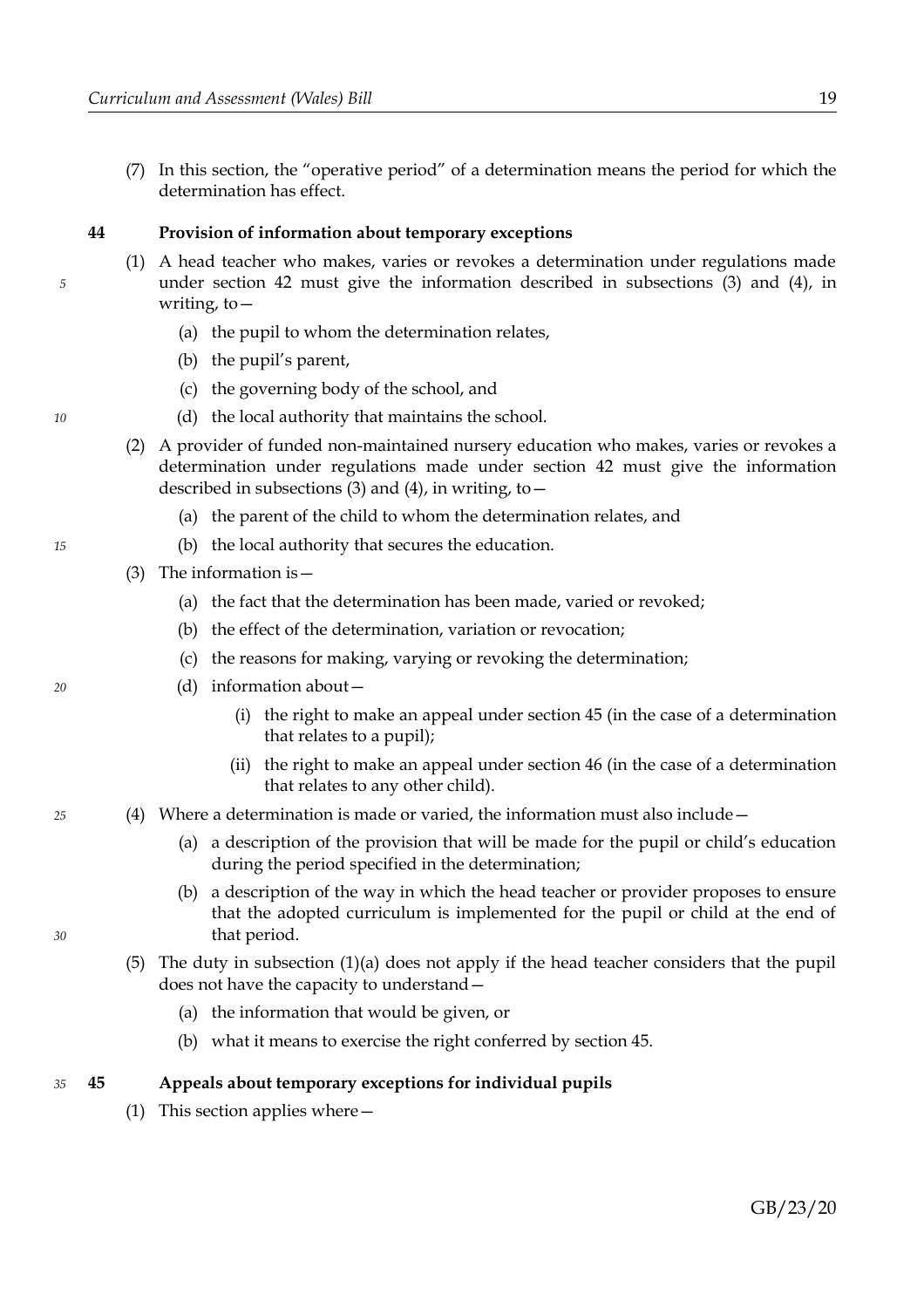- <span id="page-23-8"></span>(a) the head teacher of a school makes, varies or revokes a determination relating to a pupil under regulations made under section [42,](#page-20-1) or
- <span id="page-23-7"></span>(b) a pupil, or a pupil's parent, asks the head teacher of a school to make a determination under those regulations in relation to the pupil, but no determination is made.
- <span id="page-23-10"></span><span id="page-23-9"></span>(2) Each of the following may appeal to the governing body of the school—
	- (a) the pupil;
	- (b) the pupil's parent.
- (3) Subsection [\(2\)](#page-23-10)[\(a\)](#page-23-9) does not apply if the governing body considers that the pupil in question does not have the capacity to understand what it means to exercise the right conferred by this section.
- <span id="page-23-4"></span>(4) If an appeal is made under this section, the governing body may  $-$ 
	- (a) direct the head teacher, in writing, to take the action that it considers appropriate in respect of the determination referred to in subsection  $(1)(a)$  or the request referred to in subsection [\(1\)](#page-22-5)[\(b\),](#page-23-7) or
	- (b) inform the head teacher, in writing, that no such direction will be given.
- <span id="page-23-6"></span><span id="page-23-5"></span>(5) The governing body must give written notice of its decision to  $-$ 
	- (a) the pupil, and
	- (b) the pupil's parent.
- (6) Subsection [\(5\)](#page-23-6)[\(a\)](#page-23-5) does not apply if the governing body considers that the pupil in question does not have the capacity to understand the information that would be given.
	- (7) The head teacher must comply with a direction given under subsection [\(4\).](#page-23-4)
	- (8) Regulations may make further provision in connection with appeals under this section.

#### <span id="page-23-0"></span>**46 Appeals about temporary exceptions for individual children**

- <span id="page-23-3"></span><span id="page-23-2"></span><span id="page-23-1"></span>(1) This section applies where—
	- (a) a provider of funded non-maintained nursery education makes, varies or revokes a determination under regulations made under section [42](#page-20-1) in relation to a child for whom the education is provided, or
	- (b) the parent of a child for whom funded non-maintained nursery education is provided asks the provider of the education to make a determination under those regulations in relation to the child, but no determination is made.
	- (2) The child's parent may appeal to the local authority that has secured the education.
	- (3) If an appeal is made under this section, the local authority may  $-$ 
		- (a) direct the provider, in writing, to take the action that the local authority considers appropriate in respect of the determination referred to in subsection [\(1\)](#page-23-2)[\(a\)](#page-23-3) or the request referred to in subsection [\(1\)](#page-23-2)[\(b\),](#page-23-1) or
		- (b) inform the provider, in writing, that no such direction will be given.
	- (4) The local authority must give written notice of its decision to the child's parent.

<span id="page-23-11"></span>*35*

*15*

*5*

*10*

*20*

*25*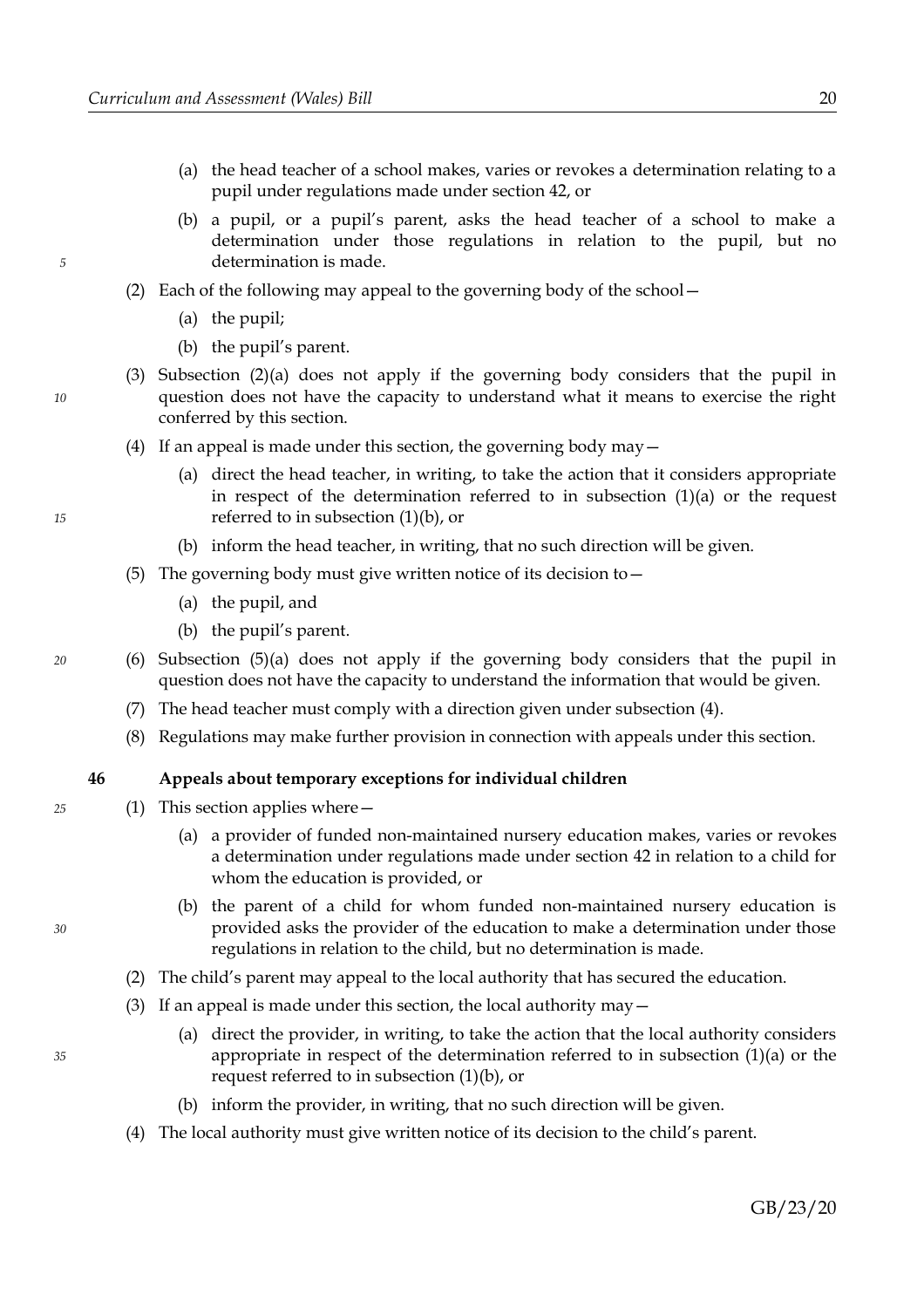- (5) The provider must comply with a direction given under subsection [\(3\).](#page-23-11)
- (6) Regulations may make further provision in connection with appeals under this section.

# **47 Exception for pupils for whom arrangements are made under section 19A of the Education Act 1996**

Sections [27,](#page-12-0) [28,](#page-13-2) [29](#page-13-1) and [30](#page-13-0) do not apply in relation to pupils for whom arrangements are made under section 19A of the Education Act 1996 (c. 56) (see, instead, Part [3\)](#page-24-0).

#### <span id="page-24-1"></span>**48 Power to make provision for further exceptions**

- (1) Regulations may—
	- (a) disapply sections [27,](#page-12-0) [28,](#page-13-2) [29](#page-13-1) and [30,](#page-13-0) or any of those sections, in cases or circumstances specified in the regulations;
	- (b) provide that sections [27,](#page-12-0) [28,](#page-13-2) [29](#page-13-1) and [30,](#page-13-0) or any of those sections, apply with the modifications specified in the regulations in cases or circumstances specified in the regulations;
	- (c) disapply sections [34,](#page-16-8) [35](#page-16-1) and [36,](#page-16-0) or any of those sections, in cases or circumstances specified in the regulations;
	- (d) provide that sections [34,](#page-16-8) [35](#page-16-1) and [36,](#page-16-0) or any of those sections, apply with the modifications specified in the regulations in cases or circumstances specified in the regulations.
- (2) Regulations under this section may confer a discretion on a person.

### <span id="page-24-0"></span>**PART 3**

# CURRICULUM FOR EXCEPTIONAL PROVISION OF EDUCATION IN PUPIL REFERRAL UNITS OR ELSEWHERE

#### *General*

# **49 Introduction**

- (1) This Part makes provision about a curriculum for education provided under section 19A of the Education Act 1996 (c. 56) (exceptional provision of education at pupil referral units or elsewhere: Wales).
	- (2) Sections [50](#page-25-0) to [52](#page-26-1) apply to education provided at pupil referral units.
	- (3) Sections [53](#page-26-0) to [55](#page-27-0) apply to education provided otherwise than at pupil referral units.
- (4) References in this Part to pupils, in relation to a pupil referral unit, are to registered pupils at the unit, except those over compulsory school age.

*20*

*25*

*30*

*15*

*5*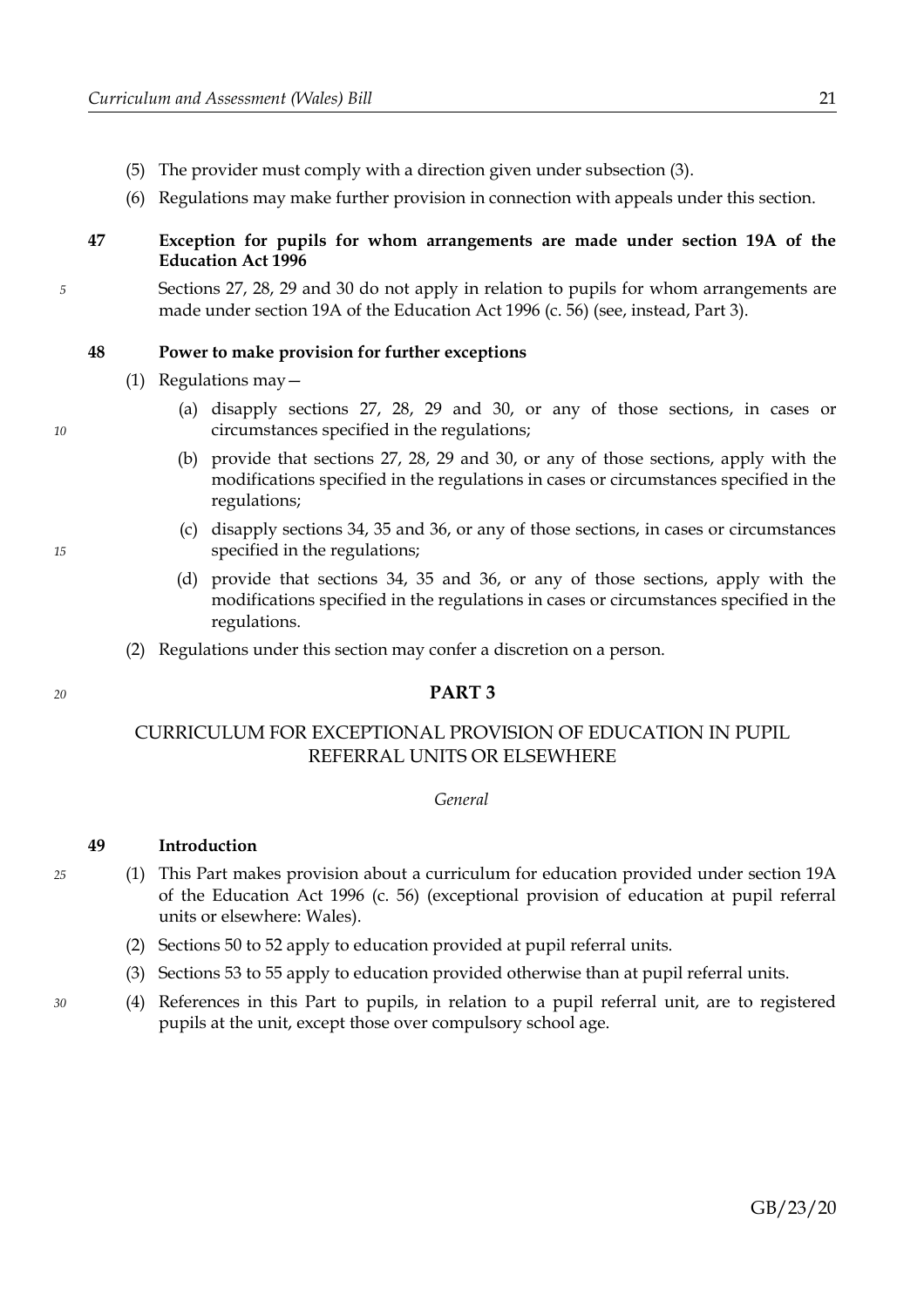### *Pupil referral units*

#### <span id="page-25-0"></span>**50 Curriculum requirements**

- (1) The local authority, the management committee (if there is one) and the teacher in charge of a pupil referral unit must exercise their functions with a view to ensuring that there is a curriculum for the unit that complies with the requirements in subsections [\(2\)](#page-25-4) to [\(5\).](#page-25-3)
- <span id="page-25-4"></span>(2) The first requirement is that the curriculum must—
	- (a) enable pupils to develop in the ways described in the four purposes,
	- (b) provide for appropriate progression for pupils,
	- (c) be suitable for pupils of differing ages, abilities and aptitudes, and
	- (d) be broad and balanced, so far as is appropriate for pupils.
- <span id="page-25-2"></span><span id="page-25-1"></span>(3) The second requirement is that the curriculum must make provision for teaching and learning that—
	- (a) encompasses the Health and Well-being area of learning and experience,
	- (b) encompasses the mandatory element of Relationships and Sexuality Education, and
	- (c) develops the mandatory cross-curricular skills.
- (4) The third requirement is that the provision made under subsection [\(3\)](#page-25-2)[\(b\)](#page-25-1) must be developmentally appropriate for pupils.
- <span id="page-25-3"></span>(5) The fourth requirement is that the curriculum must make provision, if it is reasonably possible and appropriate to do so, for teaching and learning—
	- (a) in the other areas of learning and experience, and
	- (b) in the other mandatory elements.
- (6) The teacher in charge of a pupil referral unit must publish a summary of the curriculum for the unit, or arrange for it to be published.

#### <span id="page-25-5"></span>**51 Curriculum review and revision** *25*

- (1) The local authority, the management committee (if there is one) and the teacher in charge of a pupil referral unit must—
	- (a) keep the curriculum for the unit under review, and
	- (b) ensure that it continues to comply with the requirements in section [50.](#page-25-0)
- (2) In considering whether the curriculum continues to comply with the requirements in section [50,](#page-25-0) they must have regard to information derived from any assessment arrangements implemented by them under regulations made under section [56.](#page-28-0)
	- (3) They must revise the curriculum if they consider it necessary to do so to ensure that it continues to comply with the requirements in section [50.](#page-25-0)
	- (4) They may also revise the curriculum at any time they consider it appropriate to do so.

*15*

*10*

*5*

*20*

*30*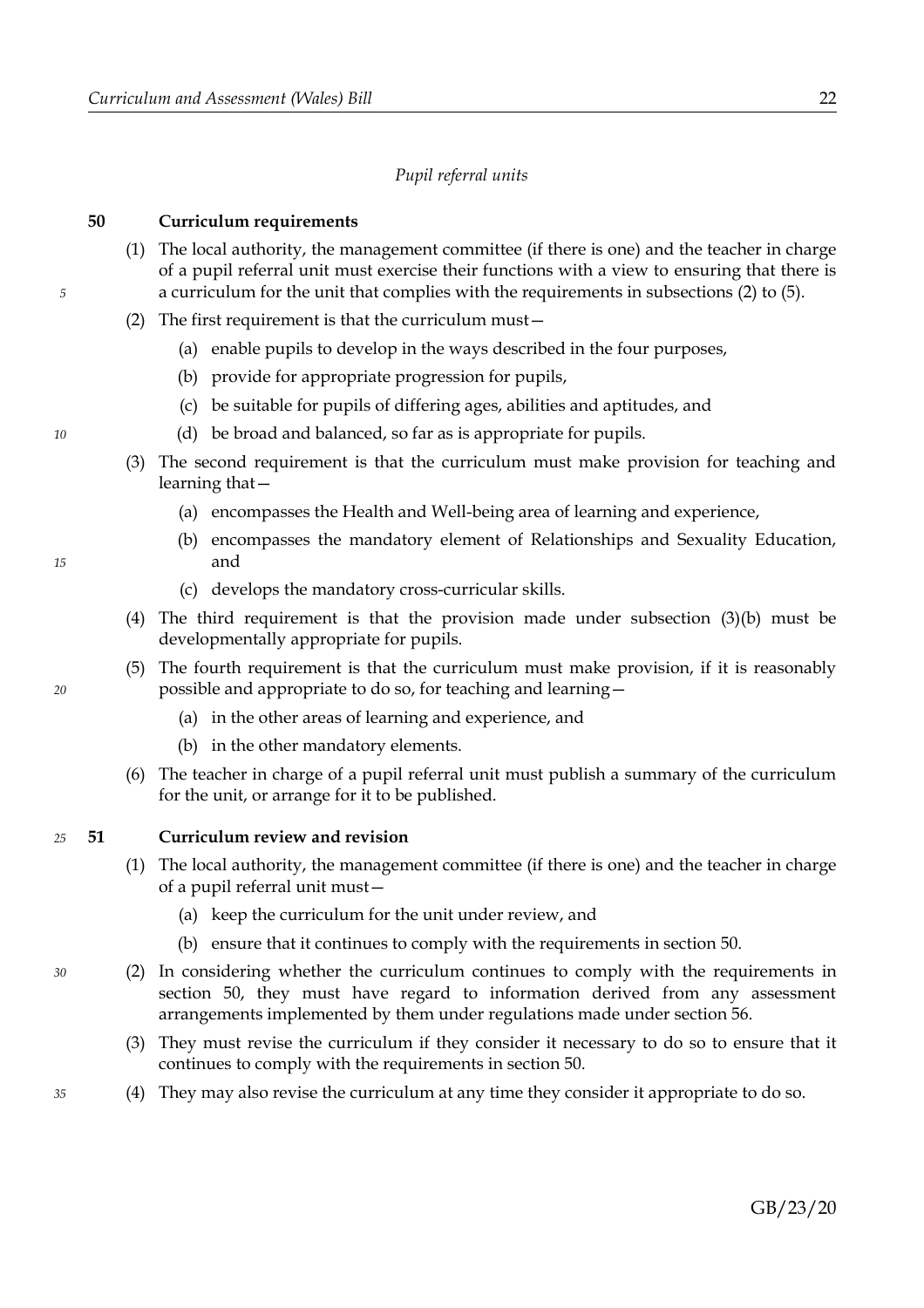(5) If the curriculum is revised, the teacher in charge of the unit must publish a summary of the revised curriculum, or arrange for it to be published.

<span id="page-26-1"></span>**52 Curriculum implementation**

- (1) The teacher in charge of a pupil referral unit must ensure that the curriculum for the unit is implemented in a way that—
	- (a) enables each pupil to develop in the ways described in the four purposes,
	- (b) secures teaching and learning that offers appropriate progression for each pupil,
	- (c) is suitable for each pupil's age, ability and aptitude,
	- (d) takes account of each pupil's additional learning needs (if any), and
	- (e) secures broad and balanced teaching and learning for each pupil.
- <span id="page-26-4"></span><span id="page-26-3"></span>(2) The teacher in charge of a pupil referral unit must ensure that the curriculum for the unit is implemented in a way that secures teaching and learning for each pupil that—
	- (a) encompasses the Health and Well-being area of learning and experience,
	- (b) encompasses the mandatory element of Relationships and Sexuality Education, and
	- (c) develops the mandatory cross-curricular skills.
- (3) The teacher in charge of a pupil referral unit must ensure that the teaching and learning secured under subsection [\(2\)](#page-26-4)[\(b\)](#page-26-3) is suitable for each pupil's stage of development.
- (4) The teacher in charge of a pupil referral unit must—
	- (a) consider what teaching and learning it would be appropriate to provide for each pupil in the other areas of learning and experience and the other mandatory elements for which the curriculum makes provision, and
	- (b) ensure, as far as reasonably possible, that the teaching and learning is provided for the pupil.
- (5) The local authority and the management committee (if there is one) for a pupil referral unit must exercise their functions with a view to ensuring that the curriculum for the unit is implemented for pupils in accordance with this section.

*Other education provided under section 19A of the Education Act 1996*

#### <span id="page-26-0"></span>**53 Curriculum requirements**

- (1) A local authority that makes arrangements under section 19A of the Education Act 1996 (c. 56) to provide education for a child otherwise than at a pupil referral unit must ensure that the arrangements secure a curriculum for the child that complies with the requirements in subsections [\(2\)](#page-26-2) to [\(5\).](#page-27-1)
	- (2) The first requirement is that the curriculum must—
		- (a) enable the child to develop in the ways described in the four purposes,
		- (b) provide for appropriate progression for the child,

*20*

*15*

*5*

*10*

*25*

# GB/23/20

<span id="page-26-2"></span>*35*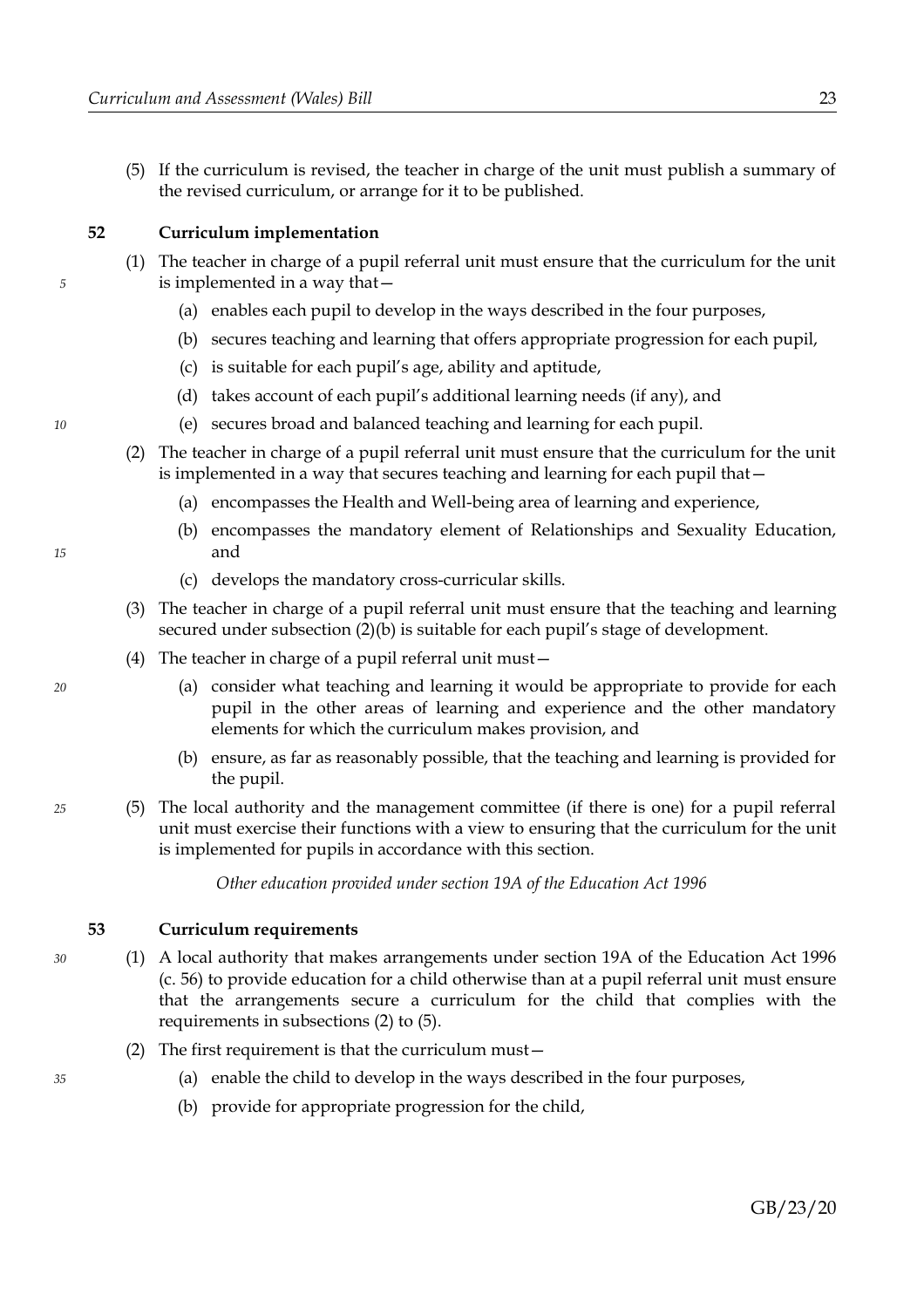- (c) be suitable for the child's age, ability and aptitude, and
- (d) be broad and balanced, so far as is appropriate for the child.
- <span id="page-27-3"></span><span id="page-27-2"></span>(3) The second requirement is that the curriculum must make provision, so far as is appropriate for the child, for teaching and learning that—
	- (a) encompasses the Health and Well-being area of learning and experience,
	- (b) encompasses the mandatory element of Relationships and Sexuality Education, and
	- (c) develops the mandatory cross-curricular skills.
- <span id="page-27-4"></span>(4) The third requirement is that the provision made under subsection [\(3\)](#page-27-3)[\(b\)](#page-27-2) must be suitable for the child's stage of development.
- <span id="page-27-1"></span>(5) The fourth requirement is that the curriculum must make provision, if it is reasonably possible and appropriate to do so, for teaching and learning—
	- (a) in the other areas of learning and experience, and
	- (b) in the other mandatory elements.

#### **54 Review and revision** *15*

- (1) A local authority that makes arrangements under section 19A of the Education Act 1996 (c. 56) to provide education for a child otherwise than at a pupil referral unit must—
	- (a) keep the arrangements under review, and
	- (b) ensure that they continue to secure a curriculum for the child that complies with the requirements in section [53.](#page-26-0)
- (2) In considering whether the arrangements continue to secure a curriculum for the child that complies with those requirements, the local authority must have regard to information derived from any assessment arrangements implemented in relation to the child under regulations made under section [56.](#page-28-0)
- (3) The local authority must revise the arrangements if they consider it necessary to do so to ensure that they continue to secure a curriculum for the child that continues to comply with the requirements in section [53.](#page-26-0)

### <span id="page-27-0"></span>**55 Curriculum implementation**

- (1) A local authority that makes arrangements under section 19A of the Education Act 1996 (c. 56) to provide education for a child otherwise than at a pupil referral unit must ensure that the arrangements ensure that the curriculum for the child is implemented in a way that—
	- (a) enables the child to develop in the ways described in the four purposes,
	- (b) secures teaching and learning that offers appropriate progression for the child,
	- (c) is suitable for the child's age, ability and aptitude,
	- (d) takes account of the child's additional learning needs (if any), and
	- (e) secures teaching and learning that is broad and balanced, so far as is appropriate for the child.

*5*

*10*

*25*

*30*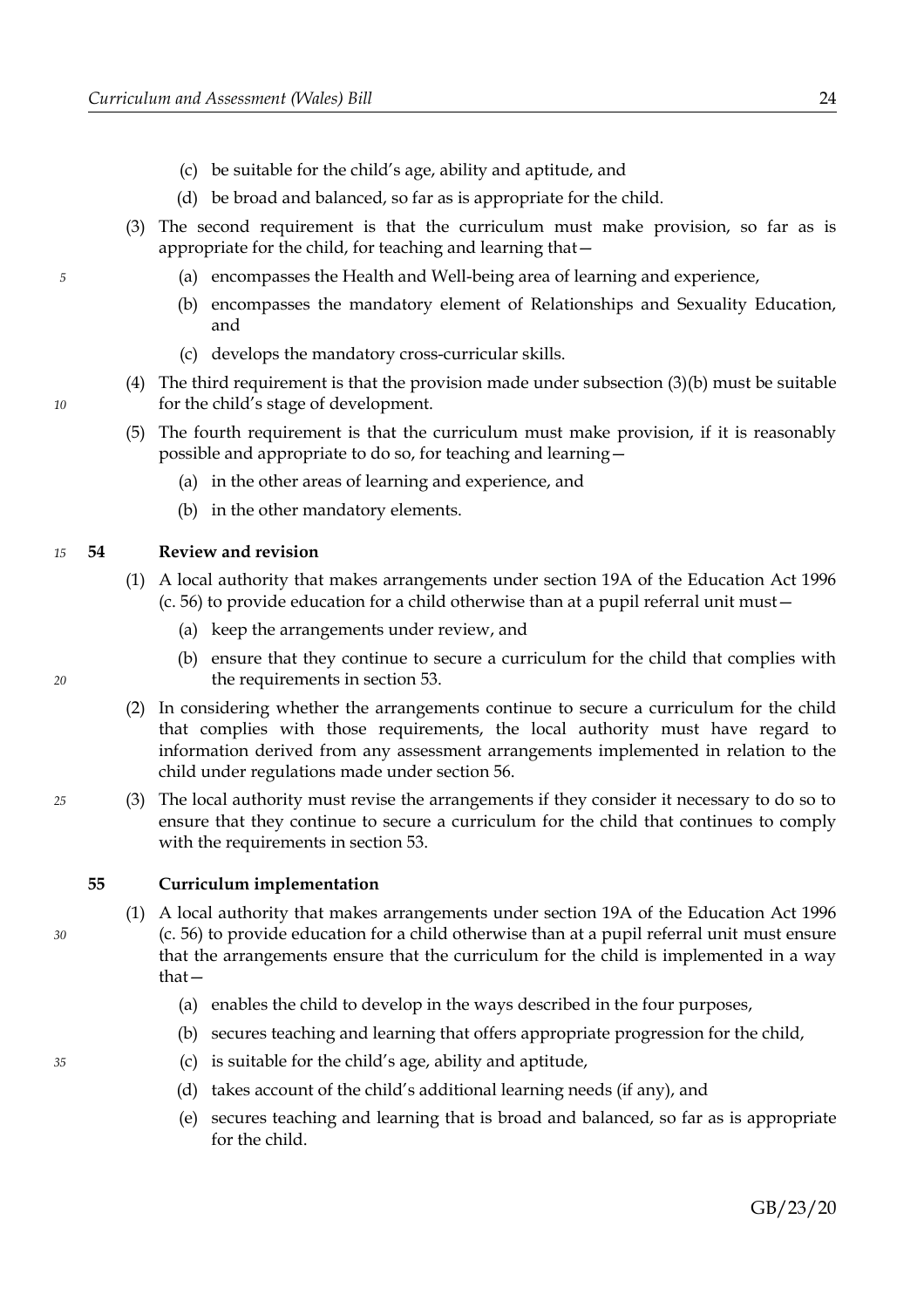(2) The local authority must also ensure that the arrangements ensure the teaching and learning for which the curriculum must make provision under section [53](#page-26-0)[\(3\),](#page-27-3) [\(4\)](#page-27-4) and [\(5\).](#page-27-1)

# <span id="page-28-2"></span>**PART 4**

# ASSESSMENT AND PROGRESSION

#### <span id="page-28-0"></span>**56 Duty to make provision about assessment arrangements** *5*

- (1) Regulations must make provision about assessment arrangements.
- <span id="page-28-1"></span>(2) Assessment arrangements are arrangements for assessing, in relation to the relevant curriculum—
	- (a) the progress made by pupils and children,
	- (b) the next steps in their progression, and
	- (c) the teaching and learning needed to make that progress.
- (3) Regulations under this section may (among other things)—
	- (a) require a relevant person to make and implement assessment arrangements;
	- (b) specify when and how those arrangements are to be made and implemented;
	- (c) specify the assessment arrangements, or criteria that the arrangements must meet;
	- (d) require the effectiveness of assessment arrangements to be evaluated;
	- (e) make provision about how that evaluation is to be carried out;
	- (f) require assessment arrangements to be kept under review, and to be revised;
	- (g) require a relevant person to provide information, as specified in the regulations, about assessment arrangements made or implemented by that person, and about the matters described in subsection [\(2\).](#page-28-1)
- <span id="page-28-3"></span>(4) In this section, "relevant person" means—
	- (a) the head teacher of a maintained school or a maintained nursery school;
	- (b) the governing body of a maintained school or a maintained nursery school;
	- (c) a provider of funded non-maintained nursery education;
	- (d) the teacher in charge of a pupil referral unit;
	- (e) the management committee of a pupil referral unit;
	- (f) a person who provides teaching and learning for a child otherwise than at a maintained school, maintained nursery school or pupil referral unit by virtue of arrangements made under section 19A of the Education Act 1996 (c. 56).
- <span id="page-28-4"></span>(5) In this section, "relevant curriculum"—
	- (a) in relation to a maintained school or maintained nursery school, means the curriculum adopted under section [11](#page-8-1) by the head teacher and governing body of the school (and if that curriculum is revised under section [12,](#page-8-0) means that curriculum as revised);

*15*

*10*

*20*

*25*

*35*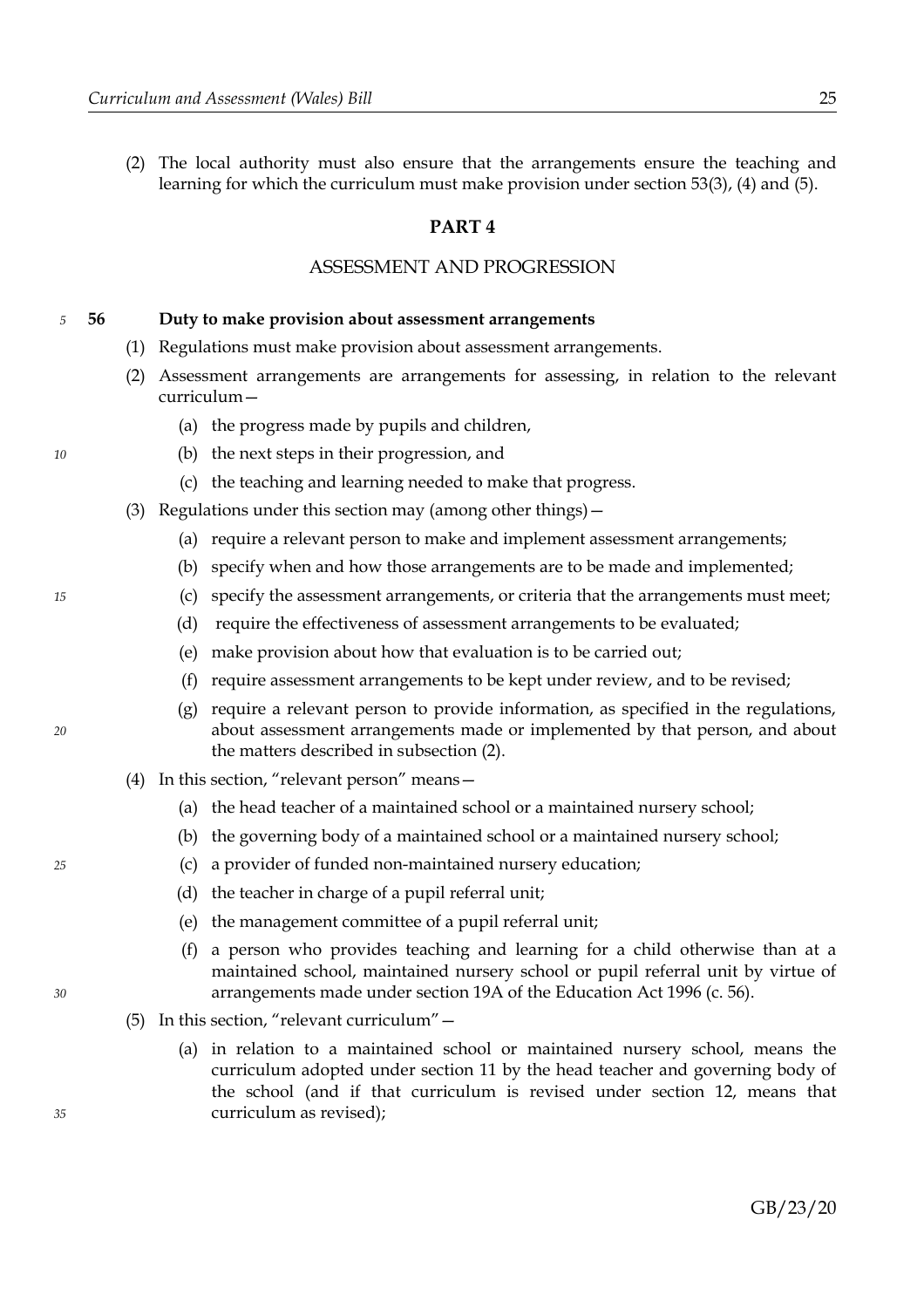- (b) in relation to funded non-maintained nursery education, means the curriculum adopted under section [15](#page-9-1) by the person by whom the education is provided (and if that curriculum is revised under section [16,](#page-9-0) means that curriculum as revised);
- (c) in relation to a pupil referral unit, means the curriculum for the unit referred to in section [50](#page-25-0) (and if that curriculum is revised under section [51,](#page-25-5) means that curriculum as revised);
- (d) in relation to education provided for a child otherwise than at a maintained school, maintained nursery school or pupil referral unit by virtue of arrangements made under section 19A of the Education Act 1996, means the curriculum for the child referred to in section [53.](#page-26-0)
- (6) Regulations under this section may—
	- (a) specify assessment arrangements to be made and implemented by reference to a document published from time to time by any person;
	- (b) make provision for assessment arrangements to be implemented in accordance with a document published from time to time by any person.

#### **57 Promoting and maintaining understanding of progression**

- (1) The Welsh Ministers may direct a relevant person (or relevant persons of a specified description) to take specified steps with a view to promoting and maintaining understanding of progression in the context of a relevant curriculum.
- (2) A relevant person to whom a direction is given under this section must comply with the direction.
	- (3) In this section—
		- (a) "relevant curriculum" and "relevant person" have the meaning given in section [56,](#page-28-0) and
		- (b) "specified" means specified in a direction under this section.

# <span id="page-29-3"></span>**PART 5**

# CURRICULUM: POST COMPULSORY EDUCATION IN MAINTAINED SCHOOLS

#### <span id="page-29-2"></span>**58 Introduction and interpretation**

- (1) This Part makes provision about a curriculum for registered pupils at maintained schools who are above compulsory school age.
- <span id="page-29-1"></span><span id="page-29-0"></span>(2) In this Part—
	- (a) references to a maintained school are to a maintained school at which pupils above compulsory school age are registered;
	- (b) references to pupils, in relation to a maintained school, are to registered pupils at the school who are above compulsory school age;

*20*

*25*

*30*

*35*

*15*

*5*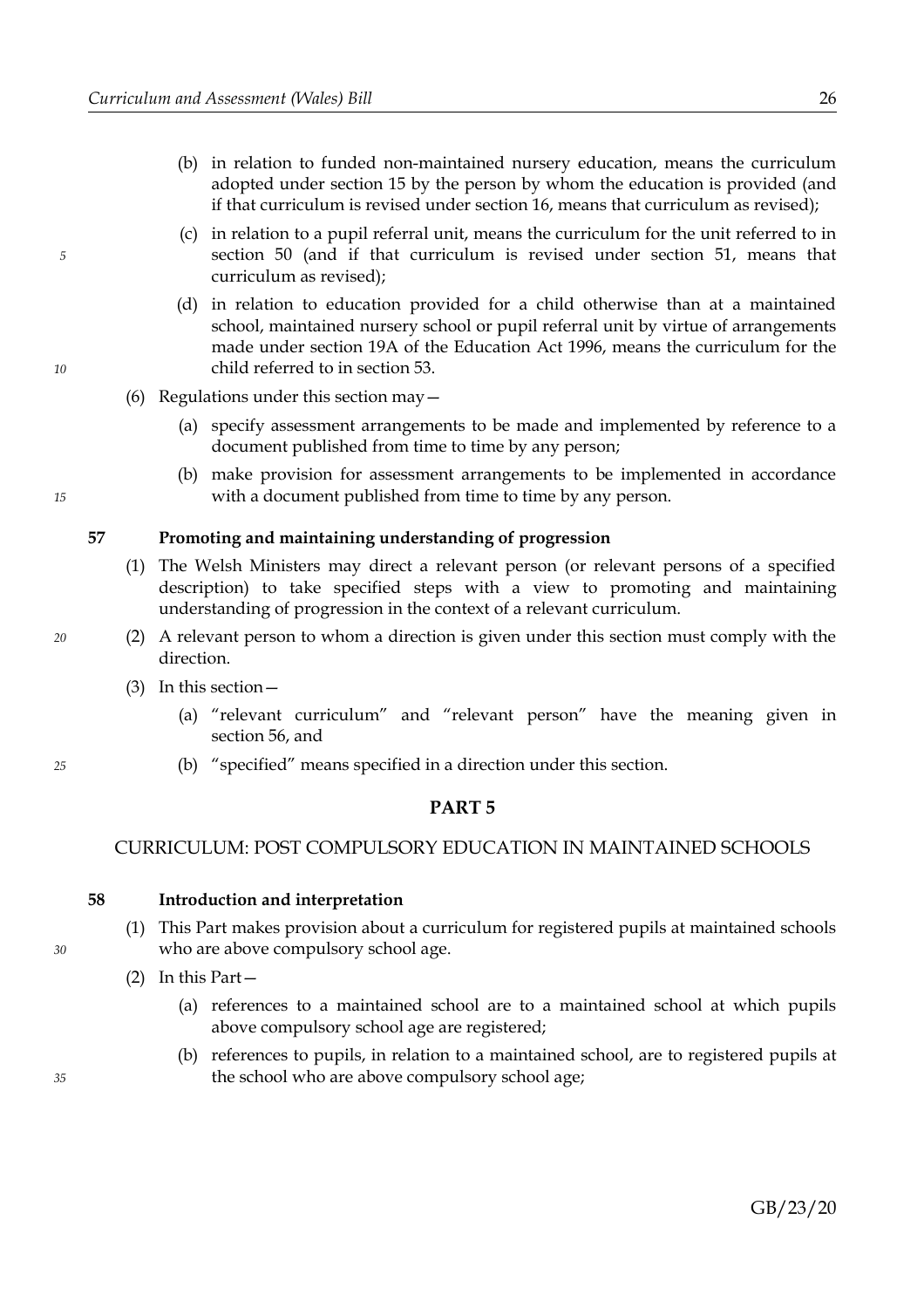(c) references to a curriculum are to a curriculum for those pupils.

### **59 General curriculum requirement**

- (1) The head teacher and governing body of a maintained school must ensure that the curriculum for the school's pupils complies with the requirement in subsection [\(2\).](#page-30-3)
- <span id="page-30-3"></span>(2) The requirement is that the curriculum is a balanced and broadly based curriculum that—
	- (a) promotes the spiritual, moral, cultural, mental and physical development of the pupils and of society, and
	- (b) prepares the pupils for the opportunities, responsibilities and experiences of later life.
	- (3) A local authority in Wales must exercise its functions with a view to ensuring that the curriculum complies with the requirement in subsection [\(2\)](#page-30-3) in every maintained school that it maintains.
	- (4) The Welsh Ministers must exercise their functions with a view to ensuring that the curriculum complies with the requirement in subsection [\(2\)](#page-30-3) in every maintained school.

# **60 Curriculum requirement: Relationships and Sexuality Education**

- <span id="page-30-2"></span>(1) The head teacher of a maintained school must ensure that teaching and learning in Relationships and Sexuality Education is provided at the school for pupils who request it.
- (2) The head teacher is to be treated as complying with subsection [\(1\)](#page-30-2) if the teaching and learning is provided at the school at a time or times which are convenient for the majority of the pupils who have requested it.
- (3) The governing body of a maintained school must exercise its functions with a view to ensuring that teaching and learning in Relationships and Sexuality Education is provided in accordance with this section.

#### **61 Curriculum requirement: Religion, Values and Ethics** *25*

- <span id="page-30-1"></span>(1) The head teacher of a maintained school must ensure that teaching and learning in Religion, Values and Ethics is provided at the school for pupils who request it.
- (2) The head teacher is to be treated as complying with subsection [\(1\)](#page-30-1) if the teaching and learning is provided at the school at a time or times which are convenient for the majority of the pupils who have requested it.
- <span id="page-30-0"></span>(3) Teaching and learning provided under this section—
	- (a) must reflect the fact that the religious traditions in Wales are mainly Christian, while taking account of the teaching and practices of the other principal religions represented in Wales, and
	- (b) must also reflect the fact that a range of non-religious philosophical convictions are held in Wales.
- (4) In subsection [\(3\),](#page-30-0) the reference to "philosophical convictions" is to philosophical convictions within the meaning of Article 2 of the First Protocol to the European Convention on Human Rights.

*30*

*35*

*20*

<span id="page-30-4"></span>

*10*

*15*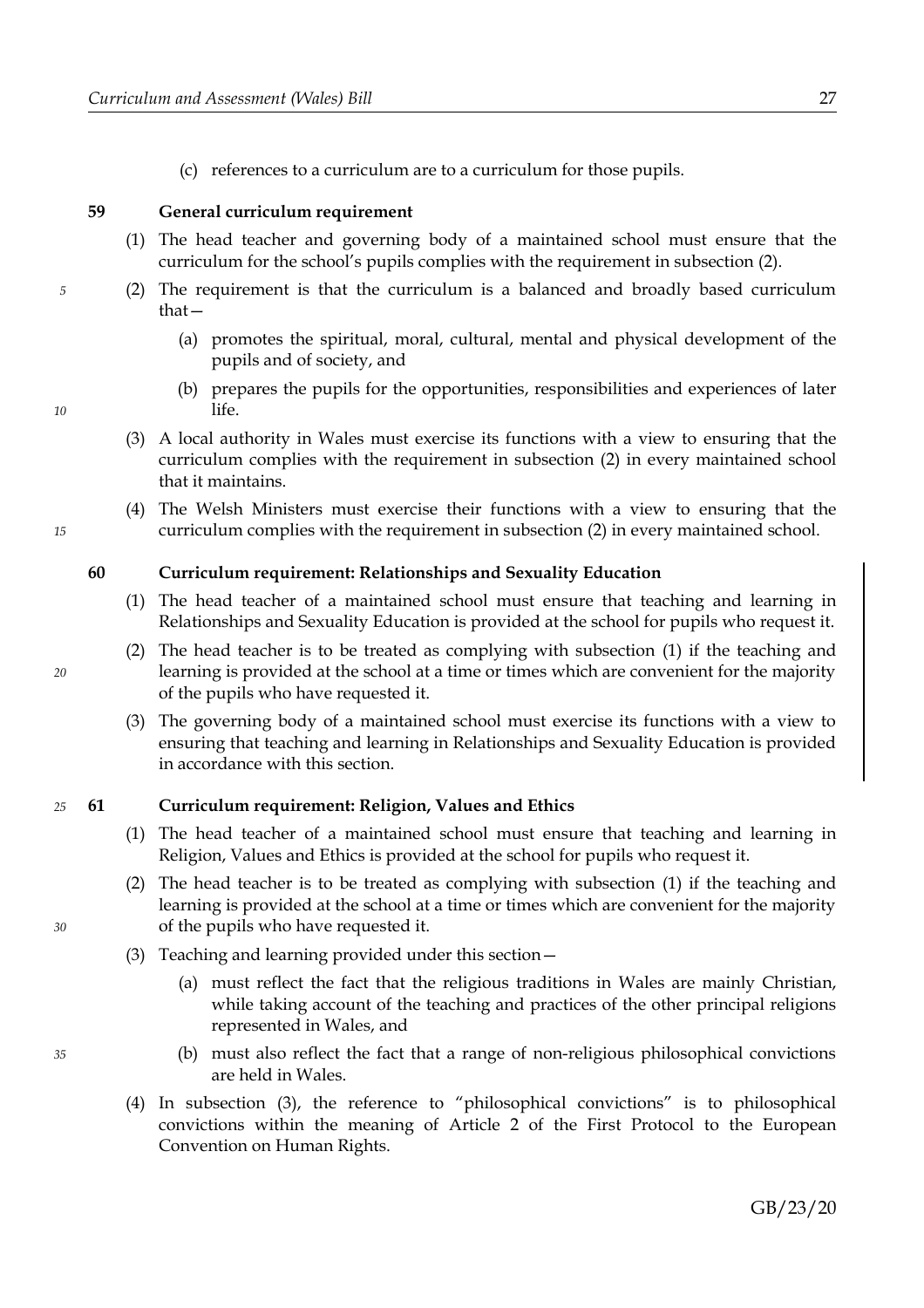- (5) The governing body of a maintained school must exercise its functions with a view to ensuring that teaching and learning in Religion, Values and Ethics is provided in accordance with this section.
- (6) In this section—

*5*

*10*

*15*

*20*

*25*

*30*

"the European Convention on Human Rights" (*"y Confensiwn Ewropeaidd ar Hawliau Dynol"*) means the Convention for the Protection of Human Rights and Fundamental Freedoms, agreed by the Council of Europe at Rome on 4th November 1950, as it has effect for the time being in relation to the United Kingdom;

"the First Protocol" (*"y Protocol Cyntaf"*), in relation to that Convention, means the protocol to the Convention agreed at Paris on 20th March 1952.

#### **62 Further curriculum requirements**

See sections 33A to 33O of the Learning and Skills Act 2000 (c. 21) (local curricula for students aged 16 to 18) for further provision about a curriculum for pupils at maintained schools who are above compulsory school age.

# **PART 6**

# SUPPLEMENTARY

*Mental health and emotional well-being*

### **63 Duty to have regard to mental health and emotional well-being of children and young persons**

- (1) A person within subsection [\(2\)](#page-31-0) must, in exercising any function conferred by or under this Act, have regard to the mental health and emotional well-being of children and young persons likely to be affected by the exercise of the function.
- <span id="page-31-0"></span>(2) The persons are—
	- (a) the head teacher of a maintained school or a maintained nursery school;
	- (b) the governing body of a maintained school or a maintained nursery school;
	- (c) a provider of funded non-maintained nursery education;
	- (d) the teacher in charge of a pupil referral unit;
	- (e) the management committee for a pupil referral unit;
	- (f) a person who provides teaching and learning for a child otherwise than at a maintained school, maintained nursery school or pupil referral unit by virtue of arrangements made under section 19A of the Education Act 1996 (c. 56);
	- (g) a local authority in Wales.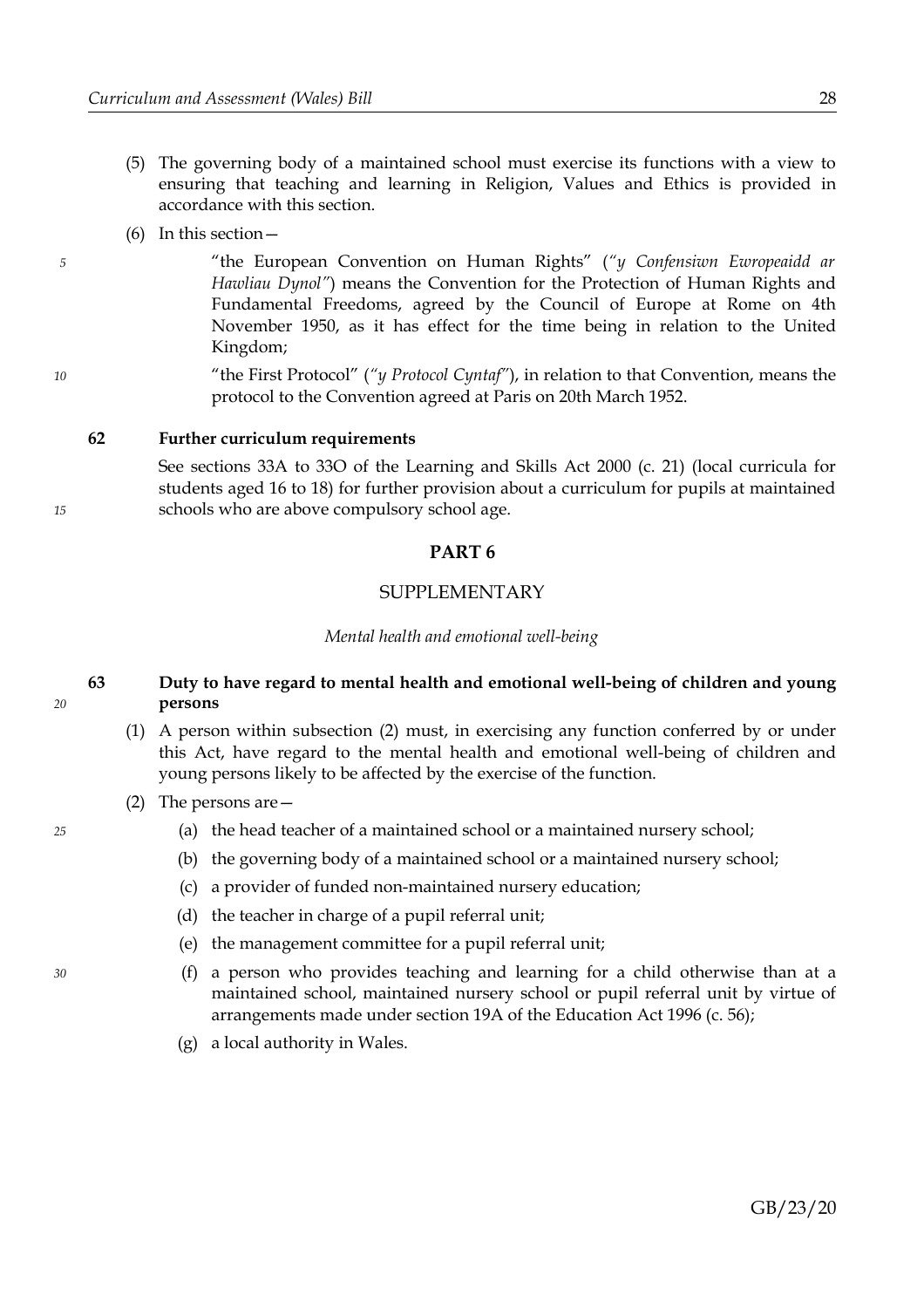### *UN Conventions*

# **64 Duty to promote knowledge and understanding of UN Conventions on the rights of children and persons with disabilities**

- (1) The head teacher and governing body of a maintained school or a maintained nursery school must promote knowledge and understanding of Part 1 of the UNCRC, and of the UNCRPD, among those who provide teaching and learning in respect of the school's curriculum.
- (2) A provider of funded non-maintained nursery education must promote knowledge and understanding of Part 1 of the UNCRC, and of the UNCRPD, among those who provide teaching and learning in respect of the curriculum for children for whom that education is provided.
- (3) The local authority, the management committee (if there is one) and the teacher in charge of a pupil referral unit must promote knowledge and understanding of Part 1 of the UNCRC, and of the UNCRPD, among those who provide teaching and learning in respect of the curriculum for the unit.
- (4) A local authority in Wales must promote knowledge and understanding of Part 1 of the UNCRC, and of the the UNCRPD, among those who provide teaching and learning otherwise than at a pupil referral unit under arrangements made by the authority under section 19A of the Education Act 1996 (c. 56).
- (5) In this section—

*5*

*10*

*15*

*20*

*25*

*30*

*35*

"UNCRC" ("*CCUHP*") means the United Nations Convention on the Rights of the Child adopted and opened for signature, ratification and accession by General Assembly resolution 44/25 of 20 November 1989; and Part 1 of the UNCRC is to be treated as having effect—

- (a) as set out for the time being in Part 1 of the Schedule to the Rights of Children and Young Persons (Wales) Measure 2011 (nawm 2), but
- (b) subject to any declaration or reservation as set out for the time being in Part 3 of that Schedule;

"UNCRPD" ("*CCUHPA*") means the United Nations Convention on the Rights of Persons with Disabilities and its optional protocol adopted on 13 December 2006 by General Assembly resolution A/RES/61/106 and opened for signature on 30 March 2007; and it is to be treated as having effect subject to any declaration or reservation made by the United Kingdom Government upon ratification, save where the declaration or reservation has subsequently been withdrawn.

### *Co-operation and facilitation*

### **65 Duty to co-operate**

- <span id="page-32-0"></span>(1) A person within subsection [\(2\)](#page-33-0) must seek to enter into co-operation arrangements with  $-$ 
	- (a) another person within that subsection, or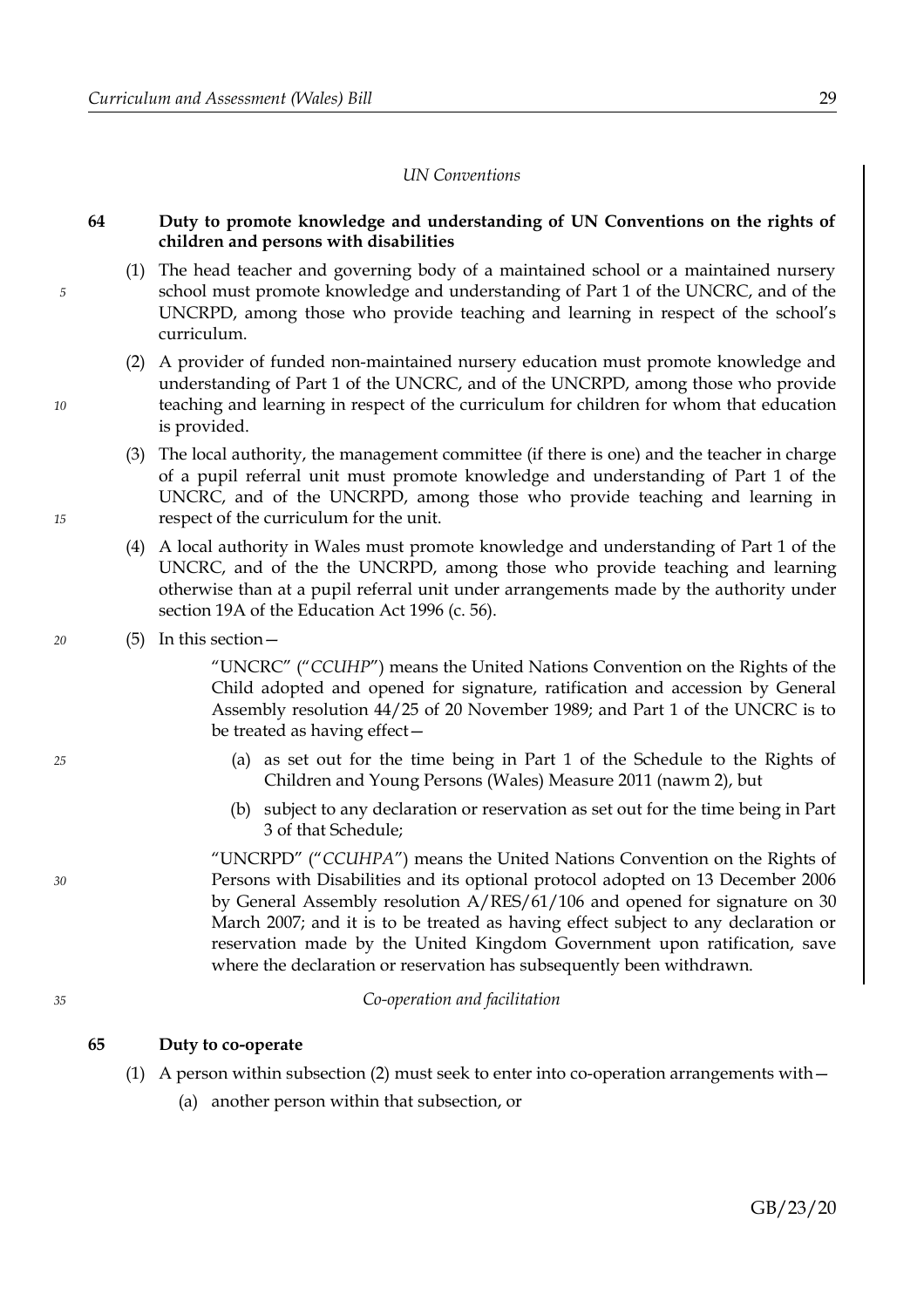(b) the governing body of an institution in Wales within the further education sector,

if the person considers that entering into such arrangements would facilitate the exercise of a function conferred on the person by or under this Act.

- <span id="page-33-0"></span>(2) The persons are—
	- (a) the head teacher of a maintained school or a maintained nursery school;
	- (b) the governing body of a maintained school or a maintained nursery school;
	- (c) a provider of funded non-maintained nursery education;
	- (d) the teacher in charge of a pupil referral unit;
	- (e) the management committee for a pupil referral unit;
	- (f) a local authority in Wales.
- (3) If a person seeks to enter into co-operation arrangements with another person in accordance with subsection [\(1\),](#page-32-0) the other person must consider the request.
- (4) In this section, "co-operation arrangements" means—
	- (a) arrangements made in exercise of the powers of collaboration described in section 5 of the Education (Wales) Measure 2011 (nawm 7), or
	- (b) arrangements of a similar kind made by or with—
		- (i) the head teacher of a maintained school or a maintained nursery school,
		- (ii) a provider of funded non-maintained nursery education,
		- (iii) the teacher in charge of a pupil referral unit, or
		- (iv) the management committee for a pupil referral unit.

### **66 Welsh Ministers' duty to facilitate the performance of functions**

- (1) The Welsh Ministers must exercise their functions with a view to facilitating the performance of functions, by persons within subsection [\(2\),](#page-33-1) that are conferred on them by or under Parts [2](#page-7-1) to [4.](#page-28-2)
- <span id="page-33-1"></span>(2) The persons are—
	- (a) the head teacher of a maintained school or a maintained nursery school;
	- (b) the governing body of a maintained school or a maintained nursery school;
	- (c) a provider of funded non-maintained nursery education;
	- (d) the teacher in charge of a pupil referral unit;
	- (e) the management committee for a pupil referral unit;
	- (f) a person who provides teaching and learning for a child otherwise than at a maintained school, maintained nursery school or pupil referral unit by virtue of arrangements made under section 19A of the Education Act 1996 (c. 56);
	- (g) a local authority in Wales.

*10*

*5*

*20*

*25*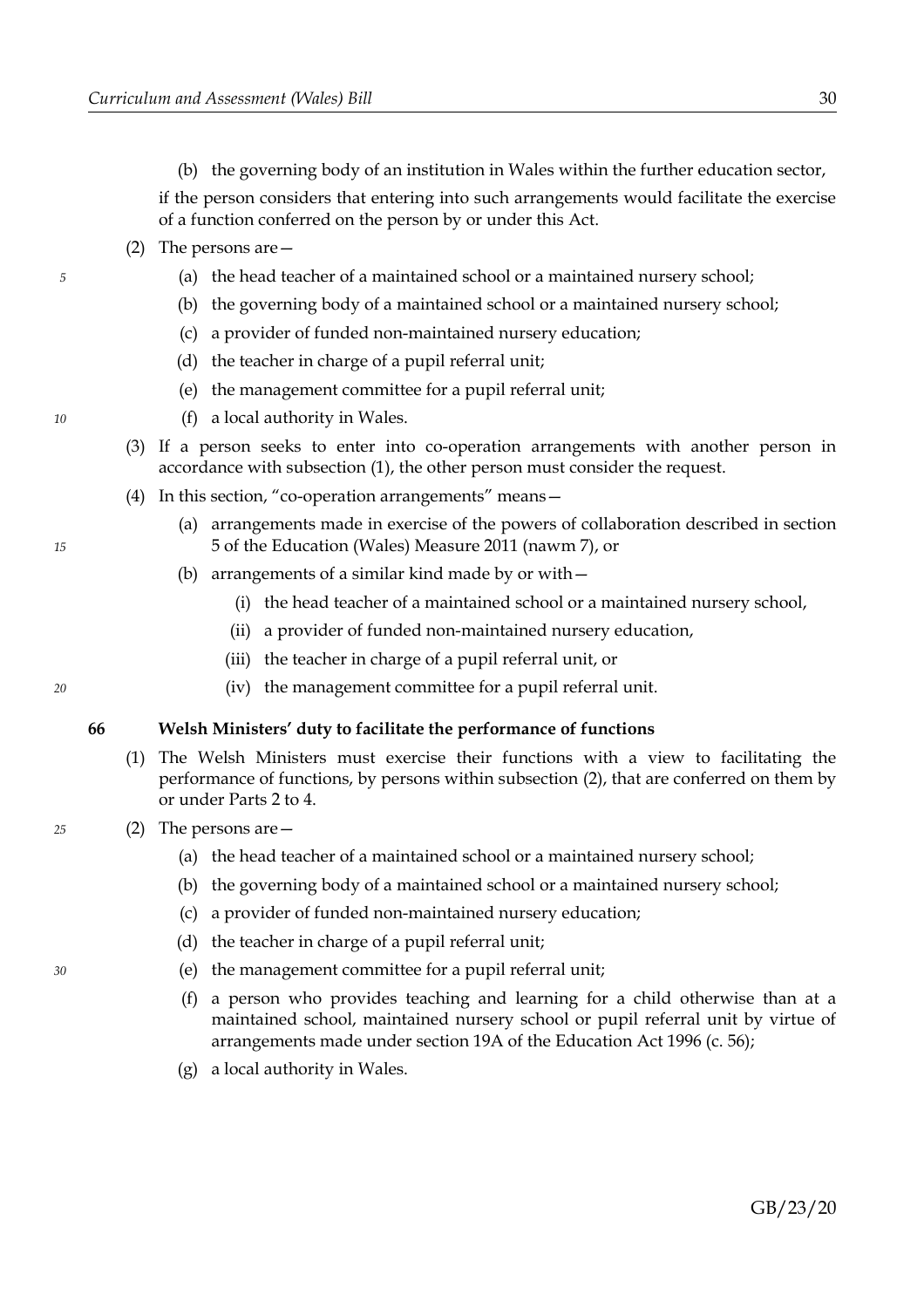# **67 Local authorities' duty to facilitate the performance of functions**

(1) A local authority in Wales must exercise its functions with a view to facilitating the performance of functions, by persons within subsection [\(2\),](#page-34-2) that are conferred on them by or under Parts [2](#page-7-1) to [4.](#page-28-2)

### <span id="page-34-2"></span>(2) The persons are—

- (a) the head teacher of a maintained school or a maintained nursery school that is maintained by the local authority;
- (b) the governing body of a maintained school or a maintained nursery school that is maintained by the local authority;
- (c) a provider of funded non-maintained nursery education secured by the local authority;
- (d) the teacher in charge of a pupil referral unit maintained by the local authority;
- (e) the management committee for a pupil referral unit maintained by the local authority.
- (3) Subsection [\(4\)](#page-34-1) applies where a local authority makes arrangements under section 19A of the Education Act 1996 (c. 56) for the provision of education to a child otherwise than at—
	- (a) a maintained school or maintained nursery school that is maintained by the local authority, or
	- (b) a pupil referral unit that is maintained by the local authority.
	- (4) The authority must exercise its functions with a view to facilitating the performance of their relevant functions by persons within subsection [\(5\).](#page-34-0)
	- (5) The persons are—
		- (a) where the child is provided with the education at a maintained school or a maintained nursery school that is maintained by another local authority, the head teacher and governing body of the school;
		- (b) where the child is provided with the education at a pupil referral unit that is maintained by another local authority, the teacher in charge of the unit, the management committee for the unit (if there is one) and that authority;
		- (c) where the education is provided for the child otherwise than at a maintained school or pupil referral unit, any person who provides it.
	- (6) The "relevant functions" of a person within subsection [\(5\)](#page-34-0) are the functions conferred on that person, by or under Parts [2](#page-7-1) to [4,](#page-28-2) in respect of the education.

#### *Welsh language*

#### <span id="page-34-3"></span>**68 Welsh Ministers' duty to promote access etc to Welsh medium courses of study** *35*

(1) The Welsh Ministers must promote access to, and the availability of, courses of study taught through the medium of the Welsh language for children to whom this Act applies.

GB/23/20

<span id="page-34-0"></span>

<span id="page-34-1"></span>*20*

*5*

*10*

*15*

*25*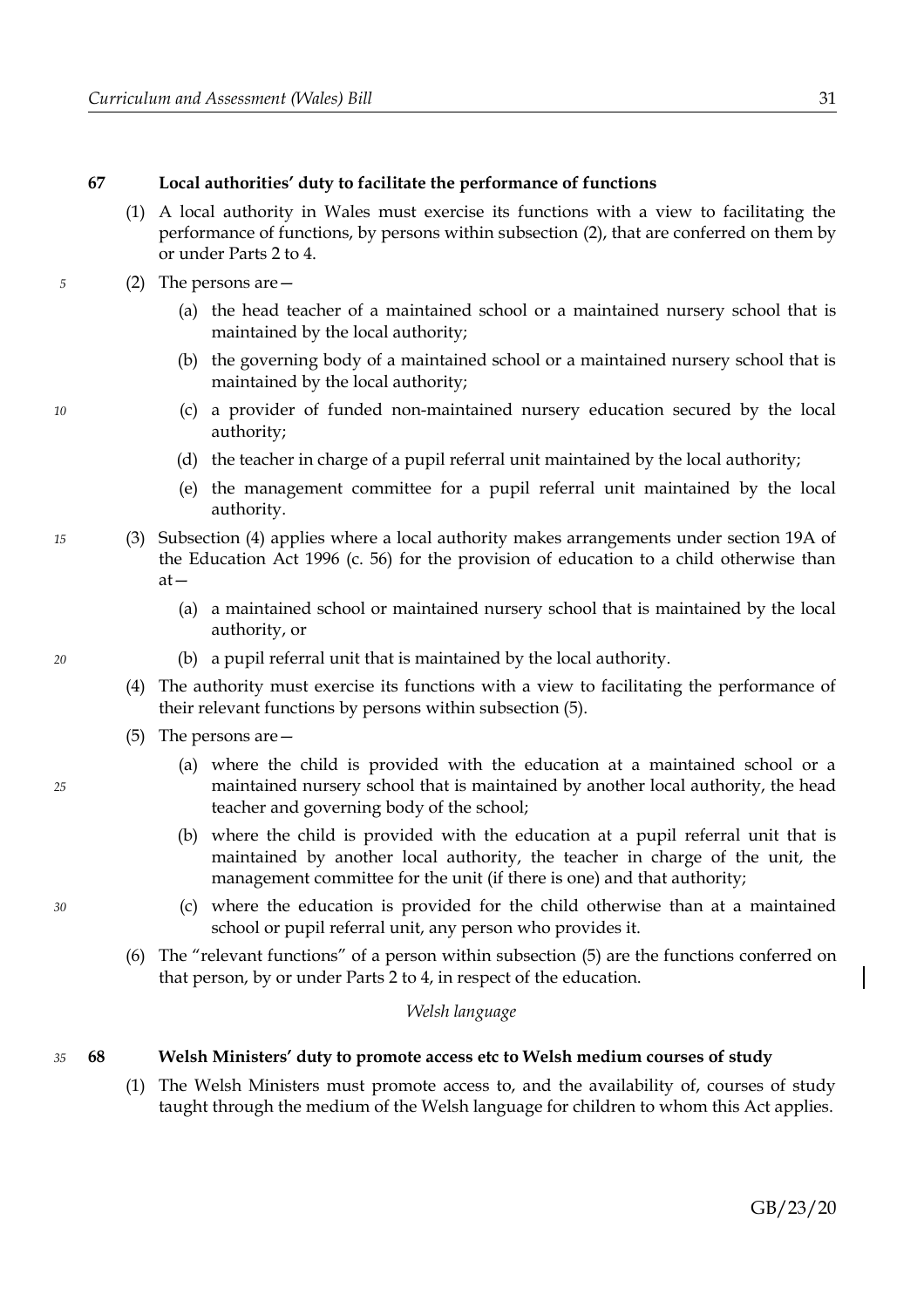- <span id="page-35-0"></span>(2) In this section, "course of study" means a course of education or training that—
	- (a) leads to a form of qualification or set of forms of qualification approved under Part 4 of the Qualifications Wales Act 2015 (anaw 5) or designated under Part 5 of that Act, or
	- (b) is designated by the Welsh Ministers under section 34(8) of that Act.

*Specific provision for further settings etc*

### **69 Power to make provision for children receiving education in more than one setting etc**

- (1) Regulations may make provision for and in connection with teaching and learning to be secured for children of compulsory school age to whom this section applies.
- (2) This section applies to a child who is a registered pupil at a maintained school if—
	- (a) education is provided for the child, either by virtue of arrangements made under section 19A of the Education Act 1996 (c. 56) or otherwise—
		- (i) at another maintained school, or
		- (ii) at a maintained nursery school;
	- (b) education is provided for the child under section 19A of the Education Act 1996 at a pupil referral unit;
	- (c) education is provided for the child under section 19A of the Education Act 1996, otherwise than at a pupil referral unit, maintained school or maintained nursery school.
- (3) This section applies to a child who is a registered pupil at a maintained nursery school  $if -$ 
	- (a) education is provided for the child, either by virtue of arrangements made under section 19A of the Education Act 1996 or otherwise—
		- (i) at another maintained nursery school, or
		- (ii) at a maintained school;
	- (b) education is provided for the child at a pupil referral unit;
	- (c) education is provided for the child under section 19A of the Education Act 1996, otherwise than at a pupil referral unit, maintained school or maintained nursery school.
	- (4) This section applies to a child who is a registered pupil at a pupil referral unit if education is provided for the child, by virtue of arrangements made under section 19A of the Education Act 1996—
		- (a) at another pupil referral unit, or
		- (b) otherwise than at a pupil referral unit or a maintained school or maintained nursery school.
		- (5) This section applies to a child if the child—

*15*

*10*

*5*

*20*

*25*

*35*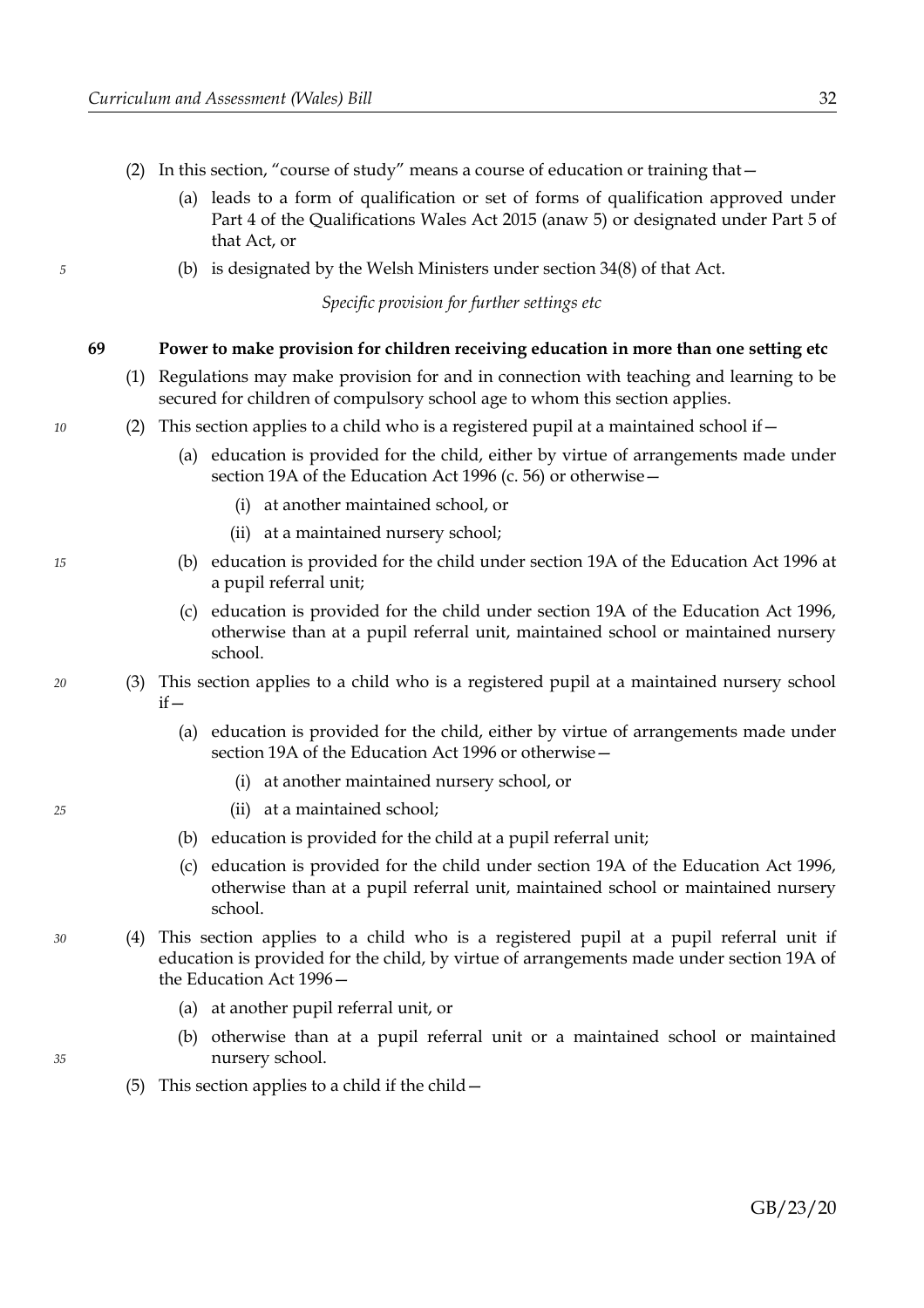- (a) is not above compulsory school age, and
- (b) is of a description specified in the regulations.
- (6) Regulations under this section may also make provision for and in connection with the making, and implementation, of arrangements for assessing the following matters—
	- (a) the progress made by children to whom this section applies;
	- (b) the next steps in their progression;
	- (c) the teaching and learning needed to make that progress.
- (7) The regulations may  $-$ 
	- (a) confer functions on a person within subsection [\(8\);](#page-36-0)
	- (b) apply a provision made by or under this Act in respect of children to whom this section applies, with or without modifications;
	- (c) provide for a provision made by or under this Act, that would otherwise apply in respect of those children, not to do so.
- <span id="page-36-0"></span>(8) The persons are—
	- (a) the head teacher of a maintained school or a maintained nursery school;
	- (b) the governing body of a maintained school or a maintained nursery school;
	- (c) the teacher in charge of a pupil referral unit;
	- (d) the management committee for a pupil referral unit;
	- (e) a person who provides teaching and learning for a child otherwise than at a maintained school, maintained nursery school or pupil referral unit by virtue of arrangements made under section 19A of the Education Act 1996;
	- (f) a provider of funded non-maintained nursery education;
	- (g) a local authority in Wales.

### **70 Power to apply Act to detained children and detained young persons**

*25*

*30*

*5*

*10*

*15*

*20*

(1) Regulations may apply provisions of this Act, with or without modifications, to—

- (a) detained children in Wales of a description specified in the regulations, and
- (b) detained young persons in Wales of a description specified in the regulations.
- (2) In this section, a detained child or detained young person means a child or young person who is detained in pursuance of—
	- (a) an order made by a court, or
	- (b) an order of recall made by the Secretary of State.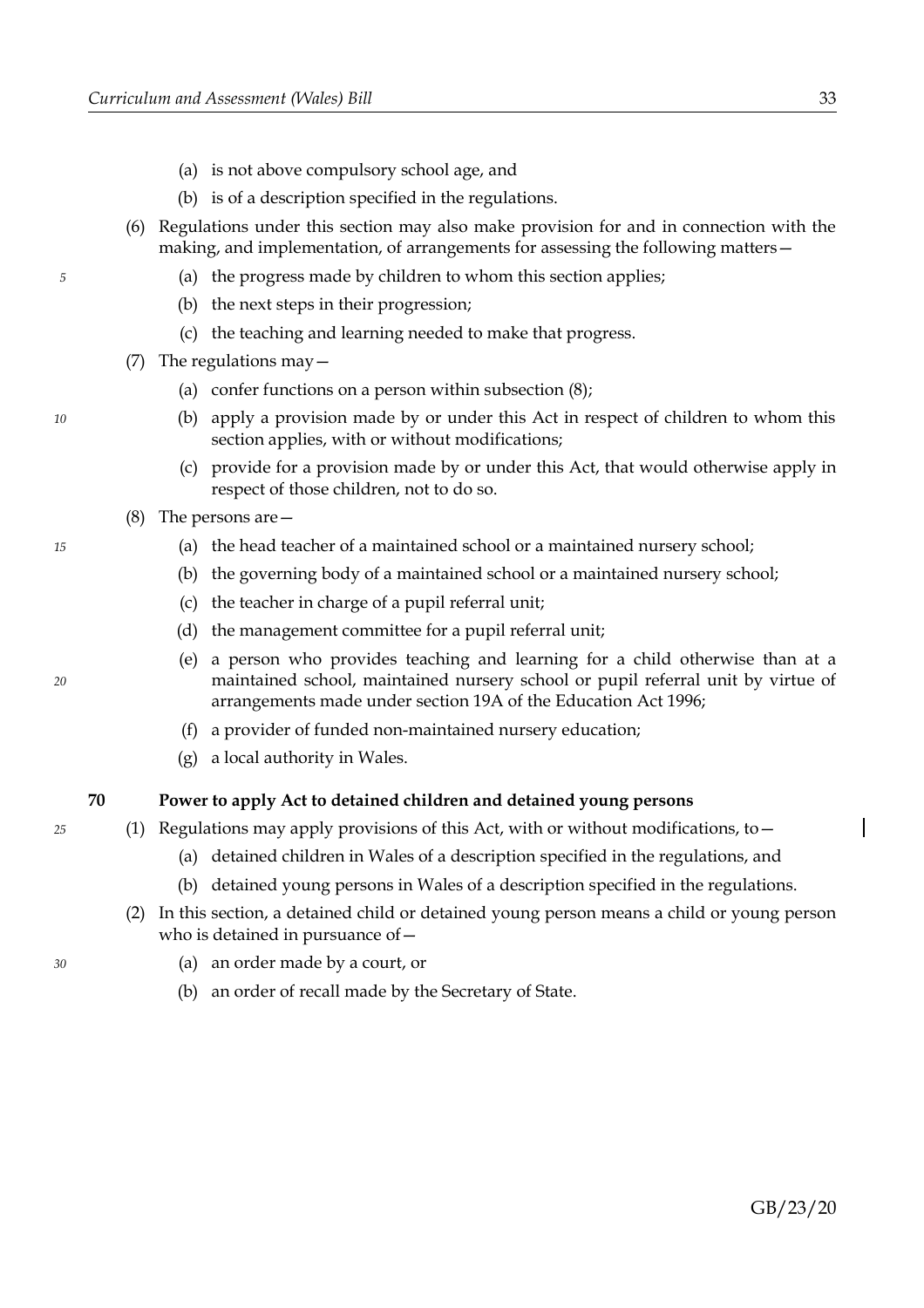#### *Guidance*

#### **71 Duty to have regard to guidance**

- (1) The Welsh Ministers may issue guidance in relation to the exercise of functions conferred by or under this Act.
- (2) Before issuing guidance under this section, the Welsh Ministers must consult the persons they think appropriate (if any).
- (3) In exercising their functions, the following persons must have regard to any guidance issued by the Welsh Ministers under this section—
	- (a) the head teacher of a maintained school or a maintained nursery school;
	- (b) the governing body of a maintained school or a maintained nursery school;
	- (c) a provider of funded non-maintained nursery education;
	- (d) the teacher in charge of a pupil referral unit;
	- (e) the management committee for a pupil referral unit;
	- (f) a person who provides teaching and learning for a child, otherwise than at a maintained school, maintained nursery school or pupil referral unit, by virtue of arrangements made under section 19A of the Education Act 1996 (c. 56);
	- (g) a local authority in Wales.

### **PART 7**

#### **GENERAL**

#### **72 Status of this Act as an Education Act** *20*

This Act is to be included in the list of Education Acts in section 578 of the Education Act 1996 (c. 56).

#### <span id="page-37-2"></span>**73 Minor and consequential amendments and repeals**

Schedule [2](#page-48-0) contains minor and consequential amendments and repeals.

#### <span id="page-37-1"></span>**74 Power to make additional provision to give full effect to this Act etc** *25*

- <span id="page-37-0"></span>(1) Regulations may make—
	- (a) any supplementary, incidental or consequential provision, or
	- (b) any transitory, transitional or saving provision,

that the Welsh Ministers think necessary or appropriate for the purposes of giving full effect to, or in consequence of, any provision made by or under this Act.

(2) Regulations under subsection [\(1\)](#page-37-0) may modify this Act or any other enactment (whenever enacted or made).

*10*

*5*

# *15*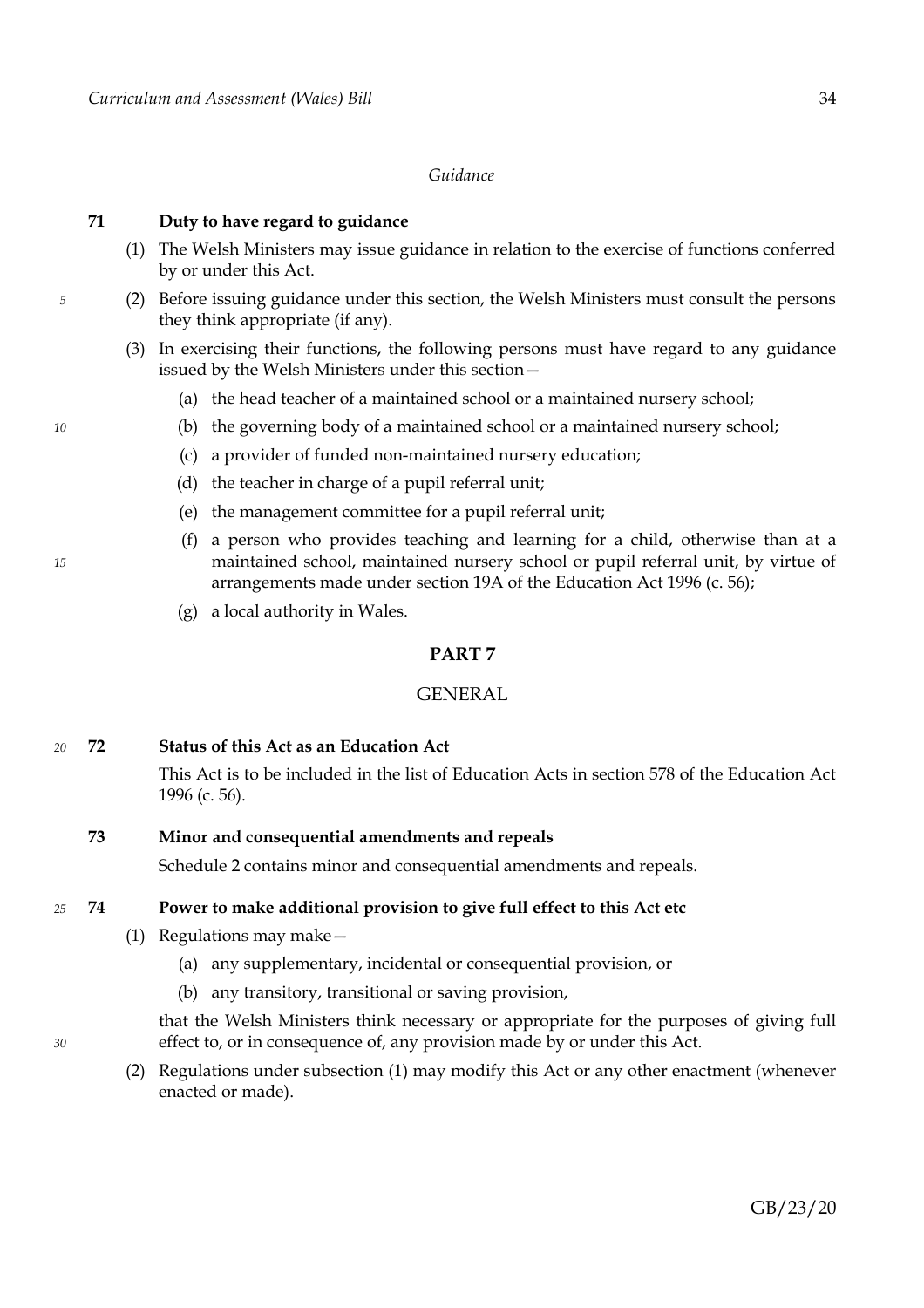#### **75 Regulations**

- (1) A power to make regulations under this Act—
	- (a) is exercisable by statutory instrument, and
	- (b) includes power to make different provision for different purposes.
- <span id="page-38-3"></span>(2) A statutory instrument containing—
	- (a) regulations under section [5,](#page-6-0) [31](#page-14-2) or [48,](#page-24-1) or
	- (b) regulations under section [74](#page-37-1) that amend or repeal any enactment contained in primary legislation,

may not be made unless a draft of the instrument has been laid before, and approved by a resolution of, Senedd Cymru.

- (3) Any other statutory instrument containing regulations under this Act is subject to annulment in pursuance of a resolution of Senedd Cymru.
- (4) In subsection [\(2\),](#page-38-3) "primary legislation" means—
	- (a) an Act of Senedd Cymru;
	- (b) an Assembly Measure;
	- (c) an Act of Parliament.

#### <span id="page-38-0"></span>**76 The What Matters Code and the Progression Code: procedure**

- <span id="page-38-5"></span>(1) This section applies to  $-$ 
	- (a) the What Matters Code;
	- (b) the Progression Code.
- <span id="page-38-4"></span><span id="page-38-2"></span><span id="page-38-1"></span>(2) Before issuing or revising the Code, the Welsh Ministers must—
	- (a) consult the persons they think appropriate (if any), and
	- (b) lay before Senedd Cymru a draft of the proposed Code (or, in the case of revisions, of the proposed revised Code).
- (3) If, before the end of the 40 day period, the Senedd resolves not to approve a draft laid before it under subsection [\(2\)](#page-38-2)[\(b\),](#page-38-1) the Welsh Ministers must not issue the Code or revised Code in the form of that draft (or in any other form, unless a draft of that other form is laid before the Senedd under subsection [\(2\)](#page-38-2)[\(b\)\)](#page-38-1).
	- (4) If no such resolution is made before the end of that period in respect of a draft laid before the Senedd under subsection [\(2\)](#page-38-2)[\(b\),](#page-38-1) the Welsh Ministers must issue the Code (or revised Code) in the form of the draft.
	- (5) The 40 day period, in relation to a draft—
		- (a) begins with the day on which the draft is laid before the Senedd under subsection [\(2\)](#page-38-2)[\(b\),](#page-38-1) and
		- (b) does not include any period during which the Senedd is dissolved, or is in recess for more than four days.

*15*

*5*

*10*

*20*

*25*

*30*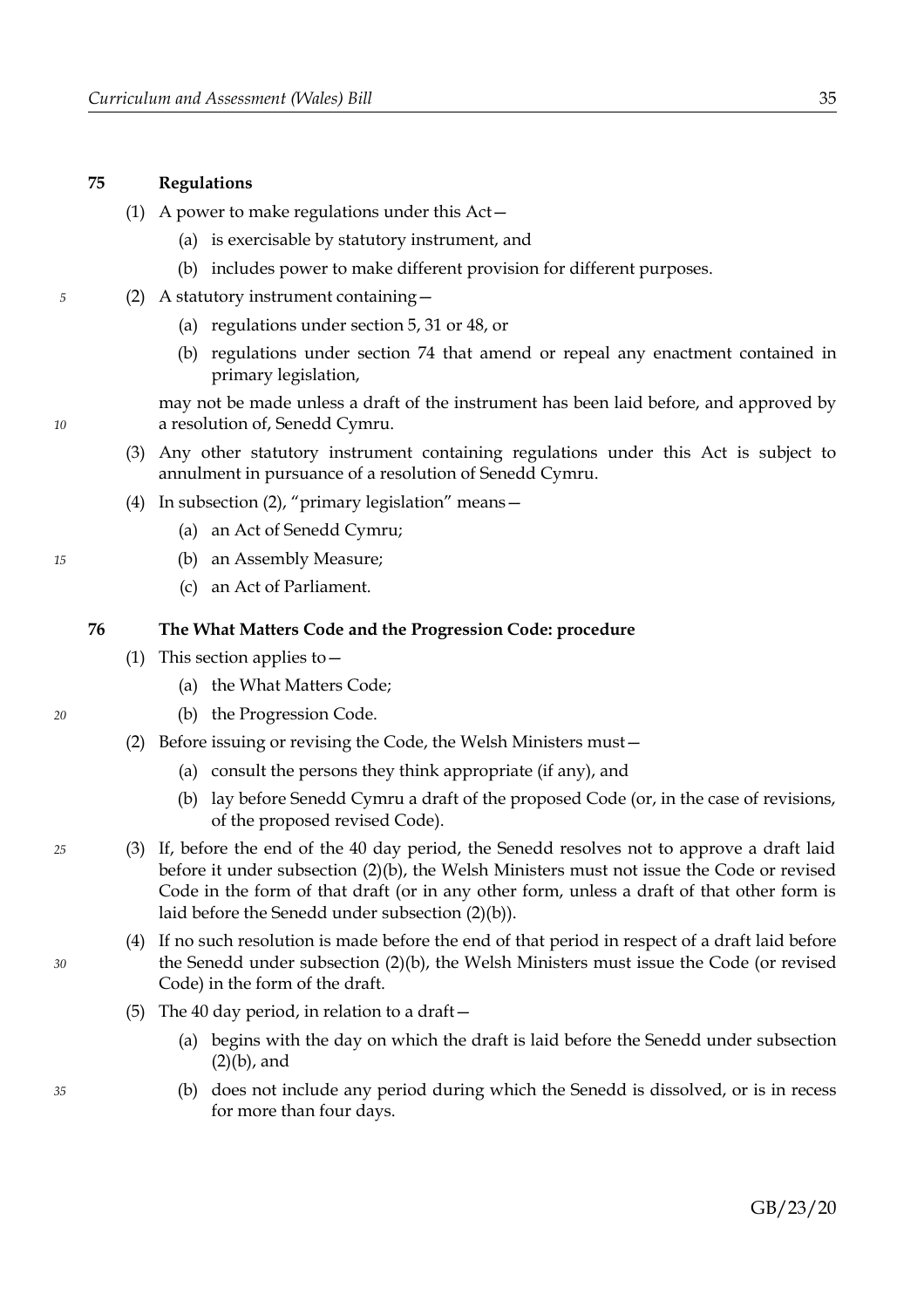(6) Where the Welsh Ministers consult any persons about a Code referred to in subsection [\(1\)](#page-38-5) before this section comes into force, that consultation is to be treated as fulfilling the duty in subsection [\(2\)](#page-38-2)[\(a\)](#page-38-4) in relation to that Code.

### <span id="page-39-0"></span>**77 The RSE Code: procedure**

- <span id="page-39-6"></span><span id="page-39-5"></span><span id="page-39-4"></span>(1) Before issuing or revising the RSE Code, the Welsh Ministers must—
	- (a) consult the persons they think appropriate (if any), and
	- (b) lay before Senedd Cymru a draft of the proposed Code (or, in the case of revisions, of the proposed revised Code).
	- (2) The Welsh Ministers must not issue the RSE Code (or the revised RSE Code) unless a draft of the proposed Code (or of the proposed revised Code)—
		- (a) has been laid before the Senedd under subsection [\(1\)](#page-39-5)[\(b\),](#page-39-6) and
		- (b) has been approved by a resolution of the Senedd.
	- (3) If the Senedd resolves to approve a draft laid before it under subsection [\(1\)](#page-39-5)[\(b\),](#page-39-6) the Welsh Ministers must issue the RSE Code (or the revised RSE Code) in the form of the draft.
- (4) Where the Welsh Ministers consult any persons about the RSE Code before this section comes into force, that consultation is to be treated as fulfilling the duty in subsection  $(1)(a)$  $(1)(a)$ .

### **78 Written information, notices and directions**

- (1) This section applies where provision made by or under this Act—
	- (a) requires information to be given to a person in writing,
	- (b) requires a written notice to be given to a person, or
	- (c) requires or authorises a direction to be given to a person.
- <span id="page-39-10"></span><span id="page-39-8"></span><span id="page-39-2"></span>(2) The information, notice or direction may be given to the person—
	- (a) by delivering it to the person,
	- (b) by leaving it at the person's proper address,
	- (c) by sending it by post to the person's proper address, or
	- (d) if the condition in subsection [\(3\)](#page-39-3) is met, by sending it electronically to the person's proper address,

<span id="page-39-9"></span><span id="page-39-1"></span>and the references in subsections [\(4\)](#page-40-1) to [\(6\)](#page-40-0) to giving information or a notice or a direction are references to giving it in one of the ways specified in paragraphs [\(a\)](#page-39-2) to [\(d\).](#page-39-1)

- <span id="page-39-7"></span><span id="page-39-3"></span>(3) The condition in this subsection is met if the person to whom the information, notice or direction is to be given—
	- (a) has agreed that it may be sent electronically, and
	- (b) has provided an address suitable for that purpose.

*15*

*10*

*5*

*20*

*25*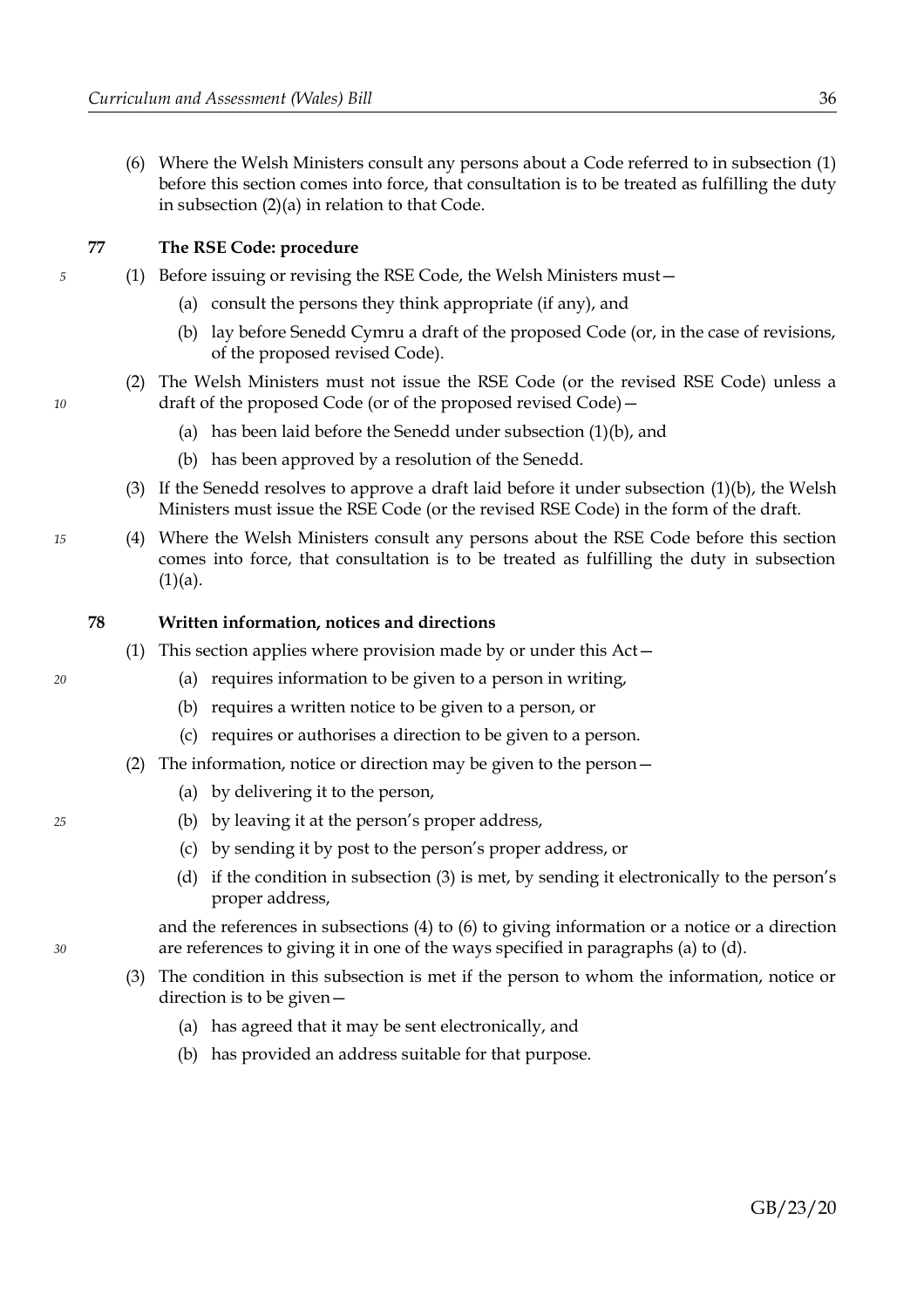- <span id="page-40-1"></span>(4) The information, notice or direction may be given to a body corporate by giving it to the secretary or clerk of that body.
- (5) The information, notice or direction may be given to a partnership by giving it to  $-$ 
	- (a) a partner in the partnership, or
	- (b) a person having the control or management of the partnership business.
- <span id="page-40-0"></span>(6) The information, notice or direction may be given to any other unincorporated body by giving it to a member of the governing body of the unincorporated body.
- <span id="page-40-2"></span>(7) For the purposes of subsection [\(2\)](#page-39-8)[\(b\)](#page-39-10) and [\(c\)](#page-39-9) and section 13(1) of the Legislation (Wales) Act 2019 (anaw 4) (service of documents), the proper address of a person is—
	- (a) in the case of a head teacher, the address of the school;
	- (b) in the case of a teacher in charge of a pupil referral unit, the address of the pupil referral unit;
	- (c) in the case of a body corporate, the address of the registered or principal office of the body;
	- (d) in the case of a partnership, or any other unincorporated body, the address of the principal office of the partnership or body;
	- (e) in the case of a person to whom the information or notice is given in reliance on any of subsections [\(4\)](#page-40-1) to [\(6\),](#page-40-0) the proper address of the body corporate, partnership or other unincorporated body in question;
	- (f) in any other case, the last known address of the person.
- (8) For the purposes of subsection [\(2\)](#page-39-8)[\(d\)](#page-39-1) and section 13(2) of the Legislation (Wales) Act 2019, the proper address of a person is the address provided by that person in accordance with subsection  $(3)(b)$ .
- (9) In the case of  $-$ 
	- (a) a company registered outside the United Kingdom,
	- (b) a partnership carrying on business outside the United Kingdom, and
	- (c) any other unincorporated body with offices outside the United Kingdom,

the references in subsection [\(7\)](#page-40-2) to its principal office include references to its principal office within the United Kingdom (if any).

#### <span id="page-40-3"></span>**79 Meaning of "maintained school", "maintained nursery school" and associated expressions** *30*

- <span id="page-40-5"></span><span id="page-40-4"></span>(1) In this  $Act-$ 
	- (a) "maintained school" means—
		- (i) a community, foundation or voluntary school maintained by a local authority in Wales, or
		- (ii) a community special school maintained by a local authority in Wales, other than a community special school established in a hospital;

*35*

*15*

*5*

*10*

*20*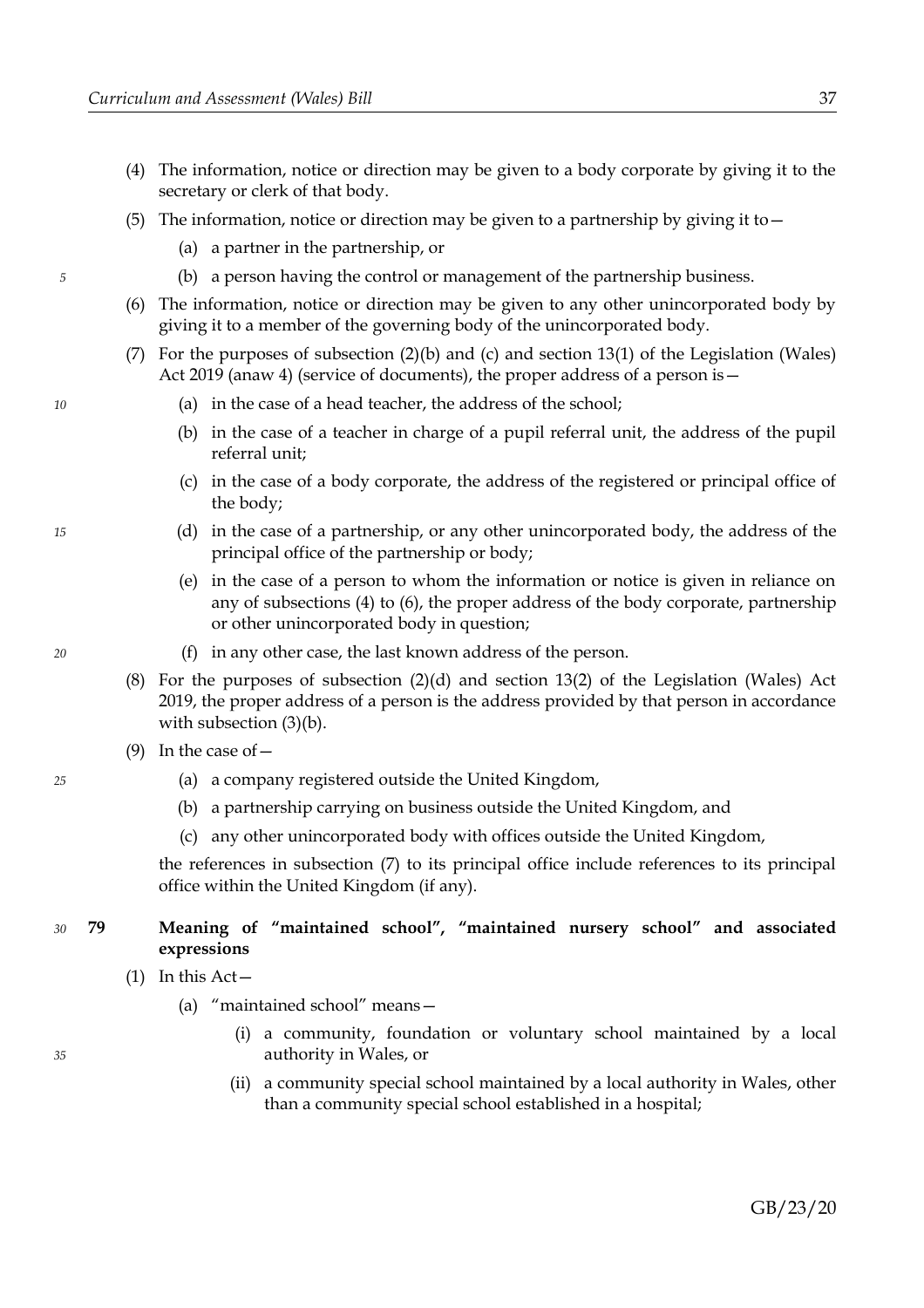- <span id="page-41-9"></span>(b) "maintained nursery school" means a nursery school which is maintained by a local authority in Wales and is not a special school.
- <span id="page-41-0"></span>(2) In this Act, the following expressions have the same meaning as in the School Standards and Framework Act 1998 (c. 31)—
	- "community school" ("*ysgol gymunedol"*)
	- "community special school" (*"ysgol arbennig gymunedol"*)
	- "foundation school" (*"ysgol sefydledig"*)
	- "voluntary aided school" (*"ysgol wirfoddol a gynorthwyir"*)
	- "voluntary controlled school" (*"ysgol wirfoddol a reolir"*)

"voluntary school" (*"ysgol wirfoddol"*).

### <span id="page-41-5"></span>**80 Meaning of "funded non-maintained nursery education" and associated expressions**

- <span id="page-41-12"></span><span id="page-41-7"></span> $(1)$  In this Act –
	- (a) "funded non-maintained nursery education" means nursery education that is provided—
		- (i) by a person other than the governing body of a maintained school or maintained nursery school,
		- (ii) under arrangements made between that person and a local authority in Wales, in the exercise of its duty to secure nursery education under section 118 of the School Standards and Framework Act 1998 (c. 31), and
		- (iii) in consideration of financial assistance provided by the authority under the arrangements;
	- (b) "nursery education" means full-time or part-time education suitable for children who have not attained compulsory school age.
- <span id="page-41-6"></span><span id="page-41-4"></span><span id="page-41-3"></span>(2) In this Act—
	- (a) a provider of funded non-maintained nursery education is a person with whom arrangements are made by a local authority in the exercise of its duty to secure nursery education under section 118 of the School Standards and Framework Act 1998, and
	- (b) a local authority that secures funded non-maintained nursery education is a local authority by which arrangements of that description are made for that education.

# <span id="page-41-2"></span>**81 Meaning of "pupil referral unit" and associated expressions**

<span id="page-41-10"></span><span id="page-41-1"></span>(1) In this Act, "pupil referral unit" has the meaning given by section 19A(2) of the Education Act 1996 (c. 56) (exceptional provision of education in pupil referral units or elsewhere: Wales).

<span id="page-41-8"></span>(2) In this Act—

<span id="page-41-11"></span>(a) the local authority, in relation to a pupil referral unit, means the local authority that maintains the unit, and

*20*

*15*

*5*

*10*

*30*

*25*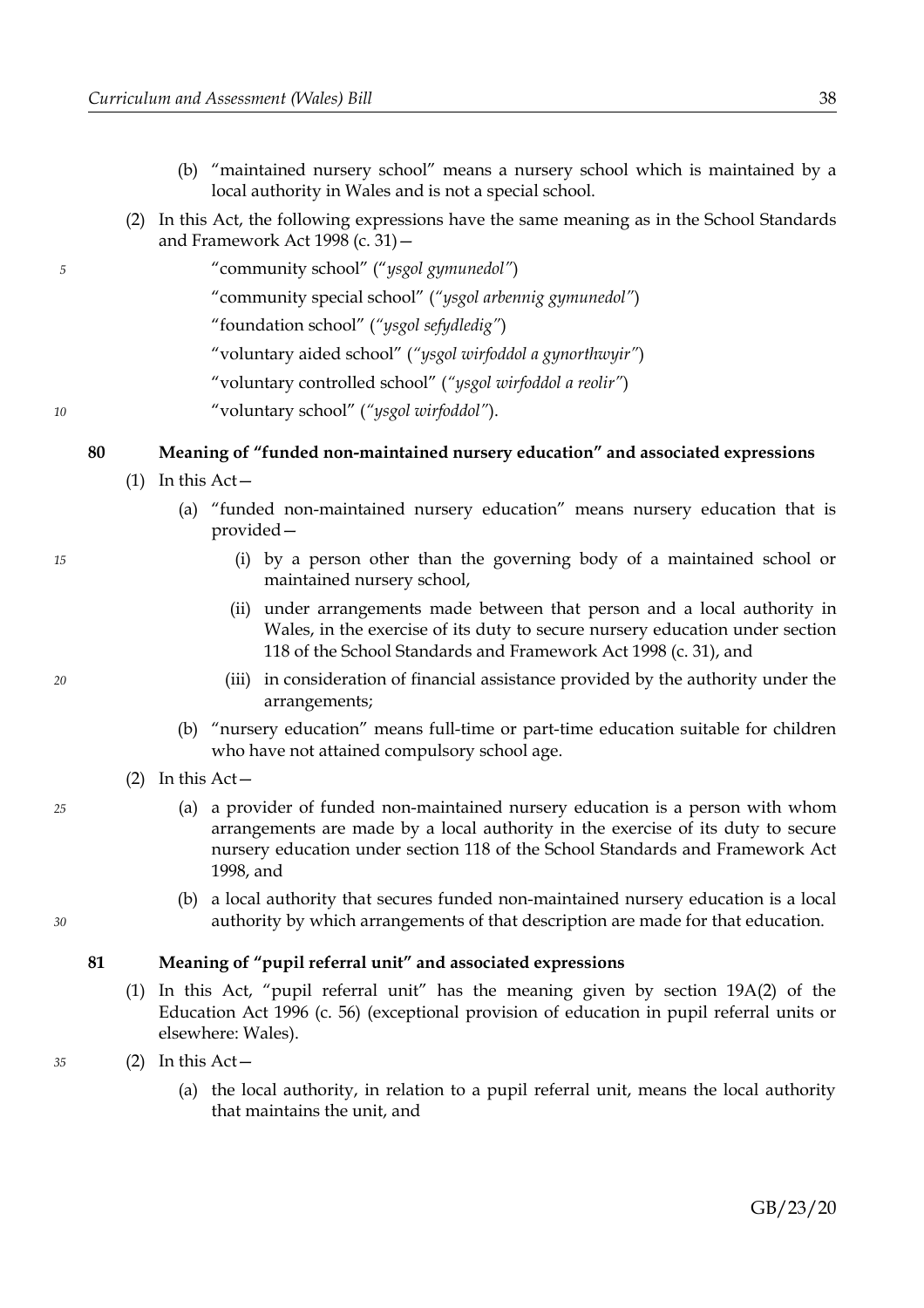<span id="page-42-2"></span>(b) the management committee, in relation to a pupil referral unit, means the committee (if there is one) established to act as the management committee for the unit under regulations made under Schedule 1 to the Education Act 1996.

# <span id="page-42-1"></span>**82 General interpretation**

# <span id="page-42-0"></span>(1) In this  $Act-$

"class" (*"dosbarth"*), in relation to a pupil, means—

- (a) the teaching group in which the pupil is regularly taught, or
- (b) where there are two or more such groups, the group designated by the head teacher of the school;
- "modify" (*"addasu"*), in relation to an enactment, includes amend, repeal or revoke;

"regulations" (*"rheoliadau"*) means regulations made by the Welsh Ministers.

- (2) Other expressions in this Act that are defined in, or given a meaning by, the Education Act 1996 (c. 56) have the same meaning as in that Act.
- (3) But where for the purposes of this Act an expression is given (either by this Act or by the Legislation (Wales) Act 2019 (anaw 4)) a meaning different from that given to it for the purposes of the Education Act 1996, that meaning applies for the purposes of that provision instead of the one given for the purposes of the 1996 Act.

### **83 Index of expressions defined in this Act**

*20*

*5*

*10*

*15*

The Table below lists provisions in this Act that define or otherwise explain expressions used in this Act.

|    | Expression                                                                                                     | <b>Relevant provision</b>         |
|----|----------------------------------------------------------------------------------------------------------------|-----------------------------------|
| 25 | adopted curriculum ("cwricwlwm<br>mabwysiedig")<br>(in Chapter 1 of Part 2)<br>(in Chapters 3 and 4 of Part 2) | section $9(3)$<br>section $26(4)$ |
| 30 | appropriate progression ("cynnydd priodol")                                                                    | section $7(2)$ and $(3)$          |
|    | area of learning and experience ("maes dysgu a<br>phrofiad")                                                   | section $3(1)$                    |
|    | assessment arrangements ("trefniadau asesu")<br>(in Part 4)                                                    | section $56(2)$                   |
|    | class ("dosbarth")                                                                                             | section $82(1)$                   |
| 35 | community school ("ysgol gymunedol")                                                                           | section $79(2)$                   |
|    | community special school ("ysgol arbennig<br>gymunedol")                                                       | section $79(2)$                   |
|    | course of study ("cwrs astudio")                                                                               | sections $25(5)$ and $68(2)$      |

**TABLE 1**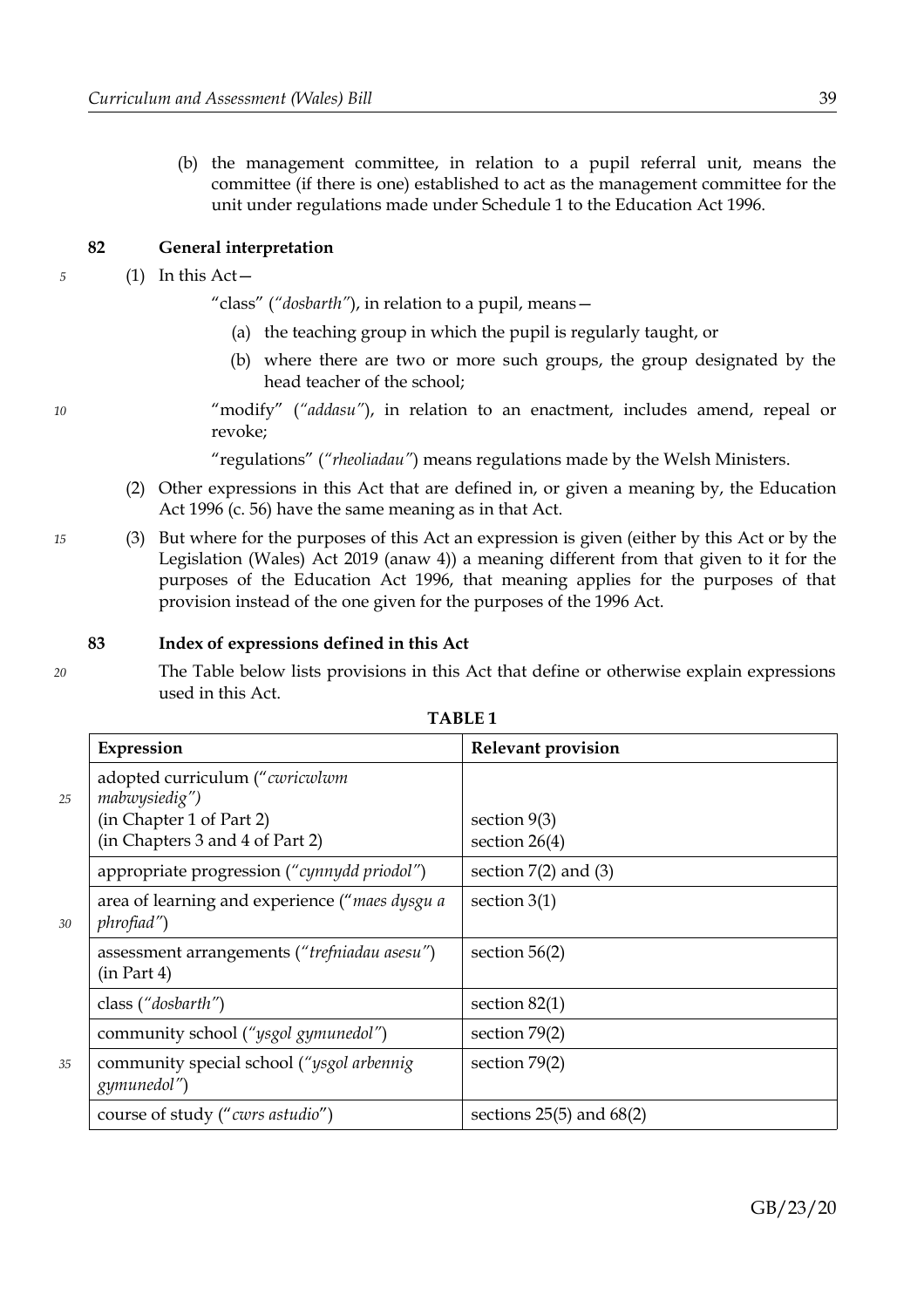| 5      | encompass ("cwmpasu")<br>(in relation to an area of learning and<br>experience)<br>(in relation to the mandatory element of<br>Relationships and Sexuality Education) | section $6(2)$ and $(3)$<br>section $8(2)$ and $(3)$ |
|--------|-----------------------------------------------------------------------------------------------------------------------------------------------------------------------|------------------------------------------------------|
|        | foundation school ("ysgol sefydledig")                                                                                                                                | section $79(2)$                                      |
|        | four purposes ("pedwar diben")                                                                                                                                        | section $2(1)$                                       |
|        | funded non-maintained nursery education<br>("addysg feithrin a gyllidir ond nas cynhelir")                                                                            | section $80(1)(a)$                                   |
| 10     | local authority ("awdurdod lleol") (in relation to<br>a pupil referral unit)                                                                                          | section $81(2)(a)$                                   |
| 15     | local authority that secures funded non-<br>maintained nursery education ("awdurdod lleol<br>sy'n sicrhau addysg feithrin a gyllidir ond nas<br>cynhelir")            | section $80(2)(b)$                                   |
|        | maintained nursery school ("ysgol feithrin a<br>gynhelir")                                                                                                            | section $79(1)(b)$                                   |
| $20\,$ | maintained school ("ysgol a gynhelir")<br>(generally)<br>(in Part 5)                                                                                                  | section $79(1)(a)$<br>section $58(2)(a)$             |
|        | management committee ("pwyllgor rheoli") (in<br>relation to a pupil referral unit)                                                                                    | section $81(2)(b)$                                   |
|        | mandatory cross-curricular skill ("sgìl<br>trawsgwricwlaidd mandadol")                                                                                                | section $4(1)$                                       |
| 25     | mandatory element ("elfen fandadol")                                                                                                                                  | section $3(2)$                                       |
|        | modify ("addasu")                                                                                                                                                     | section $82(1)$                                      |
|        | nursery education ("addysg feithrin")                                                                                                                                 | section $80(1)(b)$                                   |
|        | Progression Code ("Cod Cynnydd")                                                                                                                                      | section $7(1)$                                       |
| 30     | provider of funded non-maintained nursery<br>education ("darparwr addysg feithrin a gyllidir<br>ond nas cynhelir")                                                    | section $80(2)(a)$                                   |
|        | pupil referral unit ("uned cyfeirio disgyblion")                                                                                                                      | section $81(1)$                                      |
|        | regulations ("rheoliadau")                                                                                                                                            | section $82(1)$                                      |
| 35     | relevant curriculum ("cwricwlwm perthnasol")<br>(in Part 4)                                                                                                           | section $56(5)$                                      |
|        | relevant person ("person perthnasol") (in Part 4)                                                                                                                     | section $56(4)$                                      |
|        | relevant school year ("blwyddyn ysgol<br>berthnasol")                                                                                                                 | section $31(5)$                                      |
|        | RSE Code ("Cod ACRh")                                                                                                                                                 | section $8(1)$                                       |

GB/23/20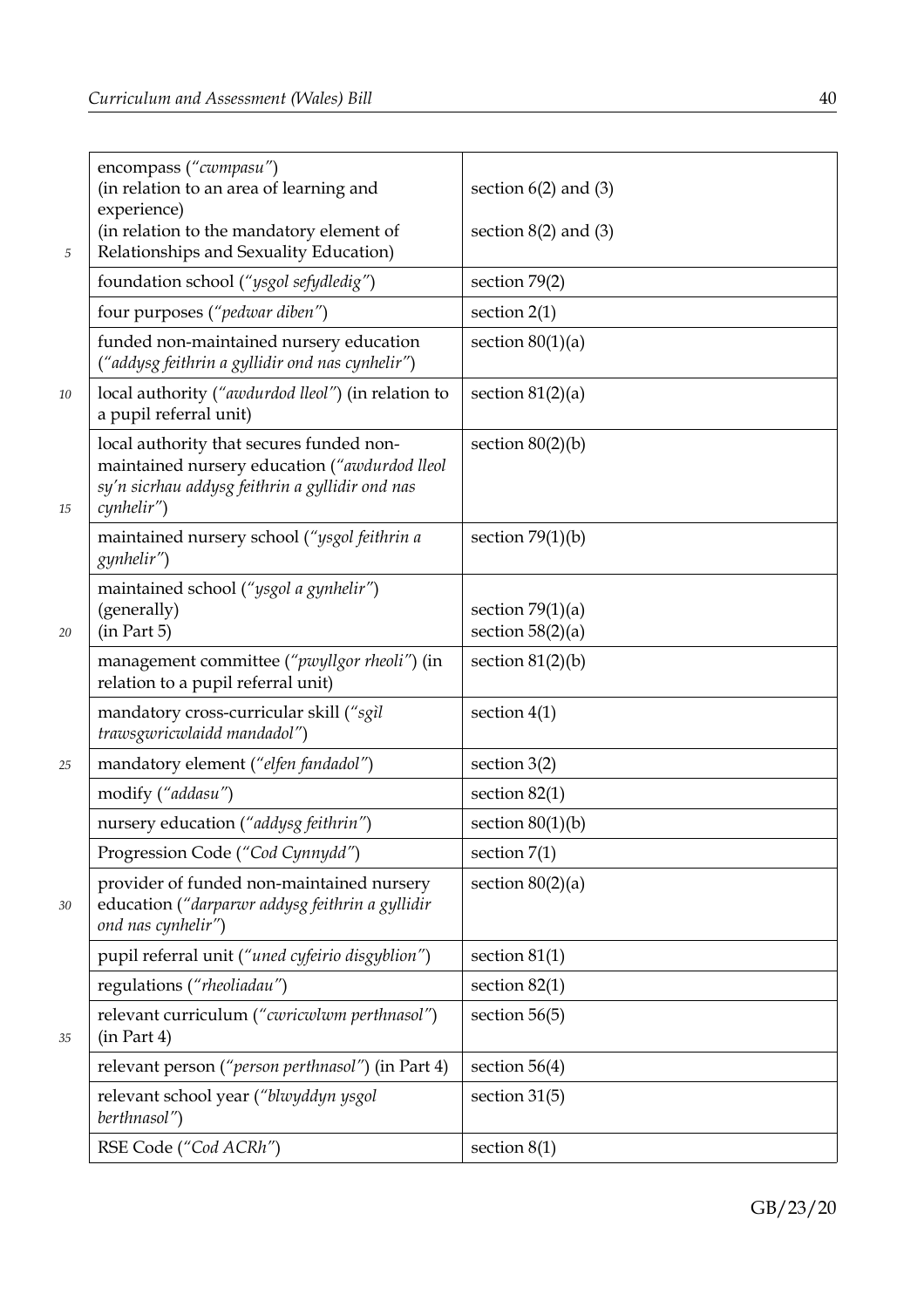|   | school ("ysgol")<br>(in Chapter 1 of Part 2)<br>(in Chapters 3 and 4 of Part 2) | section $9(2)$<br>section $26(3)$ |
|---|---------------------------------------------------------------------------------|-----------------------------------|
|   | section 13 curriculum ("cwricwlwm adran 13")                                    | section $13(1)$                   |
| 5 | voluntary aided school ("ysgol wirfoddol a<br><i>gynorthwyir</i> ")             | section $79(2)$                   |
|   | voluntary controlled school ("ysgol wirfoddol a<br>reolir'                      | section $79(2)$                   |
|   | voluntary school ("ysgol wirfoddol")                                            | section $79(2)$                   |
| 0 | What Matters Code ("Cod yr Hyn sy'n Bwysig")                                    | section $6(1)$                    |

*10*

*15*

*20*

# **84 Coming into force**

- (1) This Part comes into force on the day after the day on which this Act receives Royal Assent.
- <span id="page-44-0"></span>(2) The other provisions of this Act come into force on whatever day or days the Welsh Ministers may appoint by order.
- (3) The Welsh Ministers may appoint different days under subsection [\(2\)](#page-44-0) for different purposes.
- (4) An order under subsection  $(2)$ 
	- (a) is to be made by statutory instrument, and
	- (b) may make transitional, transitory or saving provision in connection with the coming into force of a provision of this Act.

# **85 Short title**

The short title of this Act is the Curriculum and Assessment (Wales) Act 2021.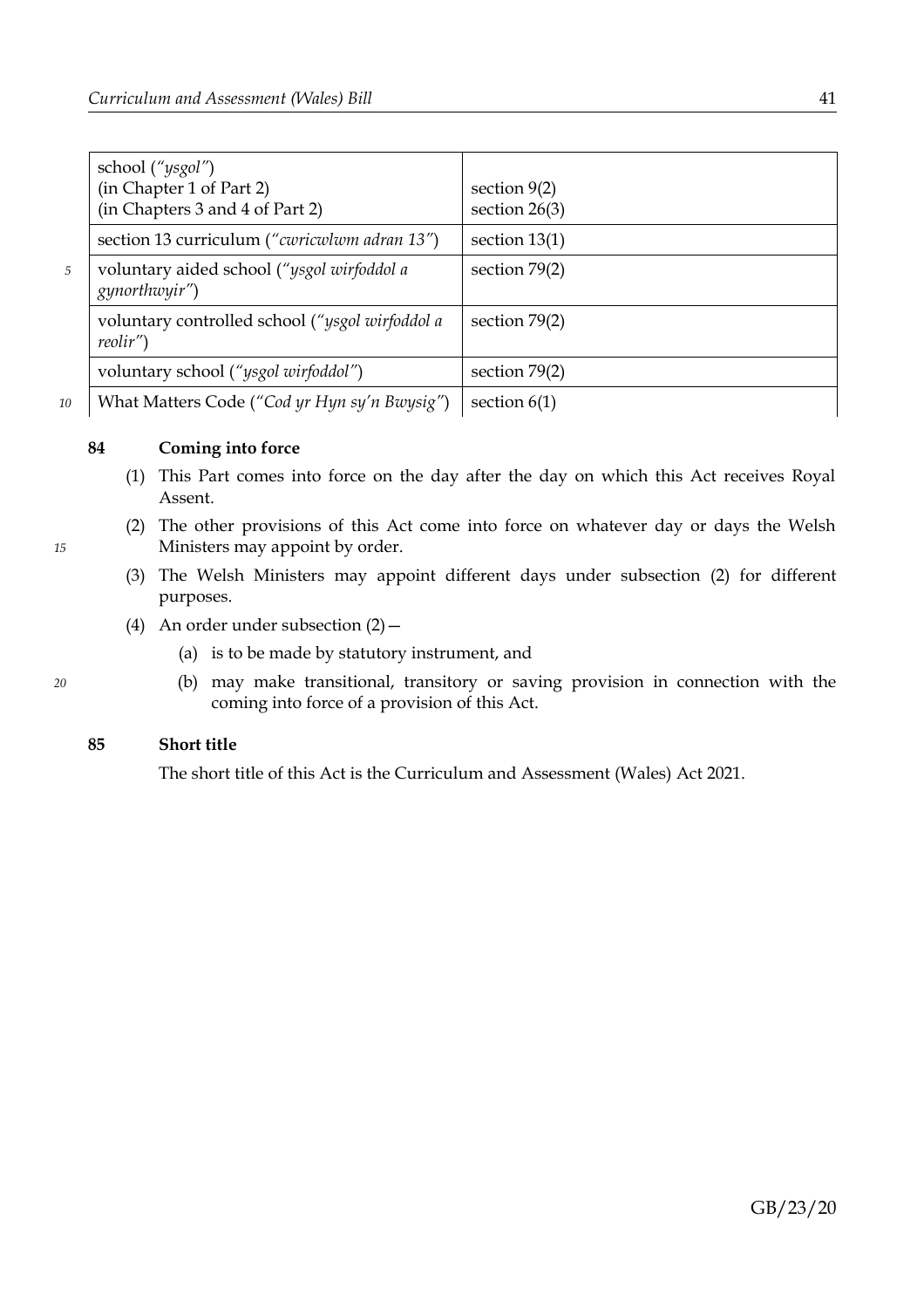# <span id="page-45-0"></span>SCHEDULE 1

*(introduced by sections [24](#page-11-1)[\(3\),](#page-11-5) [29](#page-13-1)[\(3\)](#page-13-7)[\(b\)](#page-13-6) and [30](#page-13-0)[\(6\)](#page-14-5)[\(b\)\)](#page-14-4)*

# RELIGION, VALUES AND ETHICS

# <span id="page-45-1"></span>PART 1

# CURRICULUM DESIGN

# *Application*

*5*

1 This Part applies for the purposes of section [24](#page-11-1)[\(3\)](#page-11-5) (provision for teaching and learning encompassing the mandatory element of Religion, Values and Ethics).

<span id="page-45-6"></span>*Community schools and foundation and voluntary schools without a religious character*

- 2 (1) This paragraph applies to— *10*
	- (a) a community school;
	- (b) a foundation or voluntary school without a religious character.
	- (2) The provision must have been designed having regard to the agreed syllabus.

<span id="page-45-5"></span><span id="page-45-4"></span>*Foundation and voluntary controlled schools that have a religious character*

- <span id="page-45-3"></span>3 (1) This paragraph applies to a foundation or voluntary controlled school that has a religious character. *15*
	- (2) The provision must have been designed having regard to the agreed syllabus.
	- (3) Sub-paragraph [\(4\)](#page-45-2) applies in those cases where that provision does not accord—
		- (a) with any provisions of the school's trust deed that relate to teaching and learning in respect of the mandatory element of Religion, Values and Ethics, or
		- (b) if there are no such provisions, with the tenets of the religion or religious denomination specified in relation to the school in an order under section 68A of the School Standards and Framework Act 1998 (c. 31).
	- (4) In those cases, the curriculum must also make additional provision for teaching and learning encompassing the mandatory element of Religion, Values and Ethics that does accord with those provisions or (as the case may be) tenets.

*Voluntary aided schools that have a religious character*

- <span id="page-45-8"></span><span id="page-45-7"></span>4 (1) This paragraph applies to a voluntary aided school that has a religious character.
	- (2) The provision must accord—
		- (a) with any provisions of the school's trust deed that relate to teaching and learning in respect of the mandatory element of Religion, Values and Ethics, or

<span id="page-45-2"></span>*25*

*30*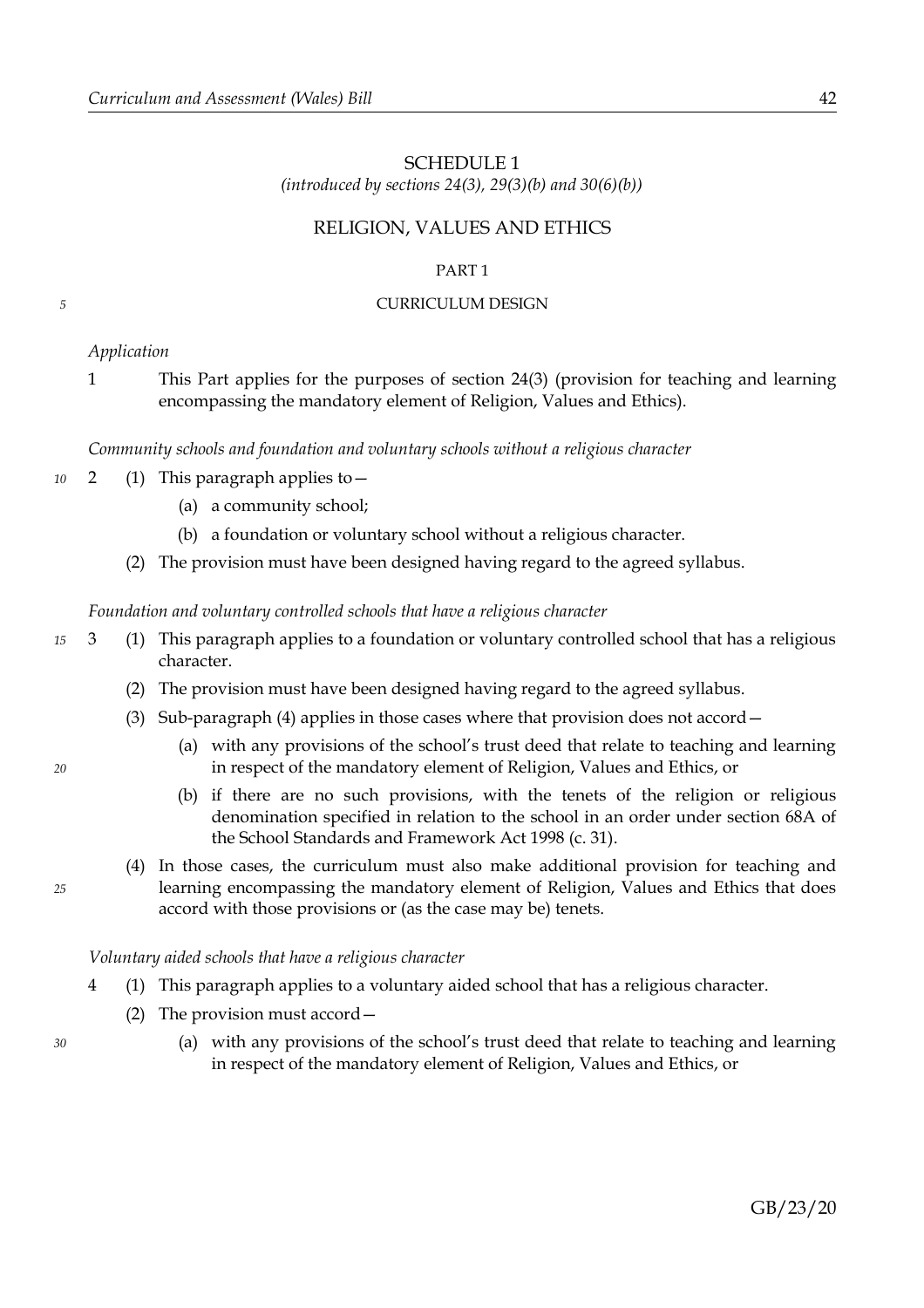- (b) if there are no such provisions, with the tenets of the religion or religious denomination specified in relation to the school in an order under section 68A of the School Standards and Framework Act 1998 (c. 31).
- <span id="page-46-3"></span>(3) Sub-paragraph [\(4\)](#page-46-2) applies in those cases where the provision required under subparagraph [\(2\)](#page-45-7) is not provision that accords with the agreed syllabus.
- <span id="page-46-2"></span>(4) In those cases, the curriculum must also make additional provision for teaching and learning encompassing the mandatory element of Religion, Values and Ethics that must have been designed having regard to the agreed syllabus.

#### <span id="page-46-0"></span>PART 2

#### CURRICULUM IMPLEMENTATION

#### *Application*

*5*

*10*

5 This Part applies to the teaching and learning that must be secured under sections [29](#page-13-1)[\(3\)](#page-13-7)[\(b\)](#page-13-6) and [30](#page-13-0)[\(6\)](#page-14-5)[\(b\)](#page-14-4) in respect of the mandatory element of Religion, Values and Ethics.

*Community schools and foundation and voluntary schools without a religious character*

- 6 (1) This paragraph applies to— *15*
	- (a) a community school;
	- (b) a foundation or voluntary school without a religious character.
	- (2) The teaching and learning must be that for which provision is made in the curriculum under paragraph [2](#page-45-6)[\(2\)](#page-45-5) (provision designed having regard to agreed syllabus).
- *Foundation and voluntary controlled schools that have a religious character 20*
	- 7 (1) This paragraph applies to a foundation or voluntary controlled school that has a religious character.
		- (2) The teaching and learning must be that for which provision is made in the curriculum under paragraph [3](#page-48-2)[\(2\)](#page-48-1) (provision designed having regard to agreed syllabus), except in the case of a pupil to whom sub-paragraph [\(4\)](#page-46-1) applies.
		- (3) In the case of a pupil to whom sub-paragraph [\(4\)](#page-46-1) applies, the teaching and leaning must be that for which provision is made in the curriculum under paragraph [3](#page-45-4)[\(3\)](#page-45-3) (provision that accords with trust deed etc).
		- (4) This sub-paragraph applies to a pupil if a parent of the pupil requests that the teaching and learning be that for which provision is made in the curriculum under paragraph [3](#page-45-4)[\(3\)](#page-45-3) (provision that accords with trust deed etc).

#### <span id="page-46-1"></span>*Voluntary aided schools that have a religious character*

8 (1) This paragraph applies to a voluntary aided school that has a religious character.

*25*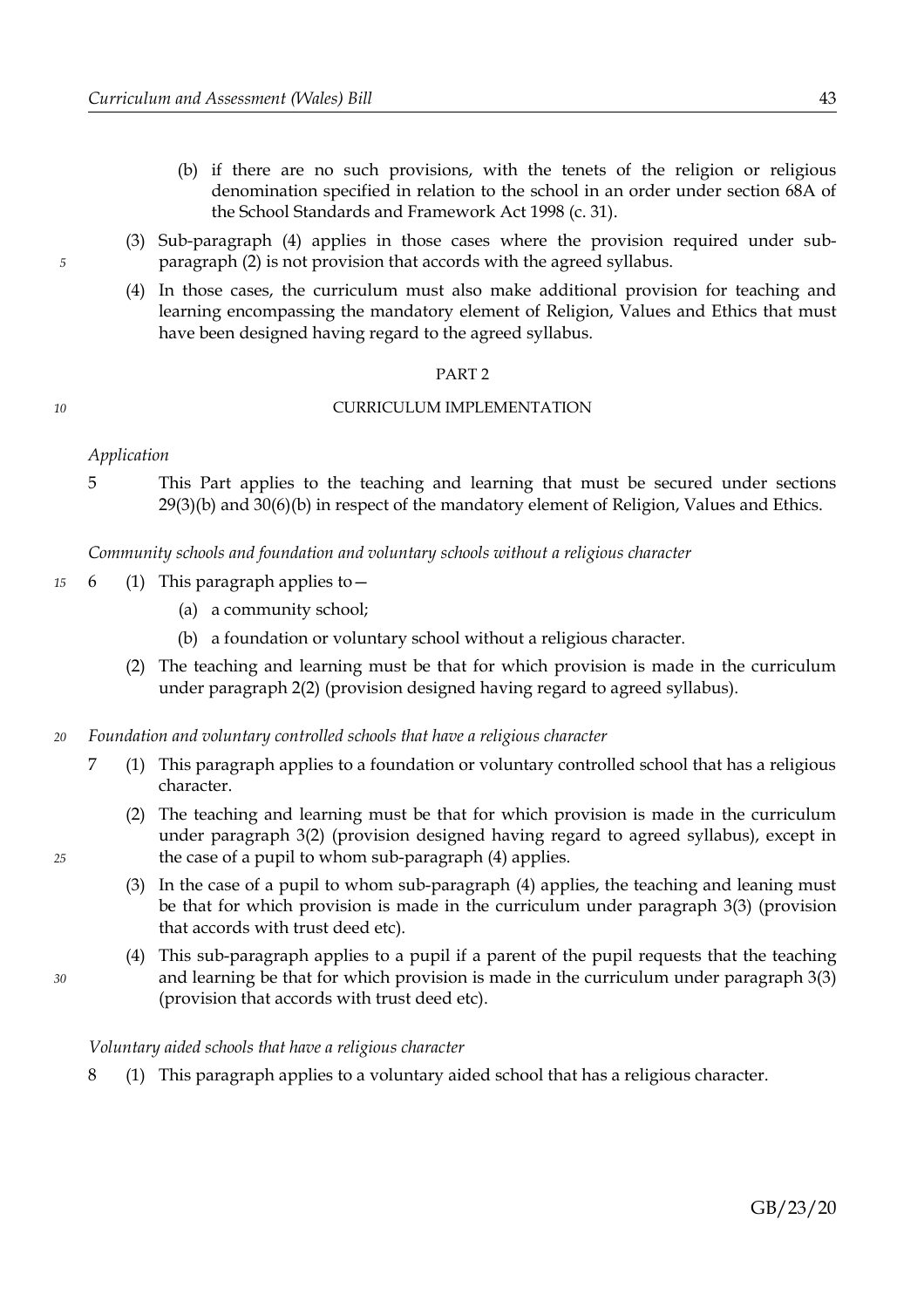- (2) The teaching and learning must be that for which provision is made in the curriculum under paragraph [4](#page-45-8)[\(2\)](#page-45-7) (provision that accords with trust deed etc), except in the case of a pupil to whom sub-paragraph [\(4\)](#page-47-0) applies.
- (3) In the case of a pupil to whom sub-paragraph [\(4\)](#page-47-0) applies, the teaching and learning must be that for which provision is made in the curriculum in accordance with paragraph [4](#page-45-8)[\(3\)](#page-46-3) (provision designed having regard to agreed syllabus).
- <span id="page-47-0"></span>(4) This sub-paragraph applies to a pupil if a parent of the pupil requests that the teaching and learning be that for which provision is made in the curriculum in accordance with paragraph [4](#page-45-8)[\(3\)](#page-46-3) (provision designed having regard to agreed syllabus).

#### PART 3

#### INTERPRETATION

- 9 (1) For the meaning of "agreed syllabus", see section 375A(7) of the Education Act 1996 (c. 56).
	- (2) For the purposes of this Schedule, a school has a religious character if it is designated by an order made (or treated as being made) under section 68A of the School Standards and Framework Act 1998 (c. 31) (and references to a school without a religious character are to be construed accordingly).

*10*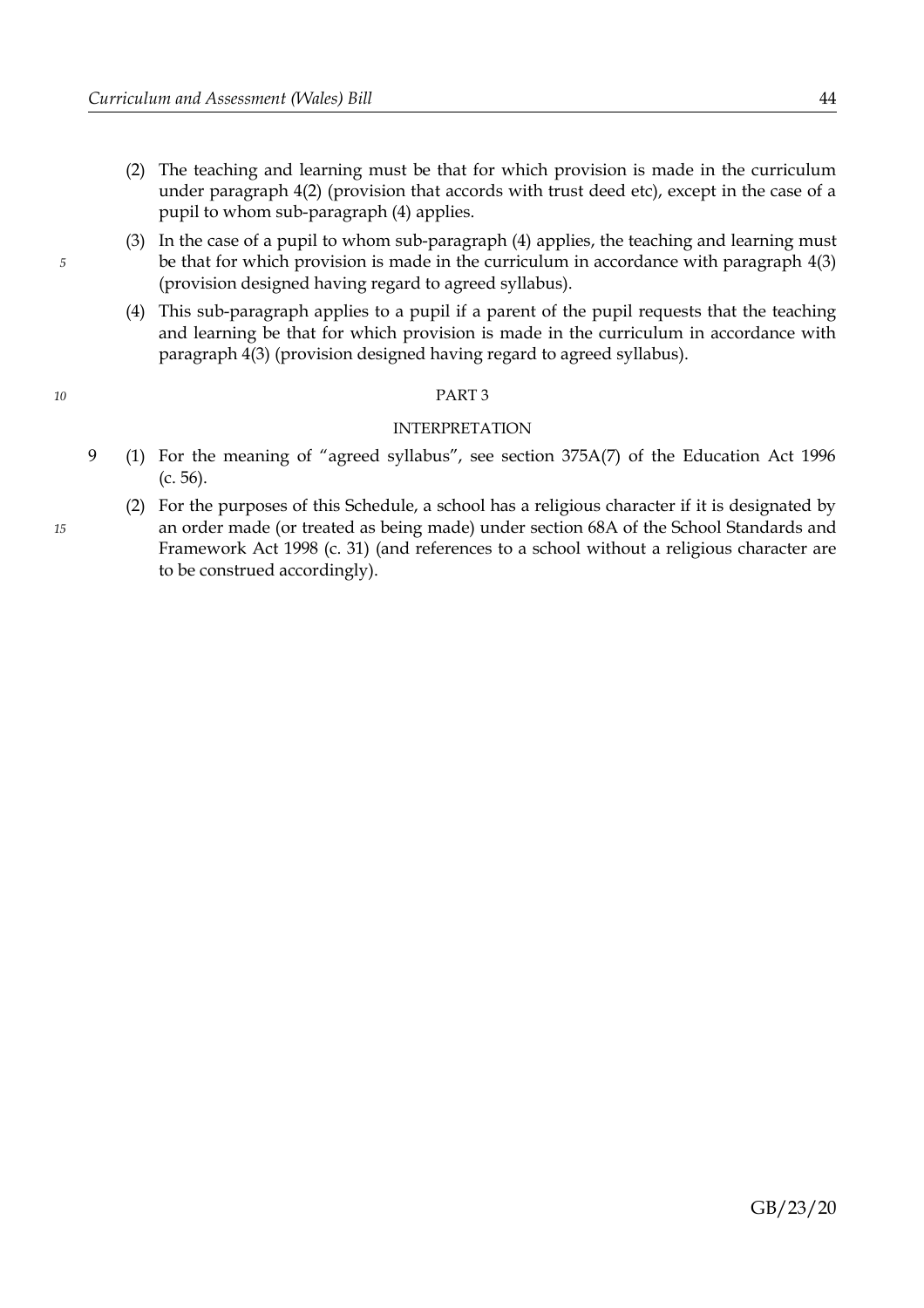# <span id="page-48-0"></span>SCHEDULE 2

*(introduced by section [73\)](#page-37-2)*

# MINOR AND CONSEQUENTIAL AMENDMENTS AND REPEALS

#### *Education Act 1996 (c. 56)*

- 1 The Education Act 1996 is amended as follows. *5*
	- 2 In section 4 (schools: general), in subsection (2), after "section 19(1)", in both places it occurs, insert "or 19A(1)".
	- 3 (1) Section 19 (exceptional provision of education in pupil referral units or elsewhere) is amended as follows.
		- (2) In the heading, at the end insert ": England".
			- (3) In subsection (1), after "Each local authority" insert "in England".
			- (4) In subsection (1A), omit "In relation to England,".
			- (5) Omit subsections (2) and (2A).
			- (6) In subsection (2B), after "a local authority" insert "in England".
			- (7) In subsection (3), after "A local authority" insert "in England".
				- (8) In subsection (3A), omit "In relation to England,".
				- (9) In subsection (4), after "A local authority" insert "in England".
			- (10) In subsection (7), after "pupil referral units" insert "maintained by a local authority in England".
- 4 After section 19 insert— *20*

### **"19A Exceptional provision of education in pupil referral units or elsewhere: Wales**

- (1) Each local authority in Wales must make arrangements for the provision of suitable education at school or otherwise than at school for children within the authority's area who—
	- (a) are of compulsory school age, and
	- (b) by reason of illness, exclusion from school or otherwise, may not receive suitable education for a period unless such arrangements are made for them.
- (2) A school established (whether before or after the commencement of this Act) and maintained by a local authority in Wales which—
	- (a) is specially organised to provide education for children falling within subsection (1), and
	- (b) is not a special school,
	- is to be known as a "pupil referral unit".
- (3) A local authority in Wales may secure the provision of boarding accommodation at any pupil referral unit.

*35*

*25*

*30*

<span id="page-48-2"></span><span id="page-48-1"></span>*10*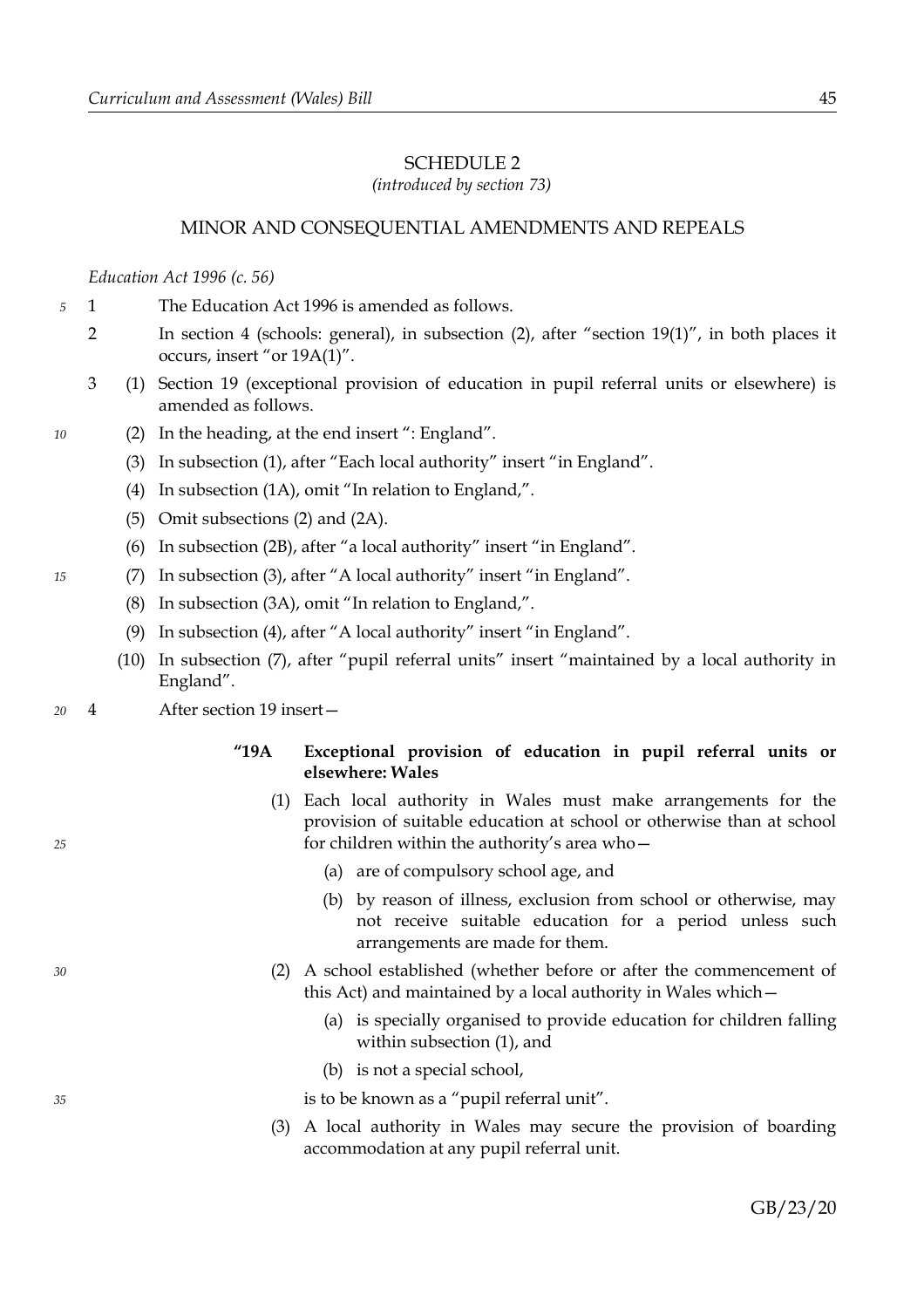- (5) In this section, "suitable education", in relation to a child or young person means efficient education suitable to the young person's age, ability and aptitude and to any additional learning needs the child or young person may have.
- (6) The following persons are to be treated as pupils for the purposes of this Act—
	- (a) any child for whom education is provided otherwise than at school under this section, and
	- (b) any young person for whom full-time education is provided otherwise than at school under this section.
- (7) Schedule 1 has effect in relation to pupil referral units maintained by local authorities in Wales."
- 5 In Part 5, in the heading of Chapter 3, after "Education" insert "etc".
- 6 (1) Section 375 (agreed syllabuses of religious education) is amended as follows.
	- (2) In the heading, after "religious education" insert ": England".
		- (3) In subsection  $(2)$ 
			- (a) in the words before paragraph (a), after "agreed syllabus" insert ", in relation to England,";
			- (b) in paragraph (b), after "local authority" insert "in England".
		- (4) In subsection (3), after "agreed syllabus" insert "for use in England".
	- (5) In subsection (4), after "local authority" insert "in England".
- 7 After section 375 insert—

### **"375A Agreed syllabus of Religion, Values and Ethics: Wales**

- (1) Each local authority in Wales must adopt a syllabus of Religion, Values and Ethics for use in the schools maintained by them.
- (2) The syllabus adopted by an authority may make different provision in respect of—
	- (a) different descriptions of school maintained by the local authority;
	- (b) different descriptions of pupils.
- (3) The syllabus—
	- (a) must reflect the fact that the religious traditions in Wales are in the main Christian while taking account of the teaching and practices of the other principal religions represented in Wales;

*20*

*5*

*10*

*15*

*30*

*25*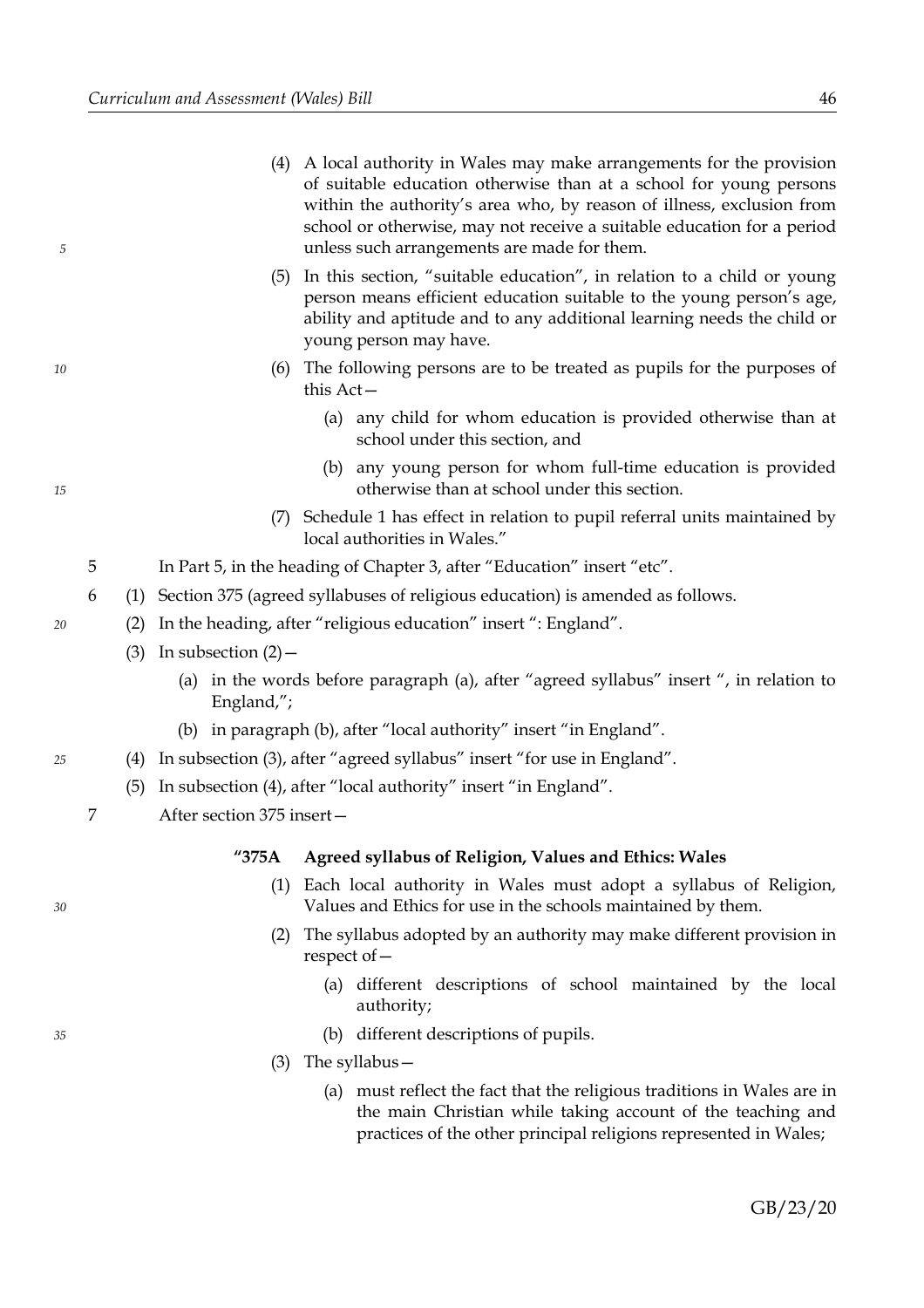- (b) must also reflect the fact that a range of non-religious philosophical convictions are held in Wales.
- (4) In subsection (3), the reference to philosophical convictions is to philosophical convictions within the meaning of Article 2 of the First Protocol to the European Convention on Human Rights.
- (5) Schedule 31 makes further provision in relation to a syllabus of Religion, Values and Ethics.
- (6) In this section—

"the European Convention on Human Rights" means the Convention for the Protection of Human Rights and Fundamental Freedoms, agreed by the Council of Europe at Rome on 4th November 1950, as it has effect for the time being in relation to the United Kingdom;

"the First Protocol", in relation to that Convention, means the protocol to the Convention agreed at Paris on 20th March 1952.

- (7) References in this Act to an agreed syllabus, in relation to Wales, are to a syllabus adopted under this section, or deemed to be adopted under this section by virtue of paragraph 14(2) of Schedule 31; and accordingly in relation to a syllabus deemed to have been so adopted, any reference to the date on which an agreed syllabus was adopted is a reference to the date of deemed adoption specified by the Welsh Ministers in a direction under that paragraph.
- (8) In exercising functions under this section, a local authority must have regard to any guidance given by the Welsh Ministers."
- 8 In the italic heading before section 390 (constitution of standing advisory councils on religious education), omit "*on religious education*". *25*
	- 9 (1) Section 390 (constitution of advisory councils) is amended as follows.
		- (2) In subsection (1), after "local authority" insert "in England".
		- (3) After subsection (1) insert—
- *30*

*35*

*5*

*10*

*15*

*20*

- $^{\prime\prime}(1A)$  A local authority in Wales shall constitute a standing advisory council on Religion, Values and Ethics for the purposes mentioned in section 391(1A)."
- (4) In subsection (2), for "The council" substitute "A council constituted under subsection (1) or  $(1A)$ ".
- (5) In subsection (3), for "The council" substitute "A council constituted under subsection (1) or  $(1A)$ ".
	- (6) In subsection  $(4)$ 
		- (a) in paragraph (a), before "a group" insert "in the case of an area in England,";
		- (b) after paragraph (a) insert—
			- "(aa) in the case of an area in Wales, a group of persons to represent—

GB/23/20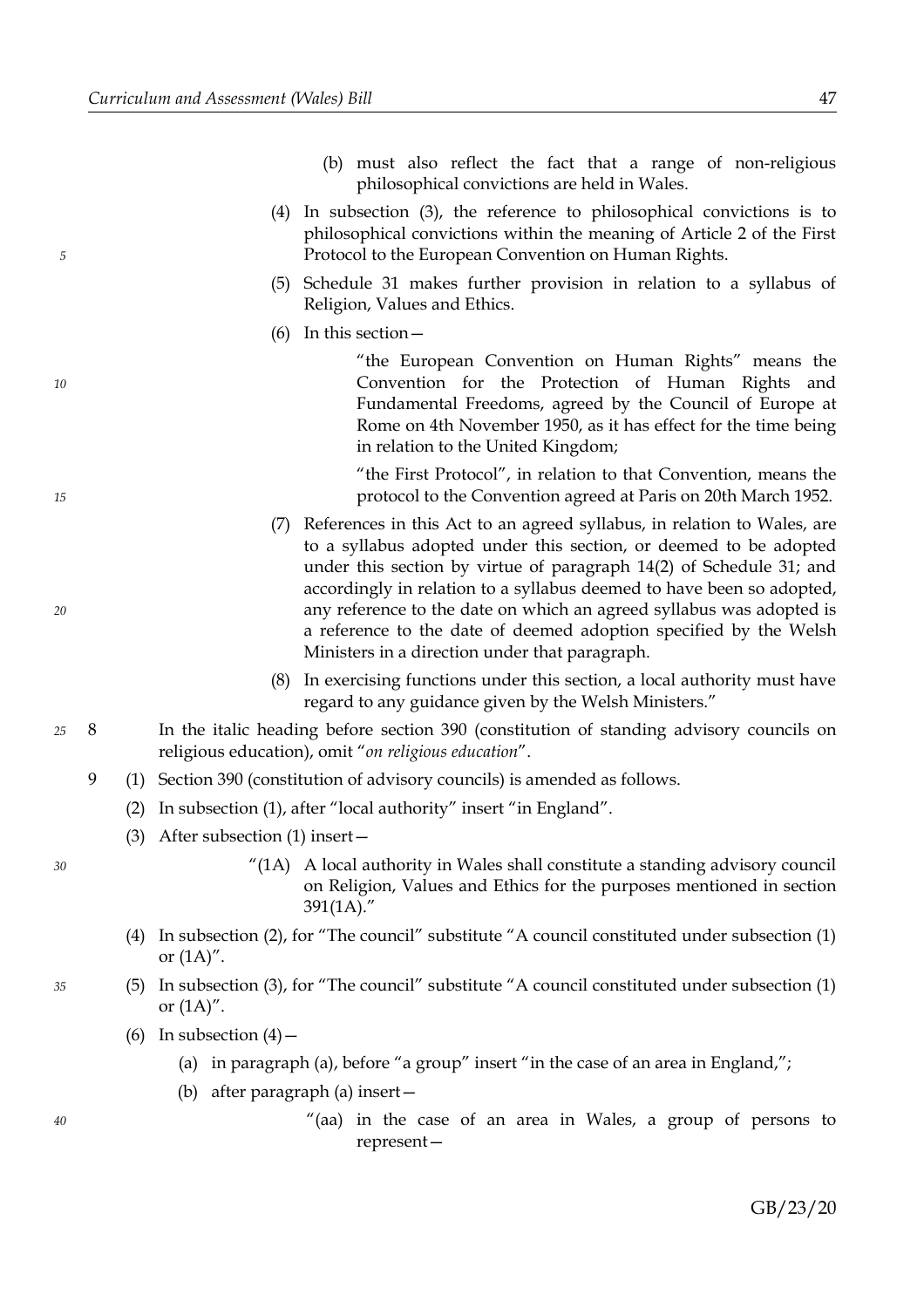- (i) Christian denominations and other religions and denominations of such religions, and
- (ii) non-religious philosophical convictions;".
- (7) In subsection (6), after "appointed" insert "by a local authority in England".
- (8) After subsection (6) insert—
	- $^{\prime\prime}$ (6A) A local authority in Wales, in appointing persons to a representative group under subsection (4)(aa), must take all reasonable steps to secure the outcome referred to in subsection (6B).
		- (6B) The outcome is that the number of members appointed to the group to represent a religion, denomination or non-religious philosophical conviction shall, so far as is consistent with the efficient discharge of the group's functions, reflect broadly the proportionate strength of that religion, denomination or non-religious philosophical conviction in the area."

#### (9) After subsection (7) insert— *15*

- "(8) In exercising functions under this section, a local authority in Wales must have regard to any guidance given by the Welsh Ministers.
	- (9) In this section, "non-religious philosophical conviction" has the same meaning as in section 375A(3)."
- 10 (1) Section 391 (functions of advisory councils) is amended as follows. *20*
	- (2) After subsection (1) insert—
		- "(1A) The purposes referred to in section 390(1A) are  $-$ 
			- (a) to advise the local authority on such matters connected with—
				- (i) religious worship in community schools or in foundation schools which (within the meaning of Part 2 of the School Standards and Framework Act 1998) do not have a religious character, and
				- (ii) the provision of teaching and learning, under the Curriculum and Assessment (Wales) Act 2021, either in respect of the mandatory element of Religion, Values and Ethics (within the meaning of that Act), or under section [61](#page-30-4) of that Act (post-compulsory education in maintained schools: Religion, Values and Ethics),

as the authority may refer to the council or as the council may see fit, and

- (b) to carry out the functions conferred on them by section 394."
- (3) In subsection (2), for "subsection  $(1)(a)$ " substitute "subsections  $(1)(a)$  and  $(1A)(a)$ ".
- (4) After subsection (10) insert—
	- "(11) In exercising its functions under this Act, a council constituted by a local authority in Wales must have regard to any guidance issued by the Welsh Ministers."

*25*

*30*

*35*

*10*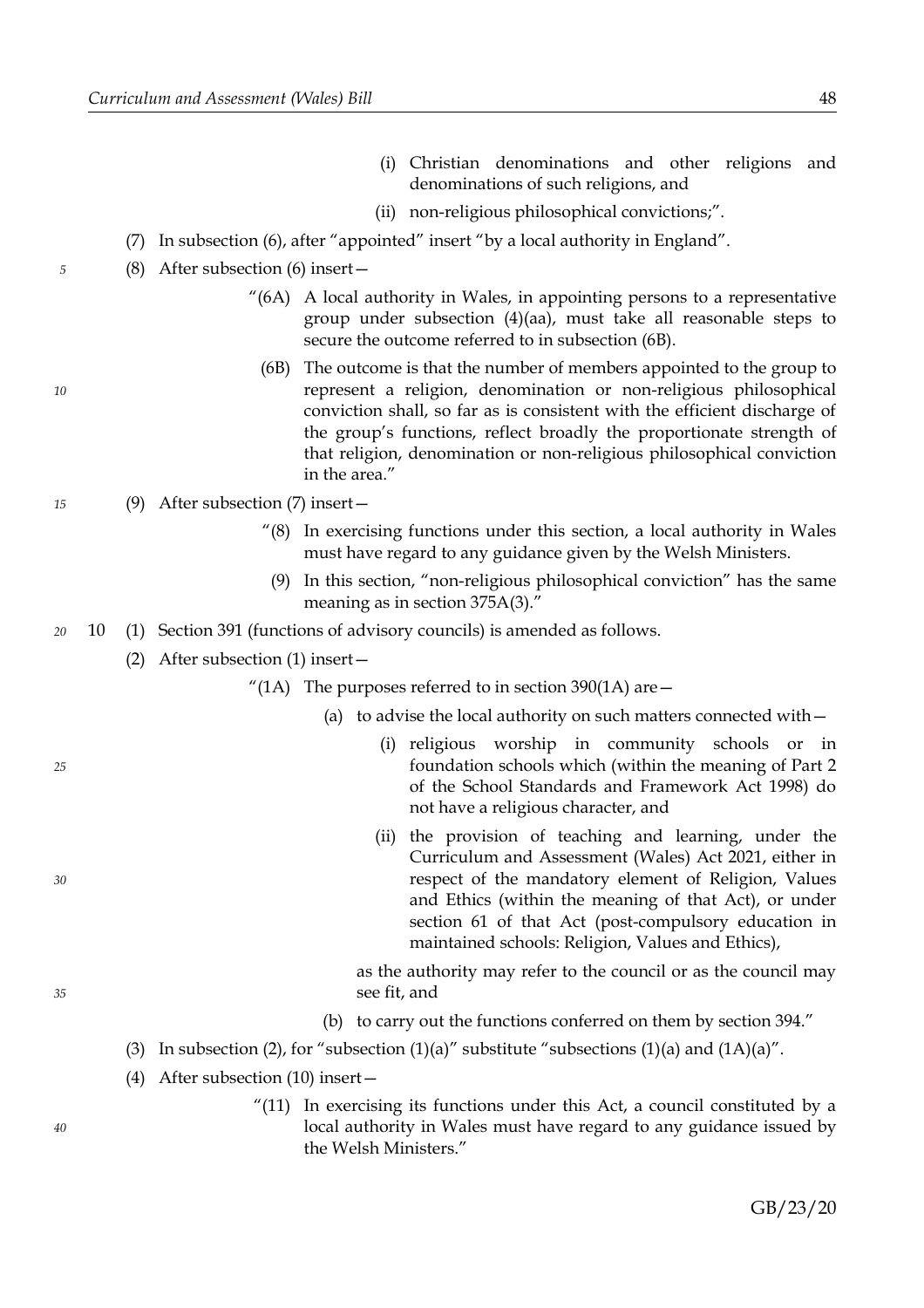- 11 (1) Section 392 (advisory councils: supplementary provisions) is amended as follows.
	- (2) In subsection (1), for "the standing advisory council on religious education" substitute "a standing advisory council".
	- (3) In subsection (2), after each reference to "denomination" insert ", philosophical conviction".
	- (4) In subsection (3), after "denomination" insert ", philosophical conviction".
	- (5) In subsection (8), in paragraph (b), after each reference to "denomination" insert ", philosophical conviction".
- 12 In section 394 (determination of cases in which requirement for Christian collective worship is not to apply), in subsection  $(1)$ , in paragraph  $(b)$  –
	- (a) after "section" insert "68A or";
	- (b) after "by" insert "the Welsh Ministers or".
- 13 In section 396 (power of Secretary of State to direct advisory council to revoke determination or discharge duty), in subsection (1), after "local authority" insert "in England".
	- 14 After section 396 insert—

# **"396A Power of Welsh Ministers to direct advisory council to revoke determination etc**

- (1) Where the Welsh Ministers are satisfied, either on complaint by any person or otherwise, that any standing advisory council constituted by a local authority in Wales under section 390—
	- (a) have acted, or are proposing to act, unreasonably in determining for the purposes of section 394 or 395 whether it is appropriate for the requirement imposed by paragraph 3(2) of Schedule 20 to the School Standards and Framework Act 1998 to apply in the case of any school or any class or description of pupils at a school, or
	- (b) have failed to discharge any duty imposed under section 394 or 395,

the Welsh Ministers may give the council such directions as to the revocation of the determination, or the withdrawal of the proposed determination or (as the case may be) the discharge of the duty as appear to them to be expedient; and the council shall comply with the directions.

(2) Directions under subsection (1) may provide for the making by the council of a new determination to take effect in place of the determination or proposed determination to be revoked or withdrawn by them."

*10*

*5*

*15*

- 
- *20*
- *25*
- *30*

*35*

<sup>15</sup> (1) Section 397 (religious education: access to meetings and documents) is amended as follows.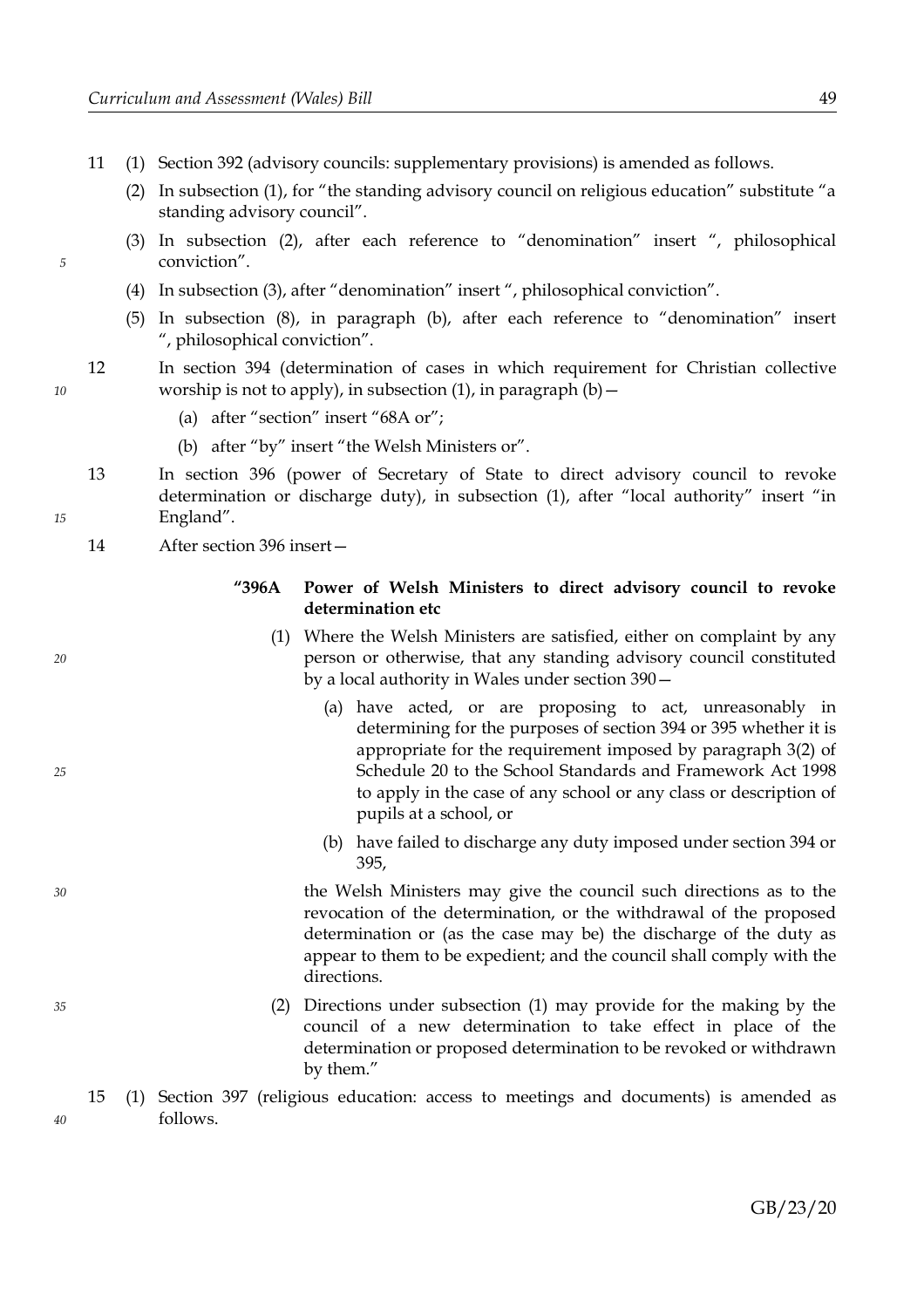- (2) In the heading, omit "Religious education:"
- (3) In subsection  $(1)$ 
	- (a) in paragraph (a), for " $(1)$ " substitute " $(A1)$ ";
	- (b) in paragraph (b), omit "on religious education".
- (4) In subsection (2), after "Regulations" insert "made by the appropriate authority".
	- (5) After subsection (3) insert—
		- "(4) The "appropriate authority" is  $-$ 
			- (a) in relation to a conference convened by a local authority in Wales, or a standing advisory council convened by a local authority in Wales, the Welsh Ministers;
			- (b) in relation to a conference convened by a local authority in England, or a standing advisory council convened by a local authority in England, the Secretary of State."
- 16 (1) Section 399 (determination of question whether religious education in accordance with trust deed) is amended as follows.
	- (2) In the heading, after "religious education" insert "or education in respect of Religion, Values and Ethics".
	- (3) The existing provision becomes subsection (1).
	- (4) In subsection (1), after "voluntary school" insert "in England".
	- (5) After subsection (1), insert—
		- "(2) Where any trust deed relating to a foundation or voluntary school in Wales makes any provision whereby a bishop or any other ecclesiastical or denominational authority has power to decide whether provision for the mandatory element of Religion, Values and Ethics does or does not accord with the provisions of the trust deed, that question shall be determined in accordance with the provisions of the trust deed.
		- (3) In subsection (2), the reference to the mandatory element of Religion, Values and Ethics has the same meaning as in the Curriculum and Assessment (Wales) Act 2021."
- 17 In the italic heading before section 403, after "*Sex education*" insert "*in England*".
- 18 (1) Section 403 (sex education: manner of provision) is amended as follows.
	- (2) In the heading, after "Sex education" insert "in England".
	- (3) In subsection  $(1)$ 
		- (a) after "head teacher" insert "of a maintained school in England";
		- (b) for "a maintained" substitute "the".
	- (4) In subsection (1A), in the words before paragraph (a), after "maintained schools" insert "in England".
	- (5) In subsection (1C), after "schools" insert "in England".

*10*

*5*

*20*

*35*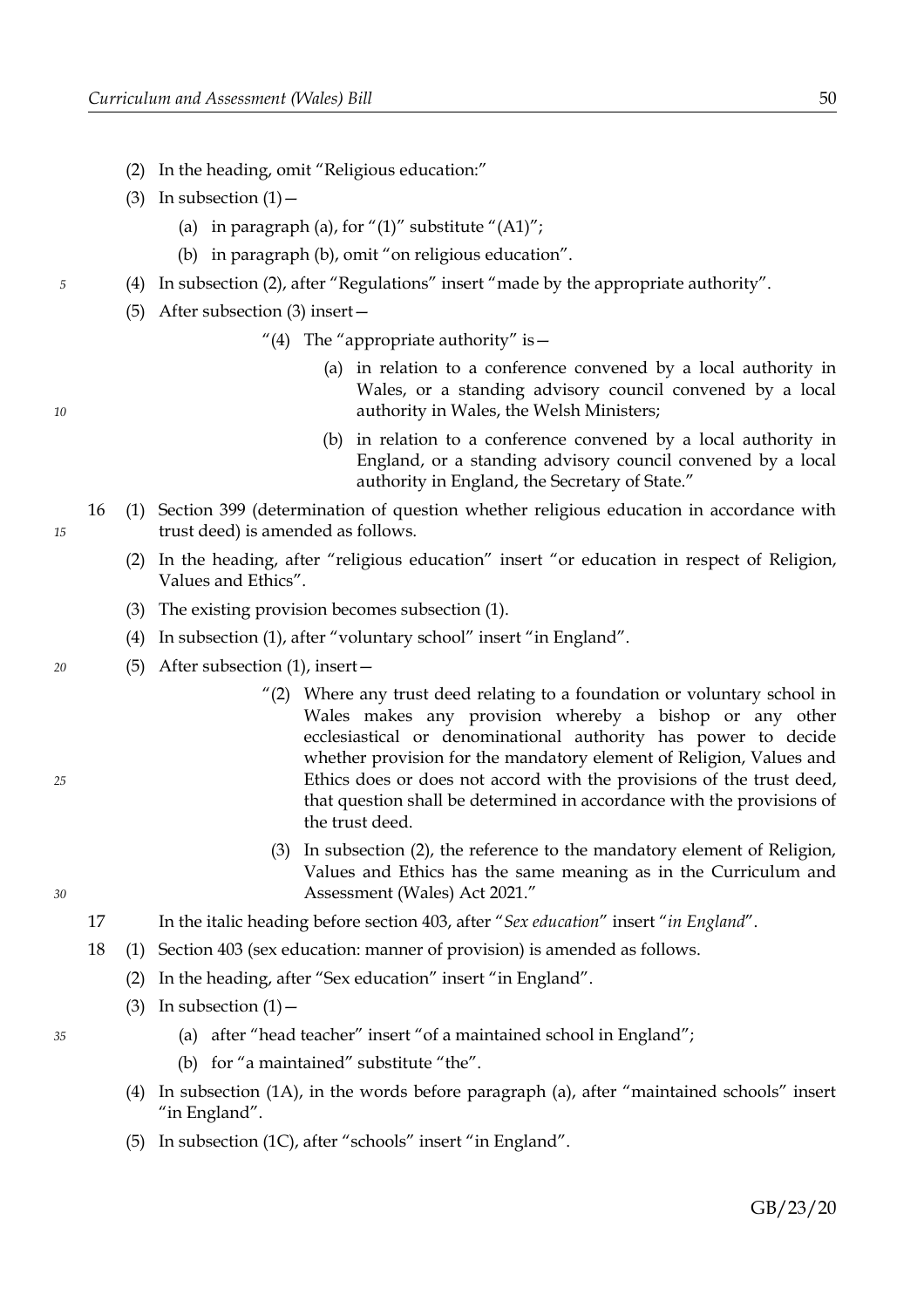- 19 In section 404 (sex education: statements of policy)— (a) in the heading, after "Sex education" insert "in England"; (b) in subsection (1), after "maintained school" insert "in England". 20 In section 405 (exemption from sex education)— (a) in the heading, after "sex education" insert "in England"; (b) in subsection (1), after "maintained school" insert "in England". 21 In section 444ZA (application of section 444 to alternative educational provision), in subsection (1), after "section 19" insert "or 19A". 22 In section 569 (regulations), in subsection (2B)— (a) before "444A" insert "397,"; (b) before "made by the Welsh Ministers" insert ", or under paragraph 6B or 6C of Schedule 1,". 23 In section 579 (general interpretation), in subsection (1), in the definition of "regulations"— (a) omit "(except in Chapter 5A)"; (b) at the end insert ", except where otherwise stated or where the function of making the regulations has been transferred to the Welsh Ministers in relation to Wales". 24 In section 580 (index), for the entry for "agreed syllabus" substitute— "agreed syllabus (in relation to England) (in relation to Wales) Section 375(2) and (4) Section 375A(7)". 25 (1) Schedule 1 (pupil referral units) is amended as follows. (2) After paragraphs 1 and 2 (general adaptations of enactments) insert— "2A Paragraphs 1 and 2 do not apply to references in an enactment in, or made under, the Curriculum and Assessment (Wales) Act 2021." (3) In paragraph 6 (curriculum)— (a) in sub-paragraph  $(1)$  -(i) after "every pupil referral unit" insert "maintained by a local authority in England"; (ii) omit "or 99(1)"; (b) in sub-paragraph (2), after "every pupil referral unit" insert "maintained by a local authority in England"; *5 10 15 20 25 30*
	- (c) omit sub-paragraphs (3) and (4).
	- (4) After paragraph 6 insert—

*35*

- "6A Paragraphs 6B, 6C and 6D apply in relation to every pupil referral unit maintained by a local authority in Wales.
- 6B (1) The local authority, the management committee (where applicable) and the teacher in charge of a pupil referral unit must exercise their functions—

GB/23/20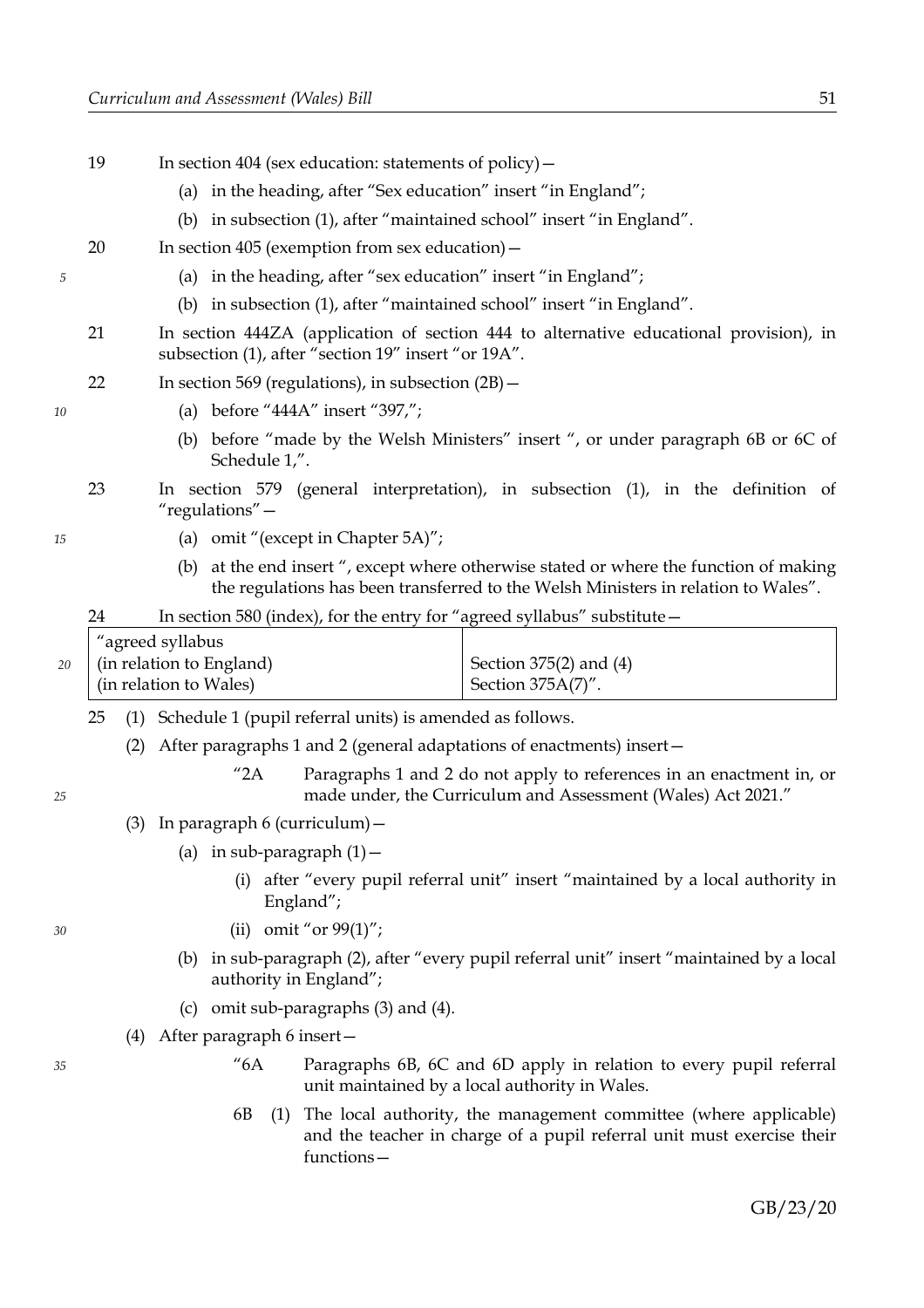|    |    |     | (a) in relation to registered pupils of compulsory school age at the<br>unit, in accordance with sections 50 to 52 of the Curriculum<br>and Assessment (Wales) Act 2021 (curriculum requirements);                                                                                                                      |
|----|----|-----|-------------------------------------------------------------------------------------------------------------------------------------------------------------------------------------------------------------------------------------------------------------------------------------------------------------------------|
| 5  |    |     | (b) in relation to registered pupils above compulsory school age at<br>the unit, with a view to securing that the curriculum for those<br>pupils meets the requirements in sub-paragraph (2).                                                                                                                           |
|    |    |     | (2) The requirements are that the curriculum is a balanced and broadly<br>based curriculum which-                                                                                                                                                                                                                       |
| 10 |    |     | (a) promotes the spiritual, moral, cultural, mental and physical<br>development of the pupils, and                                                                                                                                                                                                                      |
|    |    |     | (b) prepares them for the opportunities, responsibilities and<br>experiences of later life.                                                                                                                                                                                                                             |
| 15 |    | (3) | The Welsh Ministers may, by regulations, make provision in respect<br>of the curriculum for registered pupils above compulsory school age<br>at pupil referral units, including provision as to making, and keeping<br>up to date, a written statement of the policy in relation to the<br>curriculum for those pupils. |
|    | 6C |     | The Welsh Ministers may, by regulations -                                                                                                                                                                                                                                                                               |
| 20 |    |     | (a) require the local authority, the management committee (where<br>applicable) or the teacher in charge of a pupil referral unit to<br>exercise any functions relating to the curriculum that are<br>specified in regulations, or                                                                                      |
| 25 |    |     | (b) require those persons, or any of them, to collaborate with each<br>other in exercising any functions relating to the curriculum that<br>are specified in regulations.                                                                                                                                               |
|    | 6D | (1) | Each local authority in Wales must make arrangements to deal with<br>complaints that the authority, or the teacher in charge of a pupil<br>referral unit maintained by the authority-                                                                                                                                   |
| 30 |    |     | (a) have acted or are proposing to act unreasonably in relation to<br>the exercise of a power conferred, or the performance of a duty<br>imposed, on them-                                                                                                                                                              |
|    |    |     | (i) by section 50, 51 or 52 of the Curriculum and<br>Assessment (Wales) Act 2021, or                                                                                                                                                                                                                                    |
| 35 |    |     | (ii) by paragraph 6B, or by regulations made under<br>paragraph 6B or 6C, or                                                                                                                                                                                                                                            |
|    |    |     | (b) have failed to discharge a duty imposed on them by or under<br>any of those provisions.                                                                                                                                                                                                                             |
| 40 |    | (2) | The Welsh Ministers must not exercise their powers under Chapter 2<br>of Part 2 of the School Standards and Organisation (Wales) Act 2013<br>(intervention in local authorities) in relation to -                                                                                                                       |
|    |    |     | a complaint for which arrangements are required to be made<br>(a)<br>under sub-paragraph (1), or                                                                                                                                                                                                                        |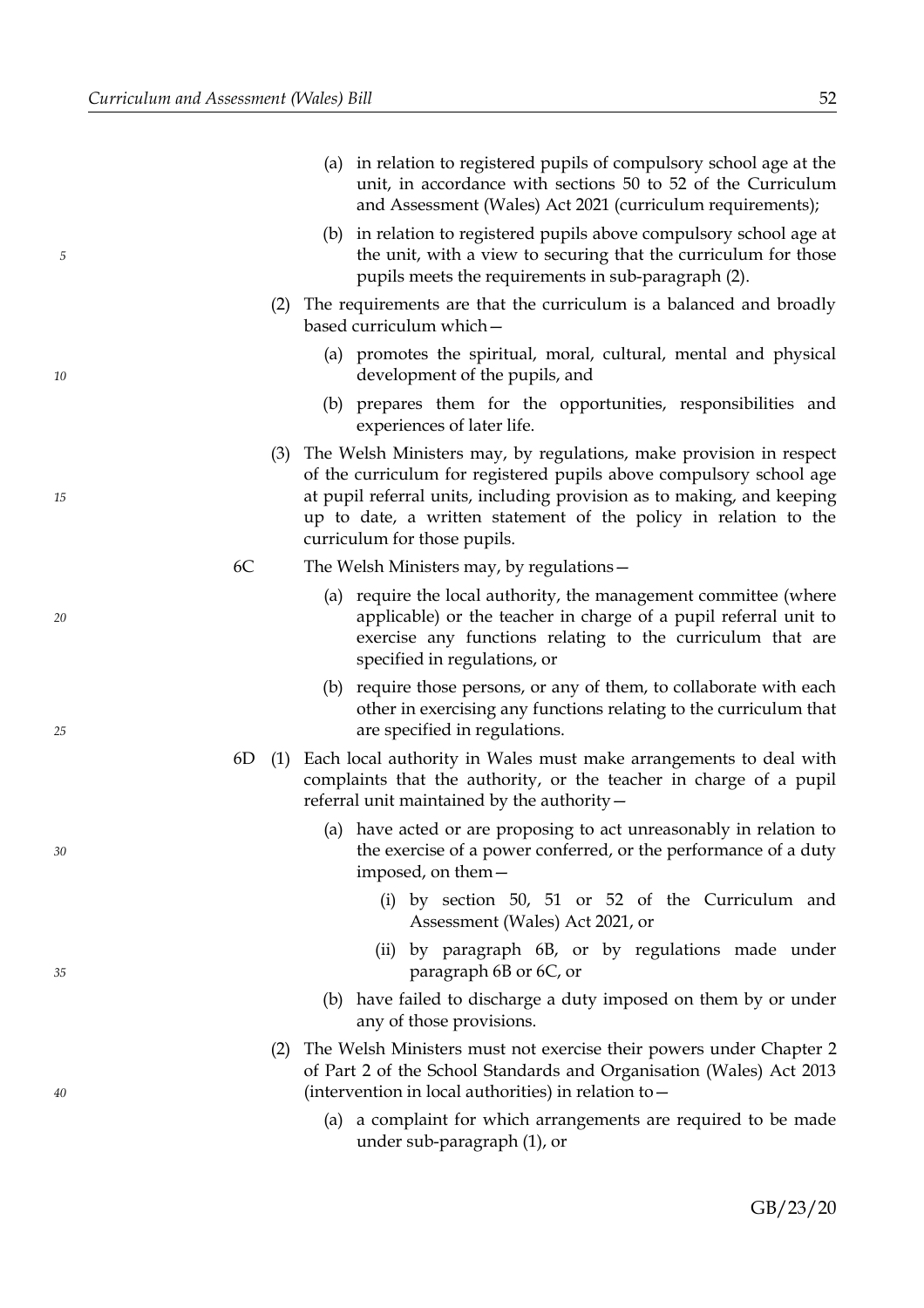(b) a complaint that a local authority in Wales has failed to exercise its powers to secure compliance by the teacher in charge of a pupil referral unit with a duty referred to in subparagraph (1),

unless a complaint about the same matter has been made, and has been dealt with, in accordance with arrangements made under that sub-paragraph."

- (5) In paragraph 8—
	- (a) the existing provision becomes sub-paragraph (1);
	- (b) in that sub-paragraph—
		- (i) after "pupil referral units" insert "in England";
		- (ii) after "community schools" insert "in England";
	- (c) after that sub-paragraph insert—
		- "(2) Sections 406 and 407 (political indoctrination, and treatment of political issues) apply in relation to pupil referral units in Wales as they apply in relation to community schools in Wales."
- 26 (1) Schedule 31 (agreed syllabuses of religious education) is amended as follows.
	- (2) In the heading of the Schedule, after "Religious Education" insert "and Religion, Values and Ethics".
	- (3) Before the heading of paragraph 1 insert—

*"Duty to convene conference to prepare first syllabus of Religion, Values and Ethics: Wales*

- A1A local authority in Wales must convene a conference for the purpose of preparing the first syllabus of Religion, Values and Ethics to be adopted by the local authority under section 375A."
- (4) In paragraph 4, in sub-paragraph  $(2)$  -
	- (a) in paragraph (a), before "a committee" insert "in the case of an area in England,";
	- (b) after paragraph (a) insert—
		- "(aa) in the case of an area in Wales, a committee of persons representing—
			- (i) Christian denominations and other religions and denominations of such religions, and
			- (ii) non-religious philosophical convictions;".
- (5) In paragraph 4, in sub-paragraph (4), after "appointed" insert "by a local authority in England".
- (6) In paragraph 4, after sub-paragraph (4) insert—

*20*

*10*

*5*

*25*

*35*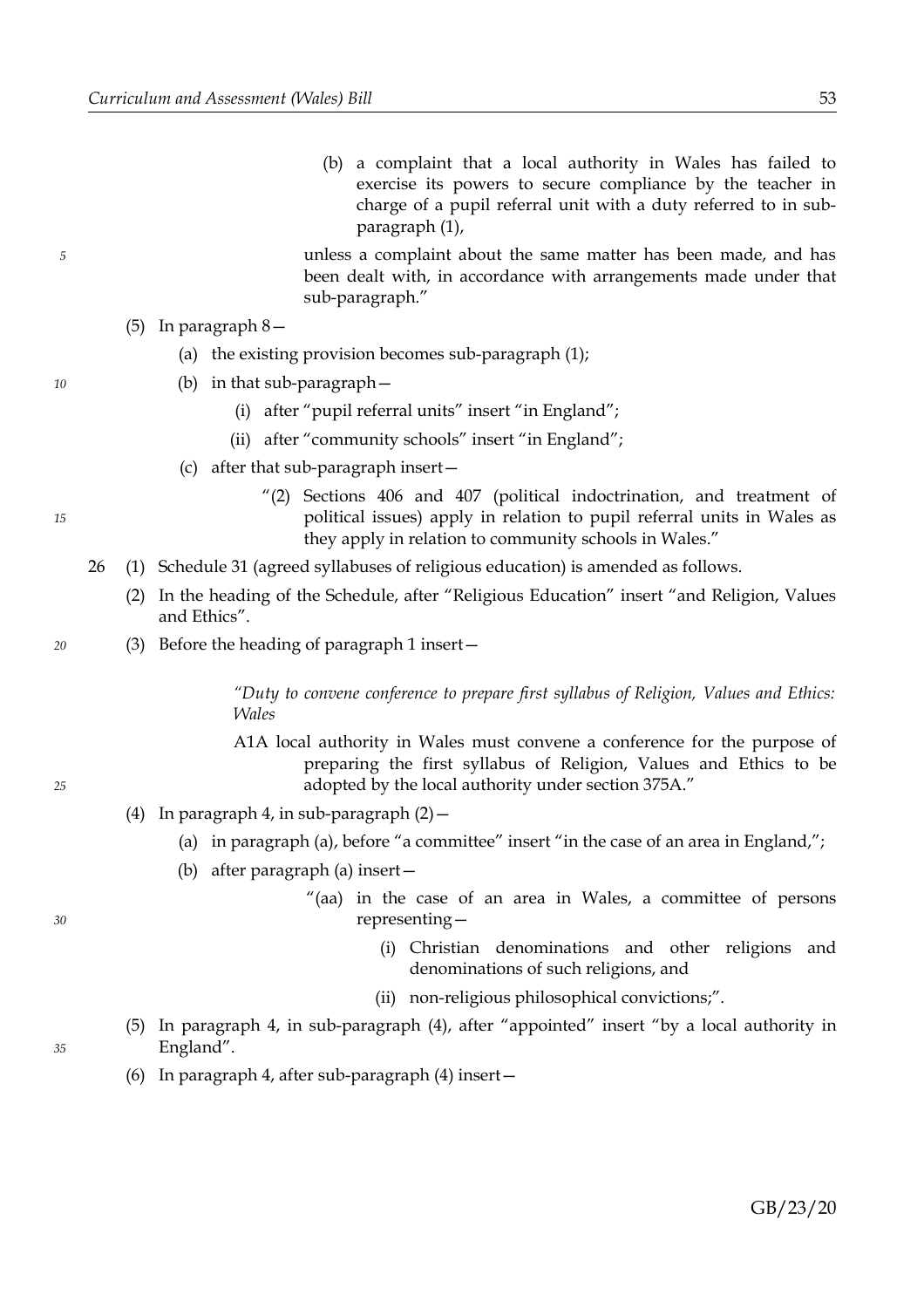- "(5) A local authority in Wales, in appointing persons to a representative group under sub-paragraph (2)(aa), must take all reasonable steps to secure the outcome referred to in sub-paragraph (6).
	- (6) The outcome is that the number of members appointed to the committee to represent a religion, denomination or non-religious philosophical conviction shall, so far as consistent with the efficient discharge of the committee's functions, reflect broadly the proportionate strength of that religion, denomination or non-religious philosophical conviction in the area.
	- (7) In this paragraph, "non-religious philosophical conviction" has the same meaning as in section 375A(3)."
- (7) In paragraph 7—
	- (a) in sub-paragraph (1), after each reference to "denomination" insert ", philosophical conviction";
	- (b) in sub-paragraph (2), after "denomination" insert ", philosophical conviction".
- (8) In paragraph 8, in paragraph (b), after "denomination" insert ", philosophical conviction".
- (9) After paragraph 9 insert—

*"Adoption of first syllabus of Religion,Values and Ethics: Wales*

- 9A (1) This paragraph applies where a local authority in Wales convene a conference for the purpose of preparing the first syllabus of Religion, Values and Ethics to be adopted by the authority under section 375A.
	- $(2)$  If  $-$ 
		- (a) the conference unanimously recommend a syllabus for adoption by the authority under section 375A, and
		- (b) it appears to the authority that the recommended syllabus meets the condition in sub-paragraph (3),

the authority may give effect to the recommendation by adopting the syllabus.

- (3) The condition is that the syllabus—
	- (a) reflects the fact that the religious traditions in Wales are mainly Christian, while taking account of the teaching and practices of the other principal religions represented in Wales, and
	- (b) also reflects the fact that a range of non-religious philosophical convictions (within the meaning of section 375A(3)) are held in Wales.
	- $(4)$  If —

*15*

*5*

*10*

*20*

*30*

*25*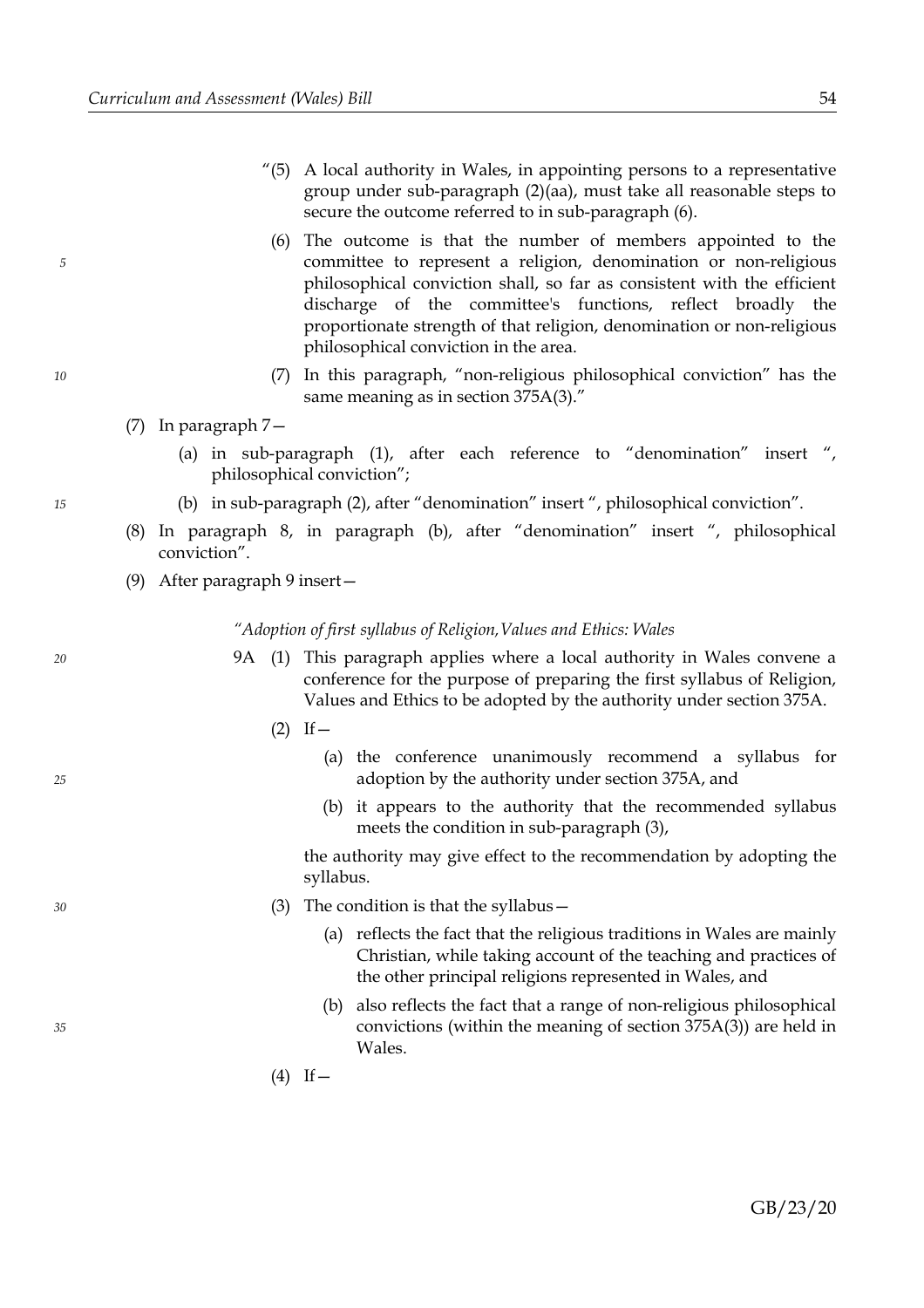|    |                           | (a) | the authority report to the Welsh Ministers that the conference<br>are unable unanimously to recommend a syllabus for adoption<br>under section 375A,                                                           |
|----|---------------------------|-----|-----------------------------------------------------------------------------------------------------------------------------------------------------------------------------------------------------------------|
| 5  |                           |     | (b) the authority report to the Welsh Ministers that the condition<br>in sub-paragraph (3) prevents them from giving effect to the<br>unanimous recommendation of the conference, or                            |
|    |                           |     | (c) it appears to the Welsh Ministers that the authority have failed<br>to exercise their power under sub-paragraph (2) to give effect<br>to the unanimous recommendation of the conference,                    |
| 10 |                           |     | the Welsh Ministers must proceed in accordance with paragraph 12."                                                                                                                                              |
|    | $(10)$ In paragraph $10-$ |     |                                                                                                                                                                                                                 |
|    |                           |     | (a) in sub-paragraph (1) for "This paragraph applies where a local authority"<br>substitute "Sub-paragraph (2) applies where a local authority in England";                                                     |
|    |                           |     | (b) after sub-paragraph $(2)$ insert $-$                                                                                                                                                                        |
| 15 |                           |     | $^{\prime\prime}$ (2A) Sub-paragraphs (2B) and (2C) apply where a local authority in Wales<br>cause a conference to be convened for the purpose of reconsidering<br>any agreed syllabus under paragraph 2 or 3. |
|    | $(2B)$ If $-$             |     |                                                                                                                                                                                                                 |
|    |                           | (a) | the conference -                                                                                                                                                                                                |
| 20 |                           |     | unanimously recommend that the existing syllabus<br>(i)<br>should continue to be the agreed syllabus, or                                                                                                        |
|    |                           |     | unanimously recommend a new syllabus to be adopted<br>(iii)<br>in substitution for the existing syllabus, and                                                                                                   |
| 25 |                           | (b) | it appears to the authority that the condition in sub-paragraph<br>(2C) has been met in relation to the syllabus,                                                                                               |
|    |                           |     | the authority may give effect to the recommendation.                                                                                                                                                            |
|    | (2C)                      |     | The condition in this sub-paragraph is met in relation to a syllabus if<br>the syllabus $-$                                                                                                                     |
| 30 |                           |     | (a) reflects the fact that the religious traditions in Wales are in the<br>main Christian while taking account of the teaching and<br>practices of the other principal religions represented in Wales,<br>and   |
| 35 |                           | (b) | also reflects the fact that a range of non-religious philosophical<br>convictions (within the meaning of section 375A(3)) are held in<br>Wales.                                                                 |
|    | (2D)                      |     | Sub-paragraph (3) applies in relation to local authorities in England<br>and local authorities in Wales.";                                                                                                      |
|    |                           |     | (c) in sub-paragraph (3), in paragraph (a), after "Secretary of State" insert "(in the<br>case of an authority in England) or to the Welsh Ministers (in the case of an                                         |
| 40 | authority in Wales)";     |     |                                                                                                                                                                                                                 |

GB/23/20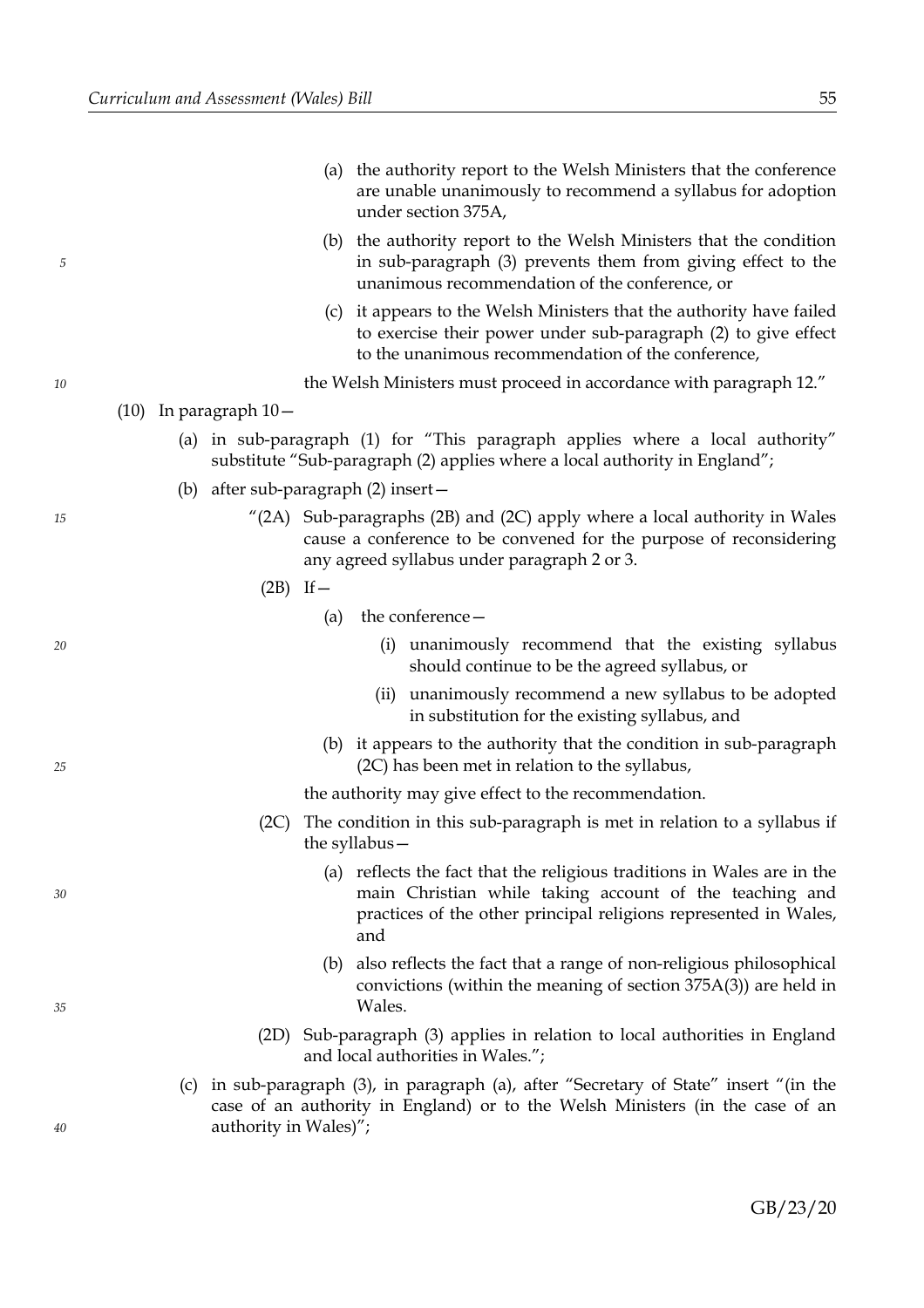- (d) in sub-paragraph (3), in paragraph (b), after " $(2)(b)$ " insert "or, as the case may be,  $(2B)(b)$ ,";
- (e) in sub-paragraph  $(3)$ , in paragraph  $(c)$  -
	- (i) after "Secretary of State" insert "or, as the case may be, the Welsh Ministers,";
	- (ii) after "sub-paragraph (2)" insert "or, as the case may be, sub-paragraph  $(2B)''$ ;
	- (iii) in the words after paragraph (c), after "Secretary of State" insert "or, as the case may be, the Welsh Ministers,".
- (11) In paragraph 12, after sub-paragraph (1) insert—
	- $^{\prime\prime}(1A)$  Where required by paragraph 9A or 10 to proceed in accordance with this paragraph, the Welsh Ministers shall appoint a body of persons appearing to the Welsh Ministers to possess relevant experience to prepare a syllabus of Religion, Values and Ethics."

#### (12) In paragraph 13—

- (a) in sub-paragraph (1), in paragraph (b), after "religious education" insert "or, as the case may be, a syllabus of Religion, Values and Ethics";
- (b) in sub-paragraph (1), in paragraph (c), for "to the Secretary of State" substitute " $-$ 
	- (i) in the case of a body appointed by the Secretary of State, to the Secretary of State;
	- (ii) in the case of a body appointed by the Welsh Ministers, to the Welsh Ministers".

#### (13) In paragraph 14—

- (a) the existing provision becomes sub-paragraph (1);
- (b) in that sub-paragraph, for "the appointed body" substitute "a body appointed under paragraph 12 by the Secretary of State";
- (c) after that sub-paragraph insert—
	- "(2) The syllabus prepared by a body appointed by the Welsh Ministers under paragraph 12 shall be deemed to be the syllabus adopted by the authority under section 375A—
		- (a) as from such date as the Welsh Ministers may direct, and
		- (b) until a new syllabus is adopted by that authority under that section."
- (14) After paragraph 14 insert—

#### *"Guidance*

14A (1) In exercising functions under this Schedule, each of the persons specified in sub-paragraph (2) must have regard to any guidance given by the Welsh Ministers.

*20*

*5*

*10*

*15*

*25*

*30*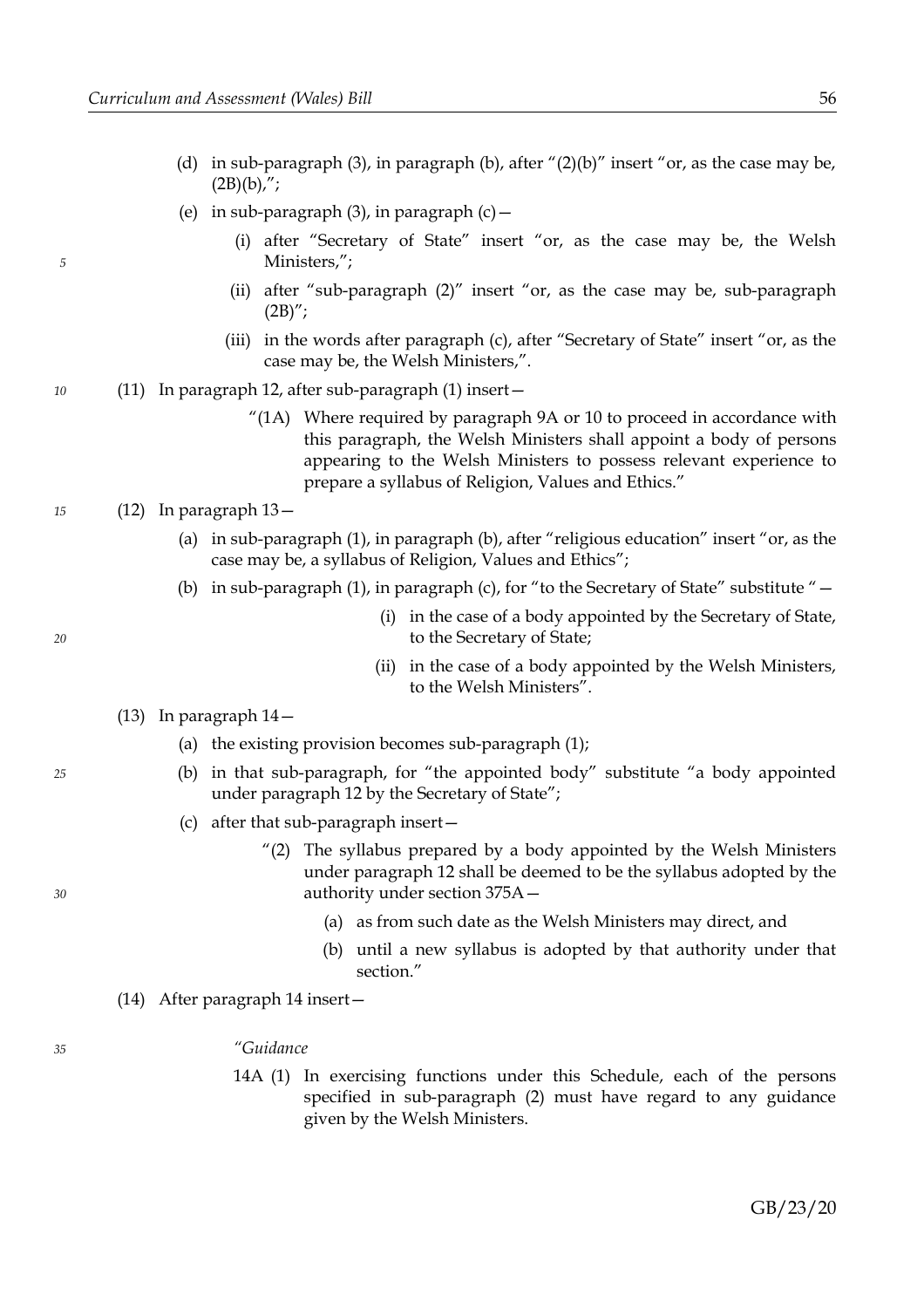- (2) The persons are—
	- (a) a local authority in Wales;
	- (b) a conference convened by a local authority in Wales under this Schedule;
	- (c) a body of persons appointed by the Welsh Ministers under paragraph 12."

*Education Act 1997 (c. 44)*

- 27 The Education Act 1997 is amended as follows.
- 28 In section 56 (construction), in subsection (1), in the definition of "regulations", at the end insert ", except where otherwise stated or where the function of making regulations under this Act has been transferred to the Welsh Ministers in relation to Wales". *10*

*School Standards and Framework Act 1998 (c. 31)*

- 29 The School Standards and Framework Act 1998 is amended as follows.
- 30 In section 58 (appointment and dismissal of certain teachers at schools with a religious character), in subsection (1), in the text after paragraph (b), after "in accordance with" insert "section 68A and". *15*
	- 31 In section 60 (staff at foundation or voluntary school with a religious character), in subsection (5), in paragraph (a), in sub-paragraph (i), after "under" insert "section 68A or".
- 32 In Part 2, in the heading of Chapter 6 (religious education and worship), after "religious education" insert "etc". *20*
	- 33 Before section 69 (and the italic heading before it) insert—

*"Designation of schools: Wales*

*25*

*30*

*35*

*5*

# **68A Designation of schools with a religious character: Wales**

- (1) For the purposes of this Part and the Curriculum and Assessment (Wales) Act 2021 a foundation or voluntary school in Wales has a religious character if it is designated as a school having such a character by an order made by the Welsh Ministers.
- (2) An order under subsection (1) must state the religion or religious denomination in accordance with whose tenets provision in the school's curriculum in respect of Religion, Values and Ethics is, or may be, required to be designed and implemented under the Curriculum and Assessment (Wales) Act 2021 (or, as the case may be, each such religion or religious denomination).
- (3) The procedure to be followed in connection with—
	- (a) the designation of a school in an order under subsection (1), and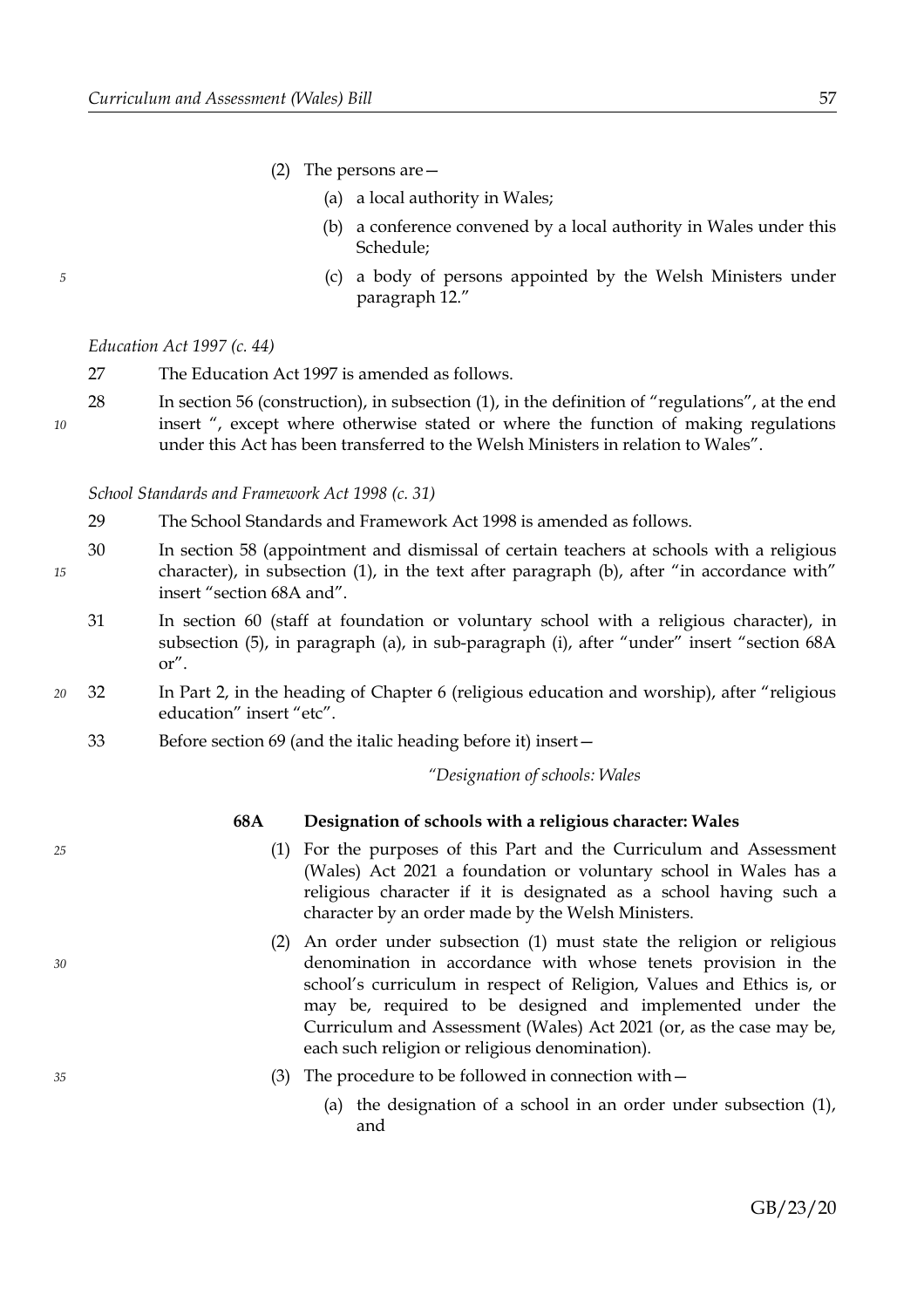(b) the statement required by subsection (2),

may be specified in regulations made by the Welsh Ministers.

- (4) Any order made under section 69(3) in respect of a foundation or voluntary school in Wales that has effect immediately before the coming into force of this section continues to have effect until revoked.
- (5) Where an order continues to have effect under subsection  $(4)$  -
	- (a) the order is to be treated for all purposes as being an order made under this section,
	- (b) the school designated by the order is to be treated for all purposes as being designated under this section, and
	- (c) any references in the order to religious education are to be treated as being references to Religion, Values and Ethics."
- 34 In the italic heading before section 69, at the end insert "*: England*".
- 35 (1) Section 69 (duty to secure due provision of religious education) is amended as follows. *15*
	- (2) In the heading, after "religious education" insert ": England".
	- (3) In subsection  $(1)$ 
		- (a) in the words before paragraph (a), after "voluntary school" insert "in England";
		- (b) in the words after paragraph (b), omit "or  $101(1)(a)$ ".

#### (4) In subsection  $(2)$  –

- (a) in the words before paragraph (a), omit "or  $101(1)(a)$ ";
- (b) in paragraph (a), after "voluntary schools" insert "in England";
- (c) in paragraph (b), after "voluntary controlled schools" insert "in England";
- (d) in paragraph (c), after "voluntary aided schools" insert "in England".
- (5) In subsection (3), after "voluntary school" insert "in England". *25*
	- 36 (1) Section 71 (exceptions and special arrangements: provision for special schools) is amended as follows.
		- (2) In subsection (1), in the words before paragraph (a), after "voluntary school" insert "in England".
		- (3) In subsection (2), in paragraph (a), omit "or  $101(1)(a)$ ".
			- (4) In subsection (7), after "foundation special school" insert "in England".
			- (5) After subsection (7) insert—
				- "(7A) Regulations made by the Welsh Ministers shall make provision for ensuring that, so far as practicable, every pupil attending a community or foundation special school in Wales attends religious worship unless withdrawn from attendance at such worship—

*35*

*30*

*5*

*10*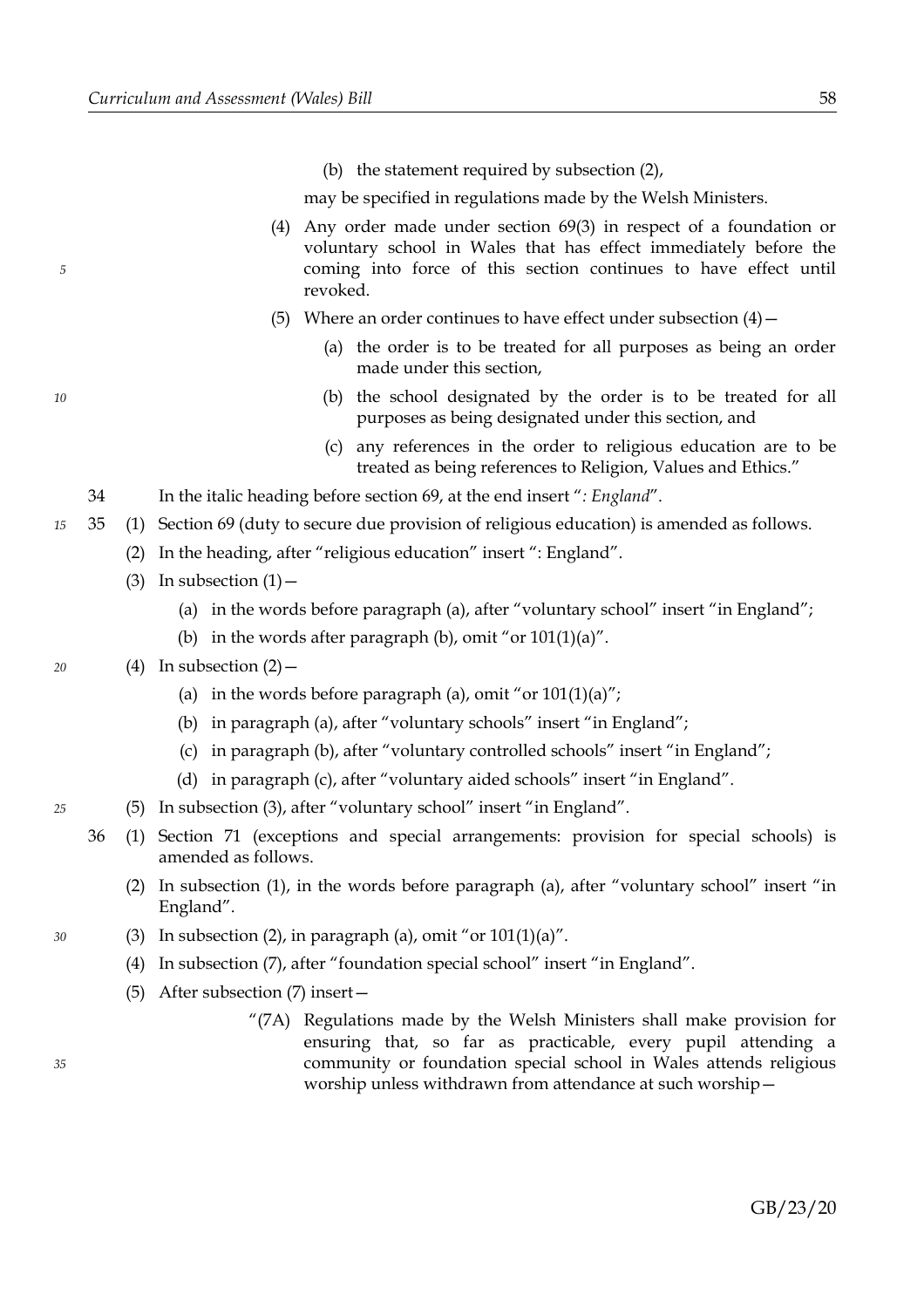- (a) in the case of a sixth-form pupil, in accordance with the pupil's own wishes, and
- (b) in any other case, in accordance with the wishes of the pupil's parent."
- 37 (1) Section 124B (designation of independent schools as having a religious character) is amended as follows.
	- (2) Before subsection (1) insert—
		- "(A1) Subsections (1) and (3) of section 68A (which relate to the designation of foundation or voluntary schools in Wales as having a religious character) apply in relation to an independent school in Wales as they apply in relation to a foundation or voluntary school in Wales, but as  $if -$ 
			- (a) in subsection (1) of that section, the references to Part 2 and the Curriculum and Assessment (Wales) Act 2021 were a reference to this Part, and
			- (b) in subsection (3) of that section, the reference to subsection (2) of that section were a reference to subsection (2) of this section."
	- (3) In subsection  $(1)$ 
		- (a) after "voluntary schools" insert "in England";
		- (b) after "independent school" insert "in England".
	- (4) In subsection (2), after "made under " insert "section 68A by virtue of subsection (A1) or under".
	- 38 In section 138A (procedure for regulations)—
		- (a) in the heading, after "under" insert "section 71(7A) or";
		- (b) in subsection (1), after "under" insert "section 71(7A) or".
	- 39 (1) Section 142 (general interpretation) is amended as follows.
		- (2) In subsection  $(1)$ 
			- (a) in the definition of "Church in Wales school"—
				- (i) for "Secretary of State" substitute "Welsh Ministers";
				- (ii) for "section  $69(4)$ " substitute "section  $68A$ ";
			- (b) in the definition of "regulations", for "(except in sections 89 to 90)" substitute "(except where otherwise stated or where the function of making the regulations has been transferred to the Welsh Ministers in relation to Wales)";
			- (c) in the definition of "Roman Catholic Church school", after "section" insert "68A or".
		- (3) In subsection (2), for "the Secretary of State" substitute "the Welsh Ministers".
		- (4) In subsection (3), after "under" insert "section 68A,".
	- 40 (1) Section 143 (index) is amended as follows.

*15*

*5*

*10*

*20*

*30*

*35*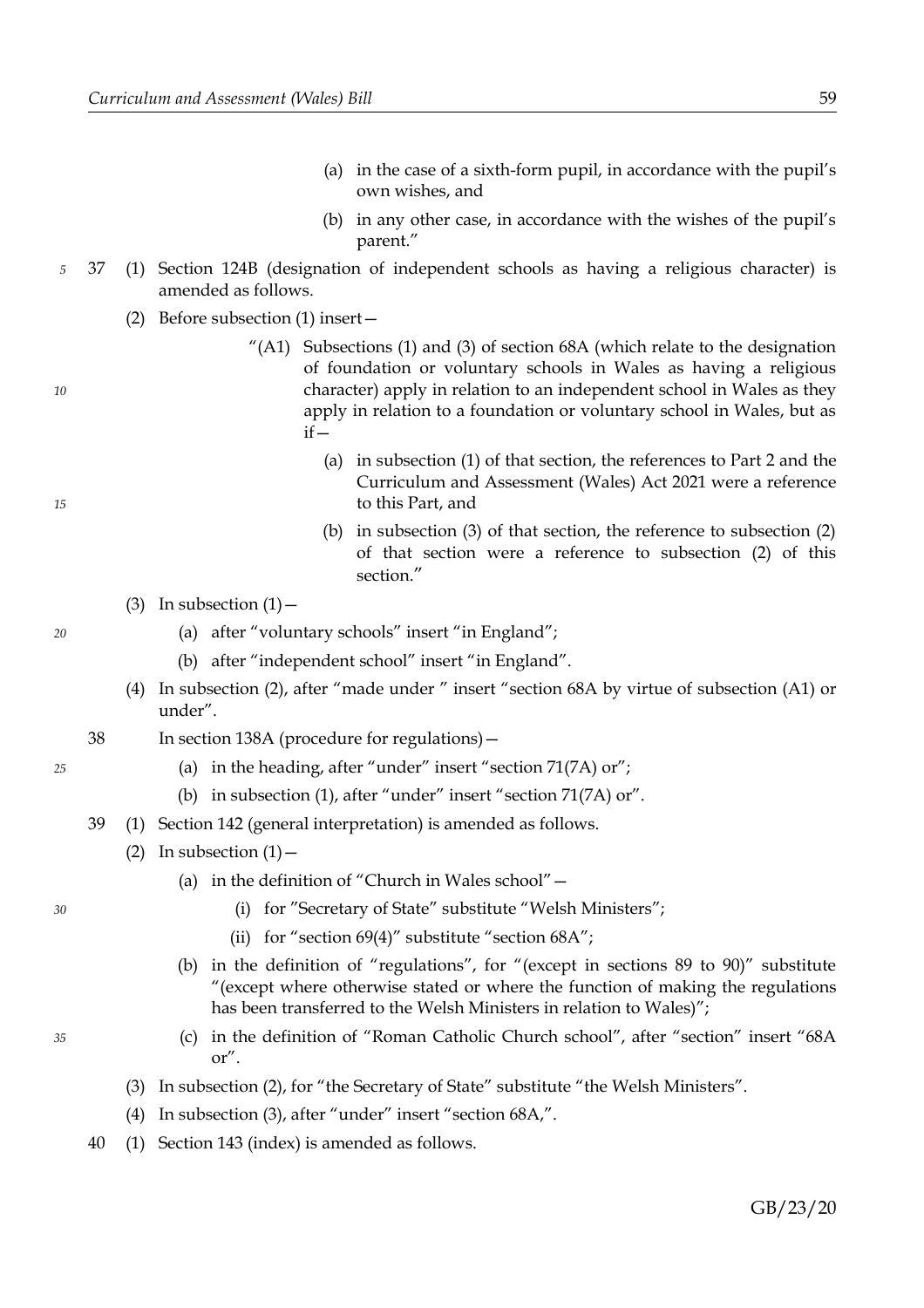(2) In the entry beginning "school which has a religious character", after "school" in the first place it occurs insert "in England".

| After that entry, insert $-$              |                                     |
|-------------------------------------------|-------------------------------------|
| "school in Wales which has a religious    |                                     |
| character                                 |                                     |
| (in Part 2 in relation to a foundation or | section $68A(1)$                    |
| voluntary school)                         |                                     |
| (in Part 5A in relation to an independent | sections $68A(1)$ and $124B(A1)$ ". |
| school)                                   |                                     |
|                                           |                                     |

- 41 In Schedule 3, in Part 2 (funding of voluntary aided schools), in paragraph 5(12), in the definition of "appropriate schools", in paragraph (a), after "section" insert "68A or".
	- 42 (1) Schedule 19 (required provision for religious education) is amended as follows.
		- (2) In the heading of the Schedule, after "RELIGIOUS EDUCATION" insert ": ENGLAND".
		- (3) In paragraph 1 (introductory), in sub-paragraph  $(1)$ , omit "or  $101(1)(a)$ ".
		- (4) In paragraph 2 (community schools and foundation and voluntary schools without a religious character), in sub-paragraph (1)—
			- (a) in paragraph (a), after "community school" insert "in England";
			- (b) in paragraph (b), after "voluntary school" insert "in England".
		- (5) In paragraph 3 (foundation and voluntary controlled schools with a religious character), in sub-paragraph (1), after "voluntary controlled school" insert "in England".
		- (6) In paragraph 4 (voluntary aided schools with a religious character), in sub-paragraph (1), after "voluntary aided school" insert "in England".
	- 43 In Schedule 20 (collective worship), in paragraph 5, in the words after paragraph (b), after "section" insert "68A or".
- *Education Act 2002 (c. 32) 25*
	- 44 The Education Act 2002 is amended as follows.
	- 45 Omit Part 7 (the curriculum in Wales).
	- 46 (1) Section 210 (orders and regulations) is amended as follows.
		- (2) In subsection  $(6A)$ 
			- (a) omit "or Part 7";
			- (b) omit "unless the instrument contains an order mentioned in subsection (6AB)".
		- (3) Omit subsection (6AB).

*20*

*30*

*10*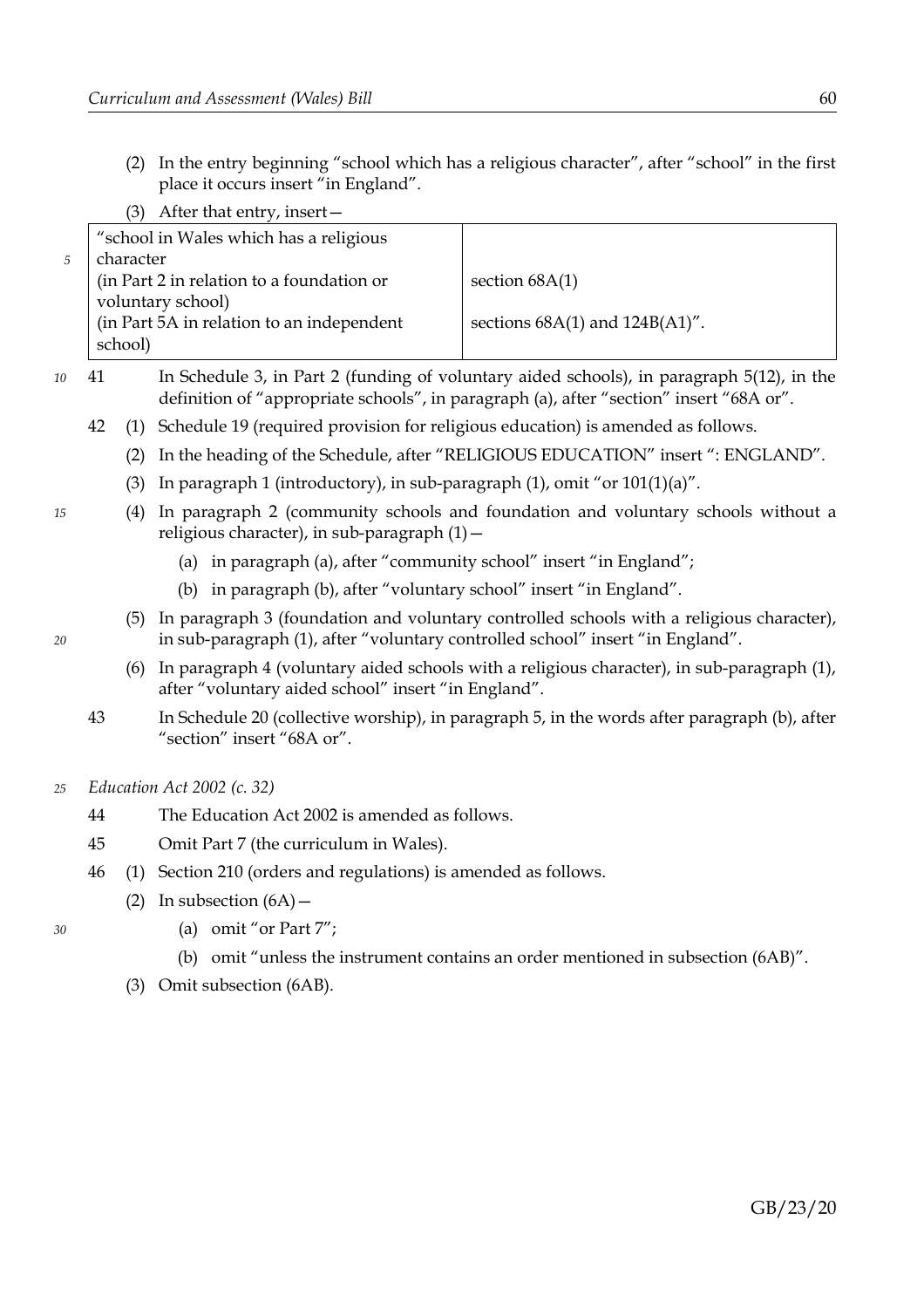*Licensing Act 2003 (c. 17)*

- 47 The Licensing Act 2003 is amended as follows.
- 48 In Schedule 1 (provision of regulated entertainment), in Part 3, in paragraph 21, in subparagraph (1), in paragraph (d), after "section 19" insert "or 19A".
- *Anti-Social Behaviour Act 2003 (c. 38) 5*
	- 49 The Anti-Social Behaviour Act 2003 is amended as follows.
	- 50 In section 24 (interpretation), in the definition of "relevant school", in paragraph (d), after "section  $19(2)$ " insert "or  $19A(2)$ ".

*Education Act 2005 (c. 18)*

- 51 (1) Section 50 of the Education Act 2005 (inspection of religious education: Wales) is amended as follows. *10*
	- (2) In the heading, for "religious" substitute "denominational".
	- (3) In subsection (1), in the words before paragraph (a), for " $69(3)$ " substitute " $68A$ ".
	- (4) In subsection (2), in paragraph (a), for "69(4)" substitute "68A".
- *National Health Service Act 2006 (c. 41) 15*
	- 52 The National Health Service Act 2006 is amended as follows.
	- 53 In Schedule 1 (further provision about the Secretary of State and services under the Act), in paragraph 2, in sub-paragraph (1), in paragraph (b), after "19" insert "or 19A".

*National Health Service (Wales) Act 2006 (c. 42)*

- 54 The National Health Service (Wales) Act 2006 is amended as follows. *20*
	- 55 In Schedule 1 (further provision about the Welsh Ministers and services under the Act), in paragraph 2, in sub-paragraph (1), in paragraph (b), after "19" insert "or 19A".

*Learning and Skills (Wales) Measure 2009 (nawm 1)*

- 56 The Learning and Skills (Wales) Measure 2009 is amended as follows.
- 57 Omit Part 1 (local curriculum for pupils in Key Stage 4). *25*
	- 58 In section 46 (regulations in connection with the operation of the local curriculum), in subsection (2), for "Parts 1 and 2" substitute "Part 2".
		- 59 In the Schedule (minor and consequential amendments)—
			- (a) omit the italic heading before paragraph 11;
			- (b) omit paragraphs 11 to 20.

# *Education (Wales) Measure 2009 (nawm 5)*

*30*

60 The Education (Wales) Measure 2009 is amended as follows.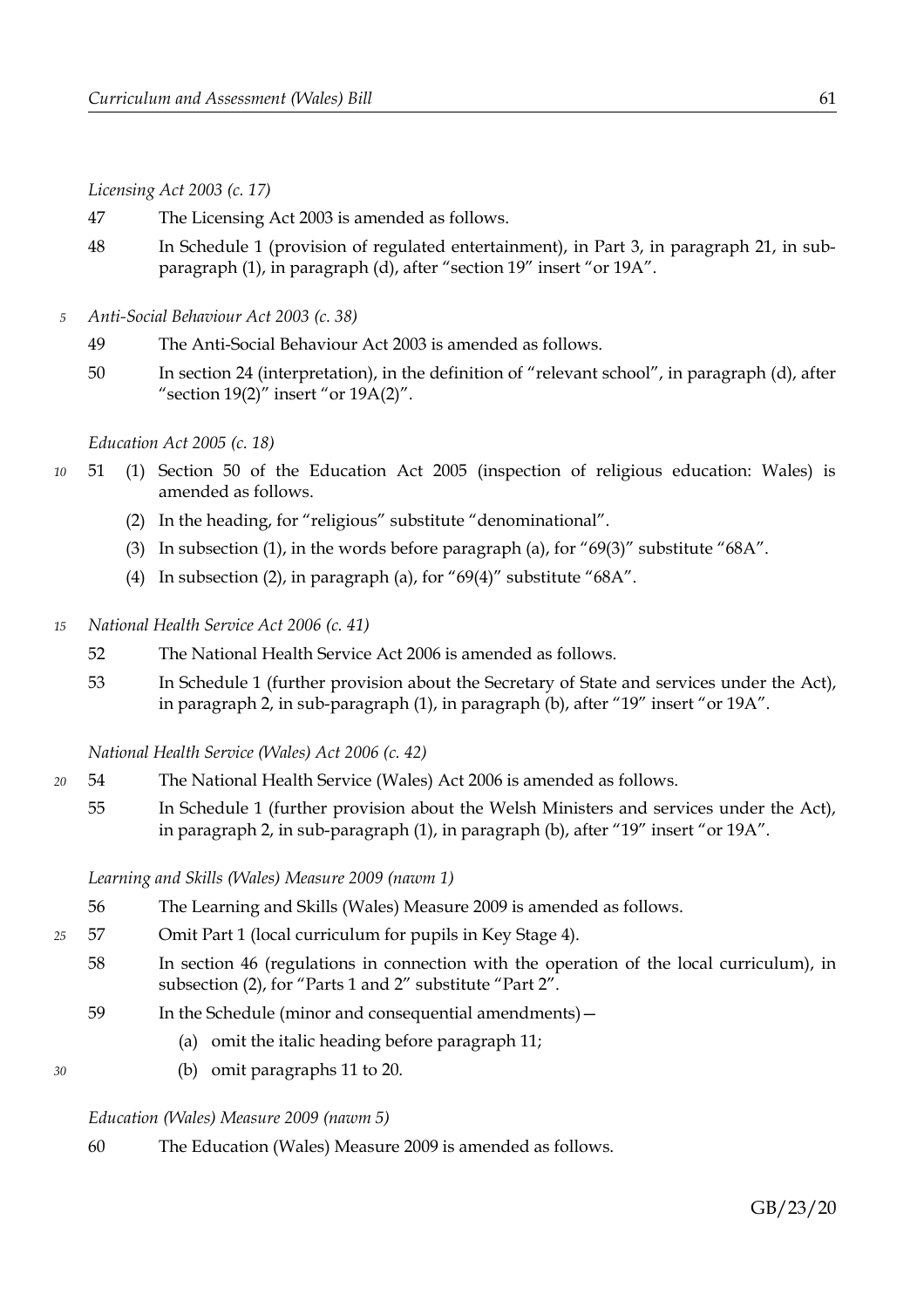61 Omit section 21 (foundation phase).

#### *Equality Act 2010 (c. 15)*

*5*

*15*

*20*

- 62 The Equality Act 2010 is amended as follows.
- 63 In Schedule 11 (schools: exceptions), in Part 2 (religious or belief-related discrimination), in paragraph 5, in sub-paragraph (a), after "section" insert ""68A or".
- 64 In Schedule 17 (disabled pupils: enforcement), in paragraph 6A (as it has effect before its substitution by paragraph 19(5)(g) of Schedule 1 to the Additional Learning Needs and Education Tribunal (Wales) Act 2018 (anaw 2)), in sub-paragraph (7), in the definition of "pupil referral unit", after "section 19" insert "or 19A".
- 65 In Schedule 19 (public authorities), in Part 1, in the list of "Other educational bodies", in the entry for a local authority, after "section 19" insert "or 19A". *10*

*Education (Wales) Measure 2011 (nawm 7)*

- 66 The Education (Wales) Measure 2011 is amended as follows.
- 67 In section 9 (minor and consequential amendments), in subsection (3), omit paragraph (b).

*School Standards and Organisation (Wales) Act 2013 (anaw 1)*

- 68 The School Standards and Organisation (Wales) Act 2013 is amended as follows.
- 69 In section 98 (general interpretation and index of defined expressions)—
	- (a) in subsection (3), in the definition of "appropriate religious body", in paragraph (b), for "69(3)" substitute "68A";
	- (b) in subsection (5), for "69(3)" substitute "68A".
- 70 In Schedule 5 (minor and consequential amendments), in paragraph 21, omit subparagraphs (4) to (6).

*Further and Higher Education (Governance and Information) (Wales) Act 2014 (anaw 1)*

- 71 The Further and Higher Education (Governance and Information) (Wales) 2014 is amended as follows. *25*
	- 72 In section 6 (abolition of duties of further education institutions to comply with directions), omit subsections (3) and (4).

*Additional Learning Needs and Education Tribunal (Wales) Act 2018 (anaw 2)*

- 73 The Additional Learning Needs and Education Tribunal (Wales) Act 2018 is amended as follows. *30*
	- 74 In section 14 (duties to prepare and maintain plans: local authorities), after subsection (9) insert—